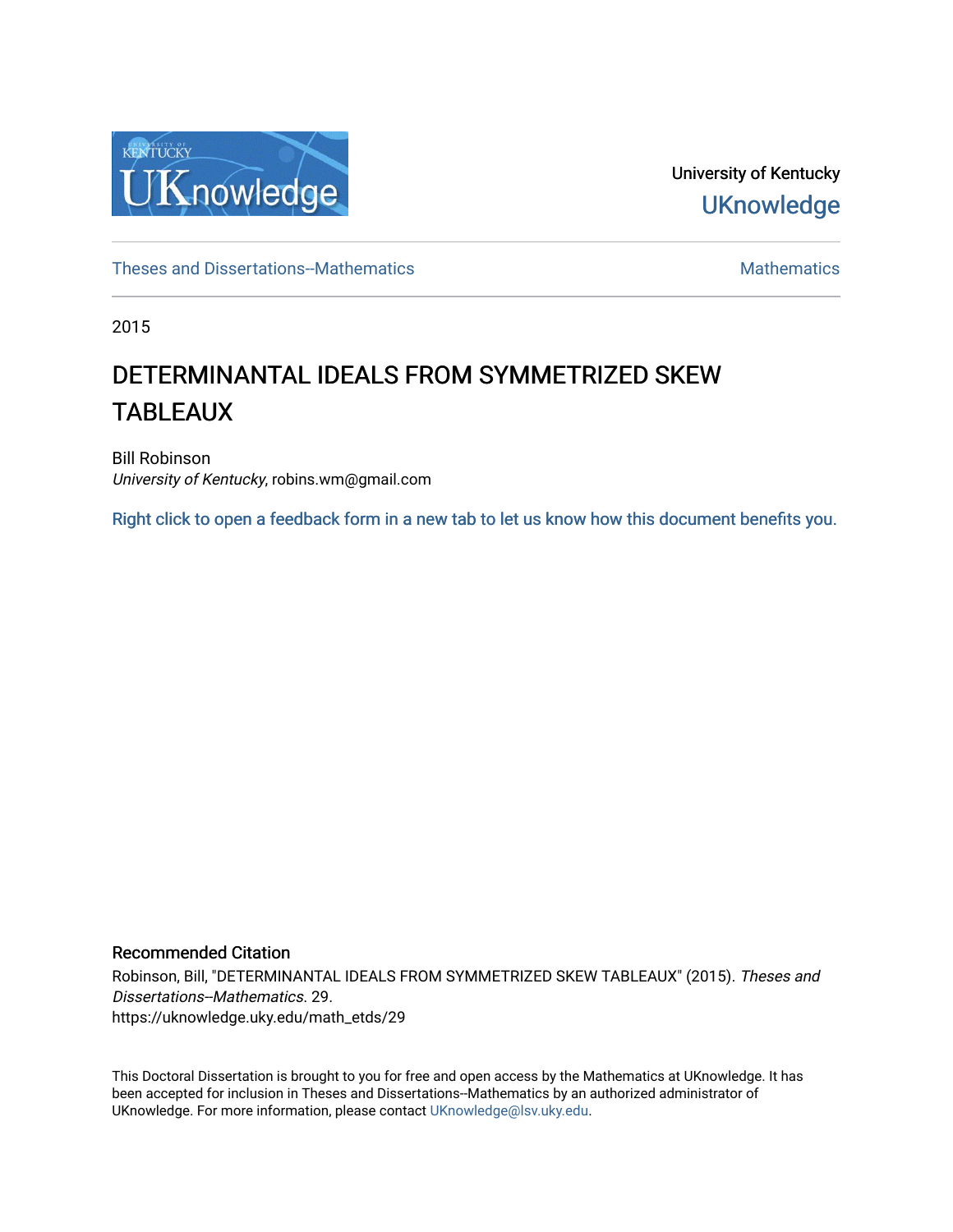## STUDENT AGREEMENT:

I represent that my thesis or dissertation and abstract are my original work. Proper attribution has been given to all outside sources. I understand that I am solely responsible for obtaining any needed copyright permissions. I have obtained needed written permission statement(s) from the owner(s) of each third-party copyrighted matter to be included in my work, allowing electronic distribution (if such use is not permitted by the fair use doctrine) which will be submitted to UKnowledge as Additional File.

I hereby grant to The University of Kentucky and its agents the irrevocable, non-exclusive, and royalty-free license to archive and make accessible my work in whole or in part in all forms of media, now or hereafter known. I agree that the document mentioned above may be made available immediately for worldwide access unless an embargo applies.

I retain all other ownership rights to the copyright of my work. I also retain the right to use in future works (such as articles or books) all or part of my work. I understand that I am free to register the copyright to my work.

## REVIEW, APPROVAL AND ACCEPTANCE

The document mentioned above has been reviewed and accepted by the student's advisor, on behalf of the advisory committee, and by the Director of Graduate Studies (DGS), on behalf of the program; we verify that this is the final, approved version of the student's thesis including all changes required by the advisory committee. The undersigned agree to abide by the statements above.

> Bill Robinson, Student Dr. Uwe Nagel, Major Professor Dr. Peter Perry, Director of Graduate Studies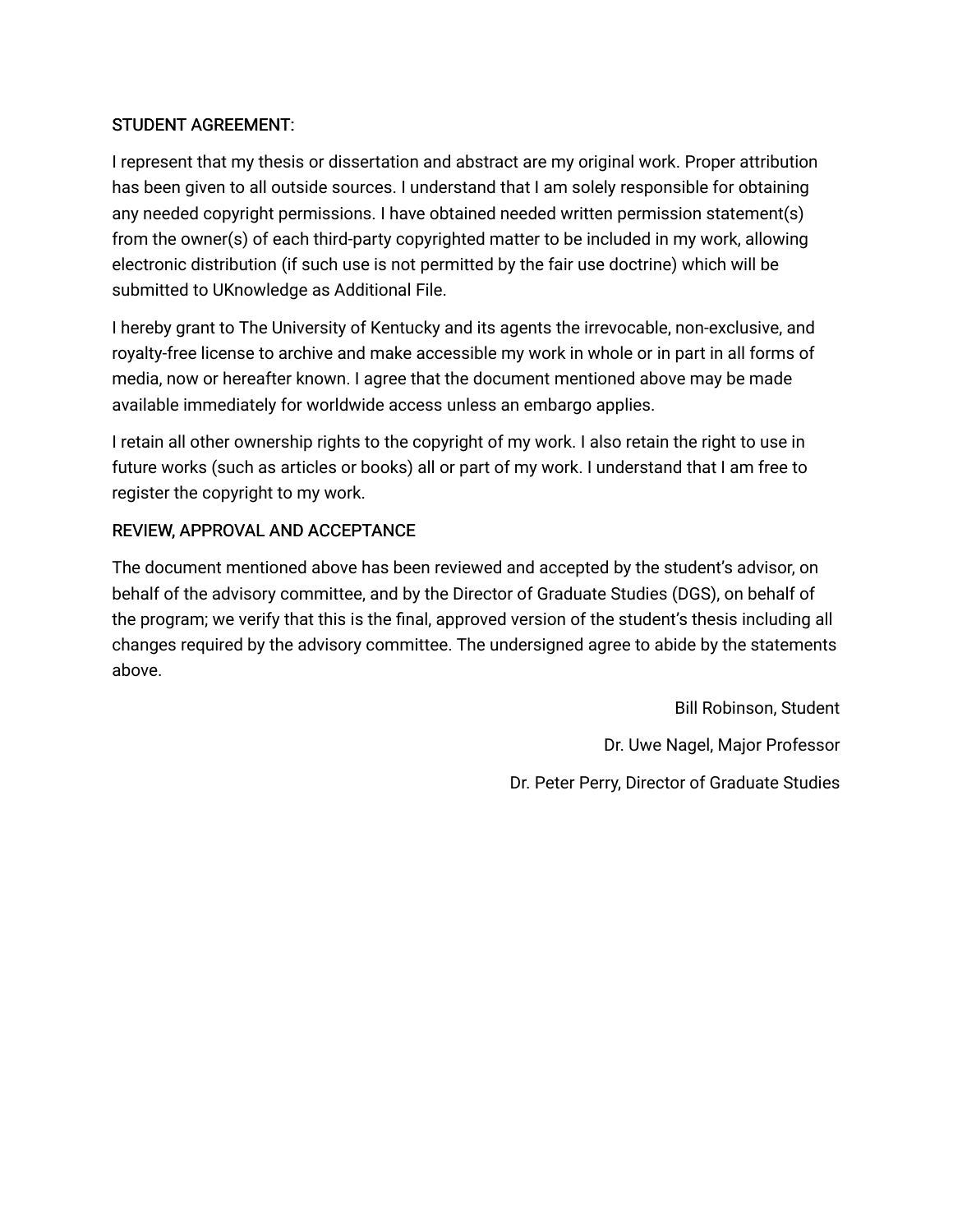## DETERMINANTAL IDEALS FROM SYMMETRIZED SKEW TABLEAUX

## DISSERTATION

A dissertation submitted in partial fulfillment of the requirements for the degree of Doctor of Philosophy in the College of Arts and Sciences at the University of Kentucky

> By Bill Robinson Lexington, Kentucky

Director: Dr. Uwe Nagel, Professor of Mathematics Lexington, Kentucky 2015

Copyright<sup>©</sup> Bill Robinson 2015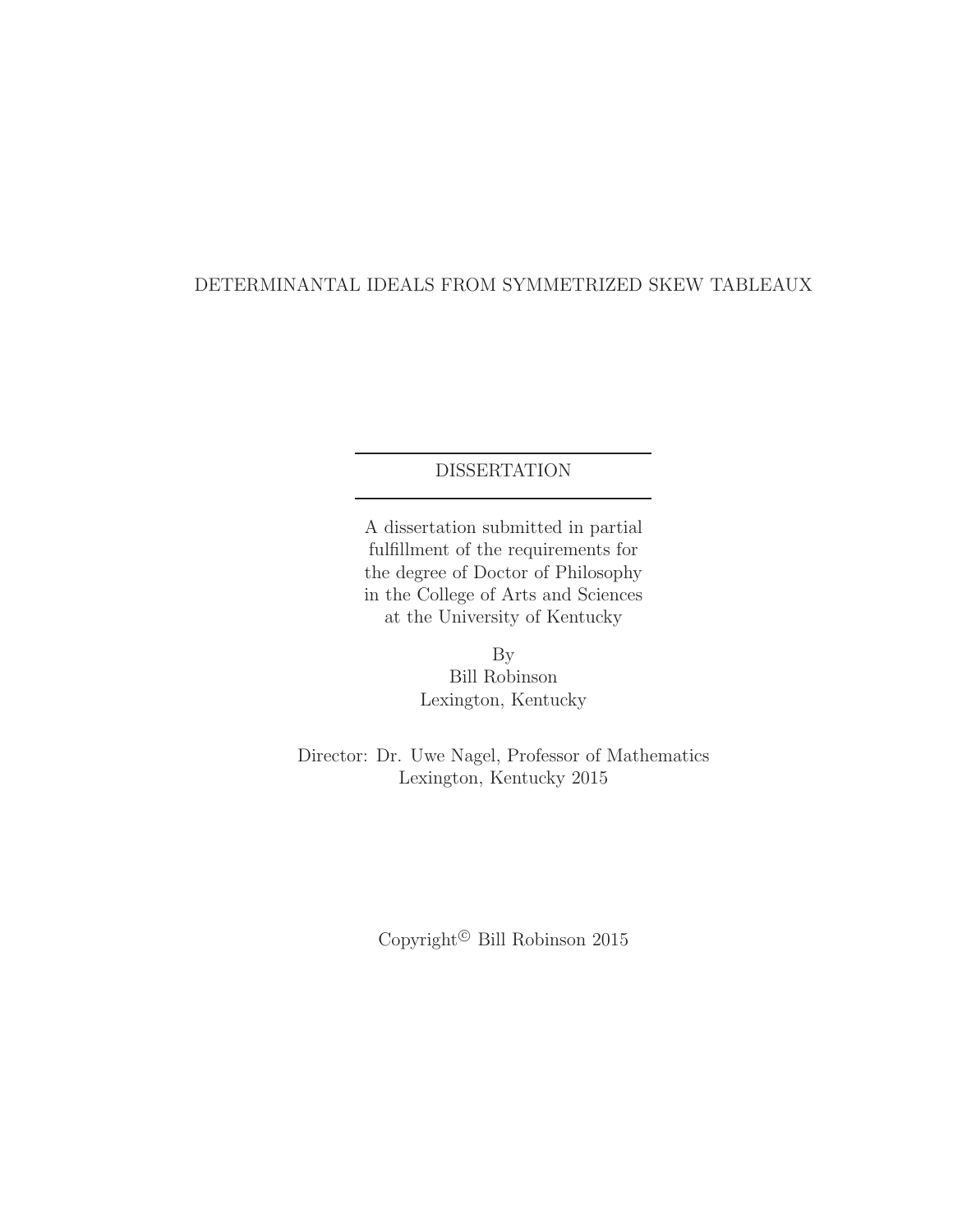## ABSTRACT OF DISSERTATION

## DETERMINANTAL IDEALS FROM SYMMETRIZED SKEW TABLEAUX

We study a class of determinantal ideals called skew tableau ideals, which are generated by  $t \times t$  minors in a subset of a symmetric matrix of indeterminates. The initial ideals have been studied in the  $2 \times 2$  case by Corso, Nagel, Petrović and Yuen. Using liaison techniques, we have extended their results to include the original determinantal ideals in the  $2 \times 2$  case, as well as special cases of the ideals in the  $t \times t$ case. In particular, for any skew tableau ideal of this form, we have defined an elementary biliaison between it and one with a simpler structure. Repeated applications of this result show that these skew tableau ideals are glicci, and thus Cohen-Macaulay.

A number of other classes of ideals have been studied using similar techniques, and these depend on a technical lemma involving determinantal calculations. We have uncovered an error in this result, and have used the straightening law for minors of a matrix to establish a new determinantal relation. This new tool fixes the gaps in the previous papers and is a critical step in our own analysis of skew tableau ideals.

KEYWORDS: commutative algebra, determinantal ideal, liaison, skew tableau

Author's signature: Bill Robinson

Date: May 4, 2015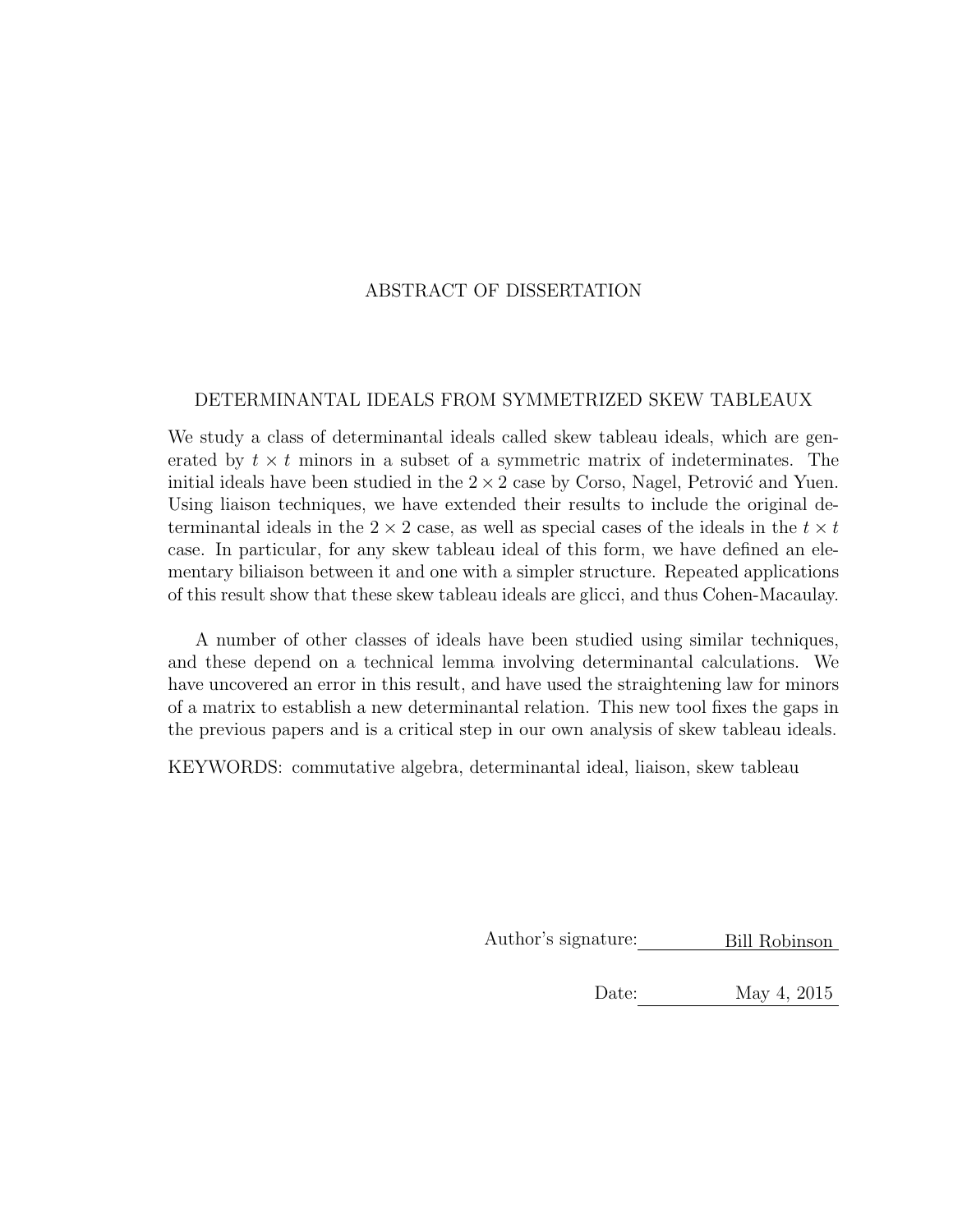# DETERMINANTAL IDEALS FROM SYMMETRIZED SKEW TABLEAUX

By Bill Robinson

Director of Dissertation: Uwe Nagel

Director of Graduate Studies: Peter Perry

Date: May 4, 2015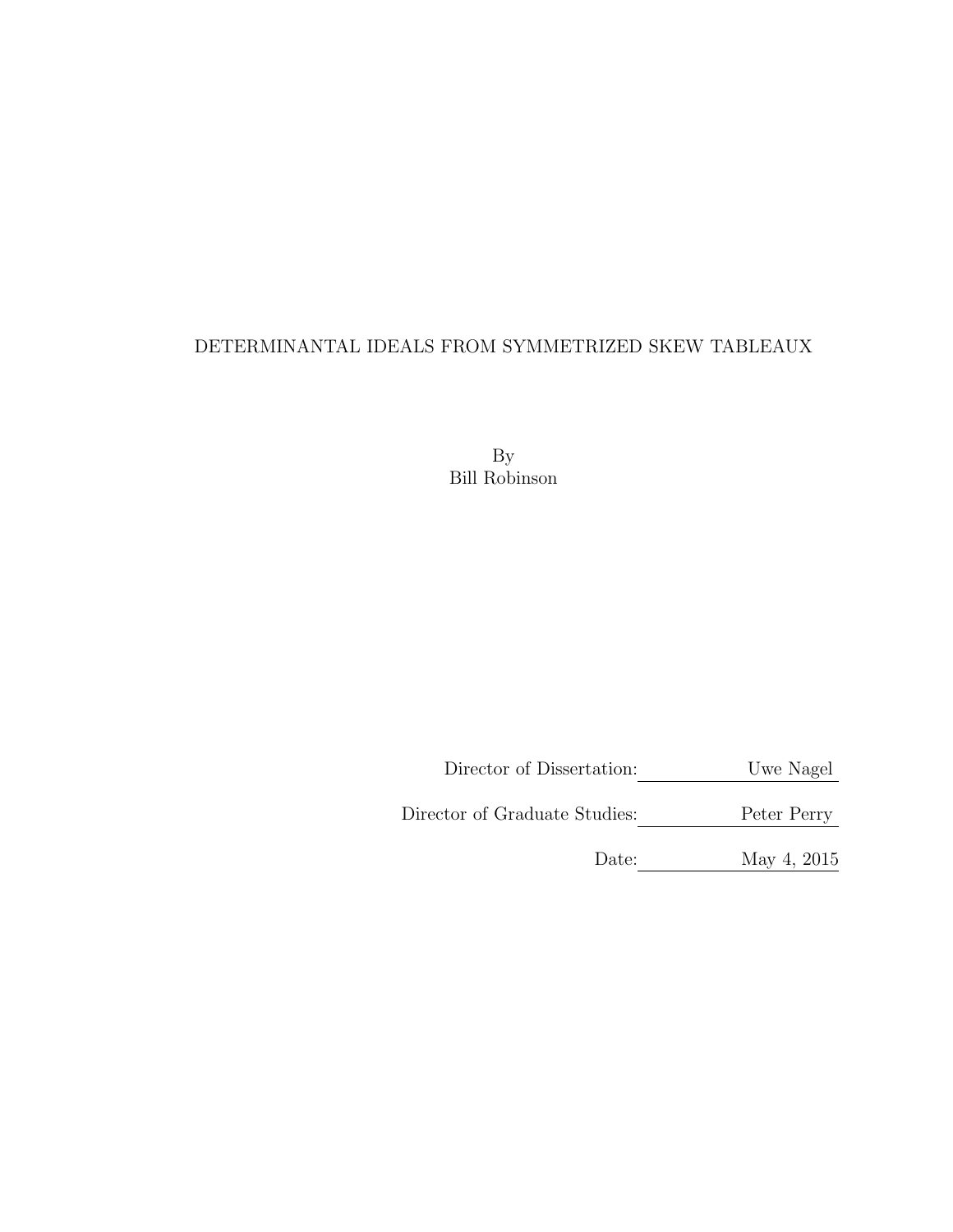#### ACKNOWLEDGMENTS

<span id="page-5-0"></span>I wish, first of all, to express my gratitude to my advisor, Professor Uwe Nagel. His irrepressible good spirits and enthusiasm for beautiful ideas has made collaboration a pleasure. What growth I have achieved as a mathematician these past several years is very largely due to his excellent and patient guidance. I would also like to thank the other members of my thesis committee: Professor Kate Ponto, who took me under her wing for my Master's studies in topology; Professor Alberto Corso, who first taught me something of homological and commutative algebra; and Professors Connie Wood and John Young, for agreeing to serve as outside members of my committee. I also owe a debt of gratitude to Cliff and Jan Swauger, who generously funded my research during my last summer of graduate school.

The kindness of Mrs. Sheri Rhine began with my first visit to this department, and his never wavered; I am grateful for her endless patience and friendly support. There are many faculty members from whom I have learned much in the past years, both in and out of the classroom. Among these, I particularly want to thank Professor Carl Lee for his close mentorship for two semesters of teaching. I am also grateful to Professor Russell Brown for his supervision and guidance during my stint in the MathExcel program. I also warmly remember several professors from my undergraduate career at Grove City College, and in particular Dr. Gary Thompson, who awakened me to the beauty of algebra. Further back, I have a very special fondness for my many great teachers at Mars Hill Academy in Cincinnati, where I truly learned what it means to learn; I gained there a strong foundation for all that has followed.

The fellow graduate students with whom I have variously suffered and triumphed are too numberous to mention; thank you all for sharing the hardships and joys of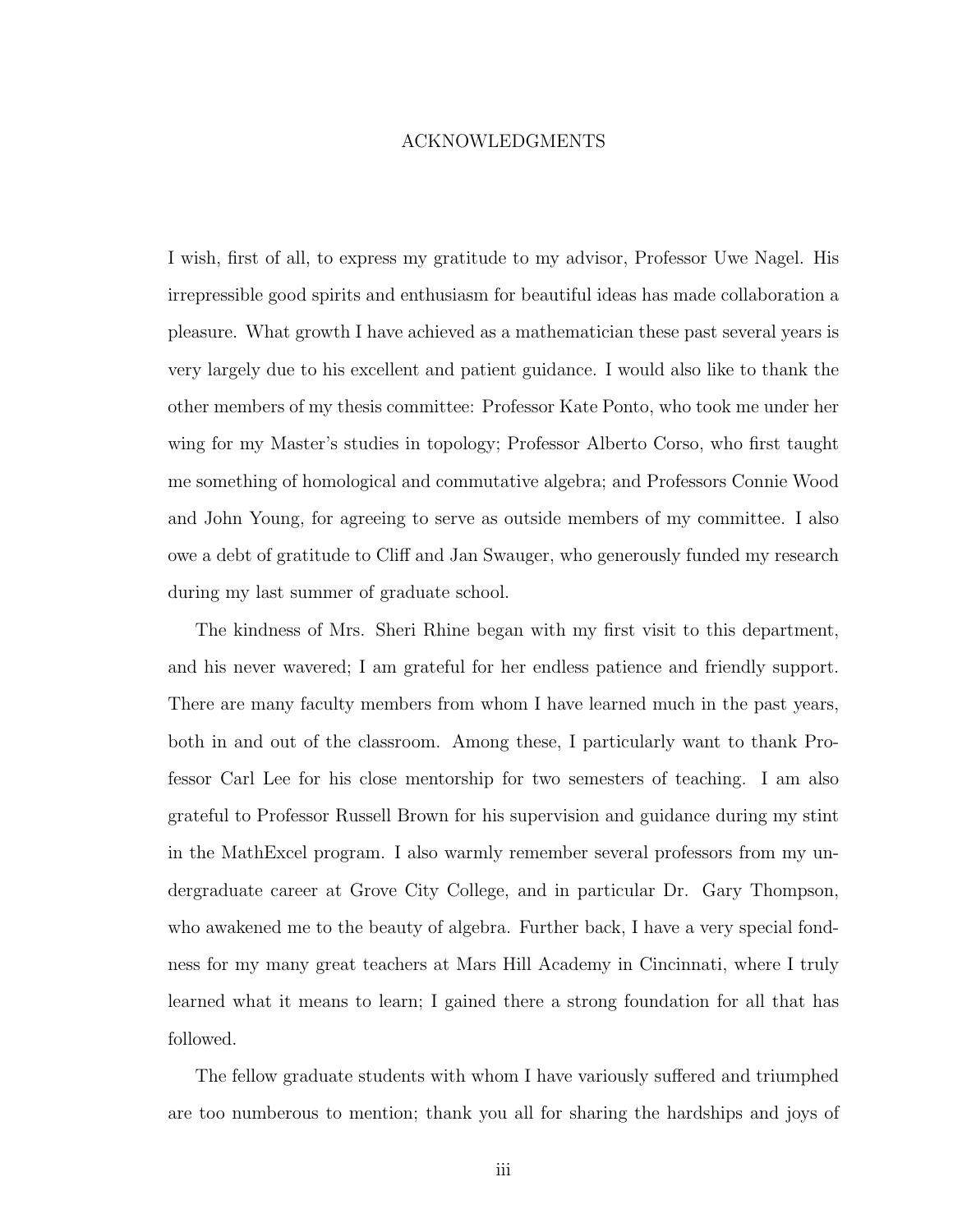graduate school. Equally numerous have been friends outside the department, who have patiently and bemusedly listened to my tales of mathematical research, and who have made these past five years such an enjoyable time. Bryce Anderson has been an excellent roommate and the companion of many adventures, and we have enjoyed countless conversations over a pint or pipe; I am grateful for his friendship during this time, as I am for that of my roommate Steven Gordon, whose self-effacing humor and intense focus have been a constant source of inspiration.

I especially desire to thank my family. My brother Mark and my sister Becca are each both family and friend, and our together conversations invariably end in laughter. To my parents, Kevin and Lynn, I can only begin to express my gratitude. They have encouraged me at every stage of life, and a strong education is only one of the many blessings they have given. Their deep faith in God, their love and commitment to each other, and their generosity towards others have set an example that I can only hope to emulate.

Finally, I would like to thank my fiancée and closest friend, Lara Walker, who has displayed remarkable patience with an oft emotionless, sarcastic, blundering mathematician. In the midst of many hectic and difficult months, her love and encouragement has made life a joy.

S.D.G.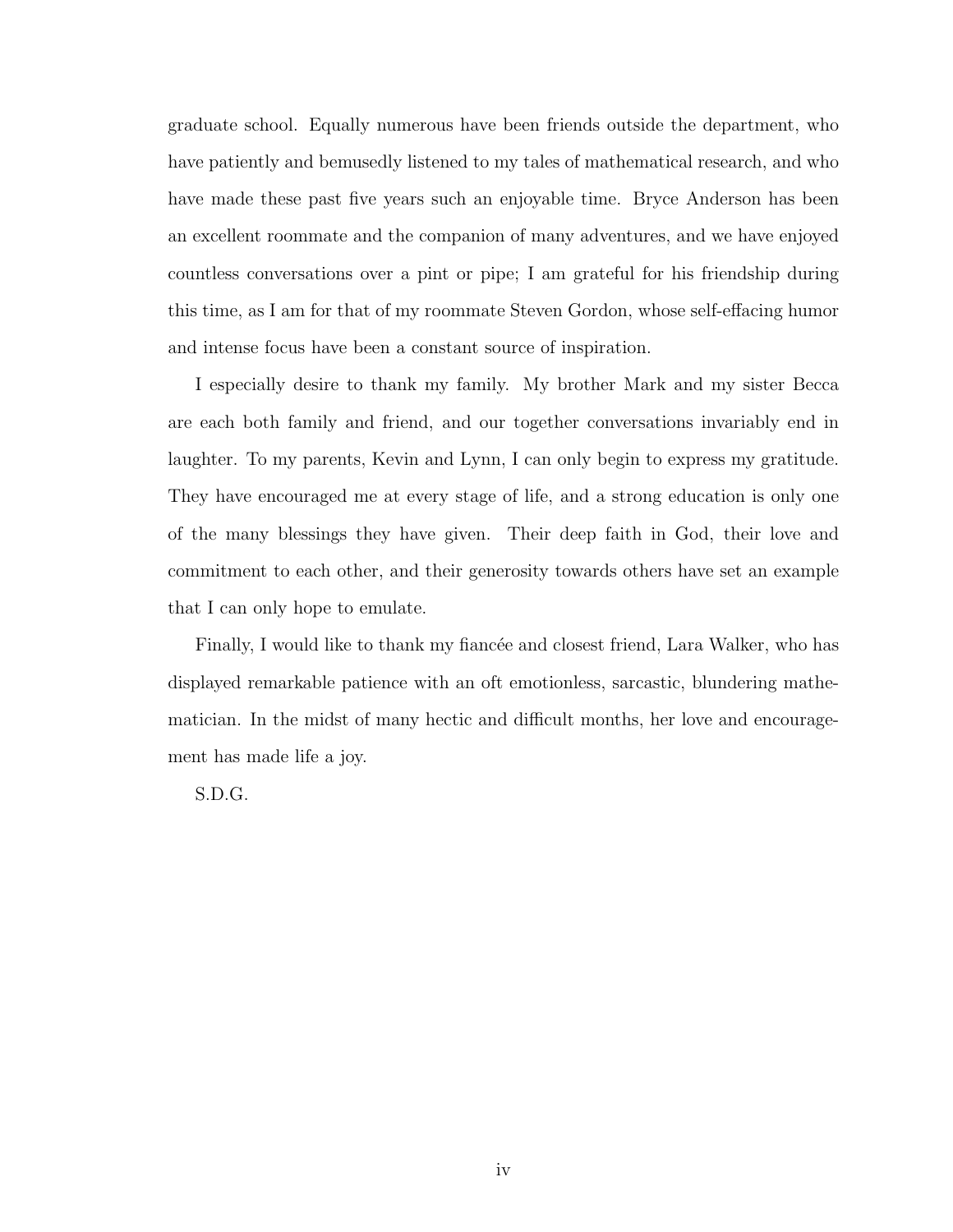## TABLE OF CONTENTS

<span id="page-7-0"></span>

|                                                                                                                                                                            | iii                                                                        |
|----------------------------------------------------------------------------------------------------------------------------------------------------------------------------|----------------------------------------------------------------------------|
|                                                                                                                                                                            | $\mathbf{V}$                                                               |
| Chapter 1                                                                                                                                                                  | $\mathbf{1}$                                                               |
| Chapter 2<br>2.1<br>Initial Ideals, Gröbner Bases, and Vertex Decomposibility<br>2.2<br>2.3<br>2.4                                                                         | $\overline{4}$<br>$\overline{4}$<br>$\overline{5}$<br>$\overline{7}$<br>13 |
| Chapter 3 Skew Tableau Ideals Generated by $2 \times 2$ Minors<br>3.1<br>Skew Tableau Ideals Generated by $2 \times 2$ Minors are Glicci<br>3.2                            | 20<br>20<br>20                                                             |
| Chapter 4 Skew Tableau Ideals Generated by $t \times t$ Minors<br>Skew tableaux with no holes $\dots \dots \dots \dots \dots \dots \dots \dots \dots$<br>4.1<br>4.2<br>4.3 | 32<br>32<br>41<br>50                                                       |
|                                                                                                                                                                            | 51                                                                         |
|                                                                                                                                                                            | 53                                                                         |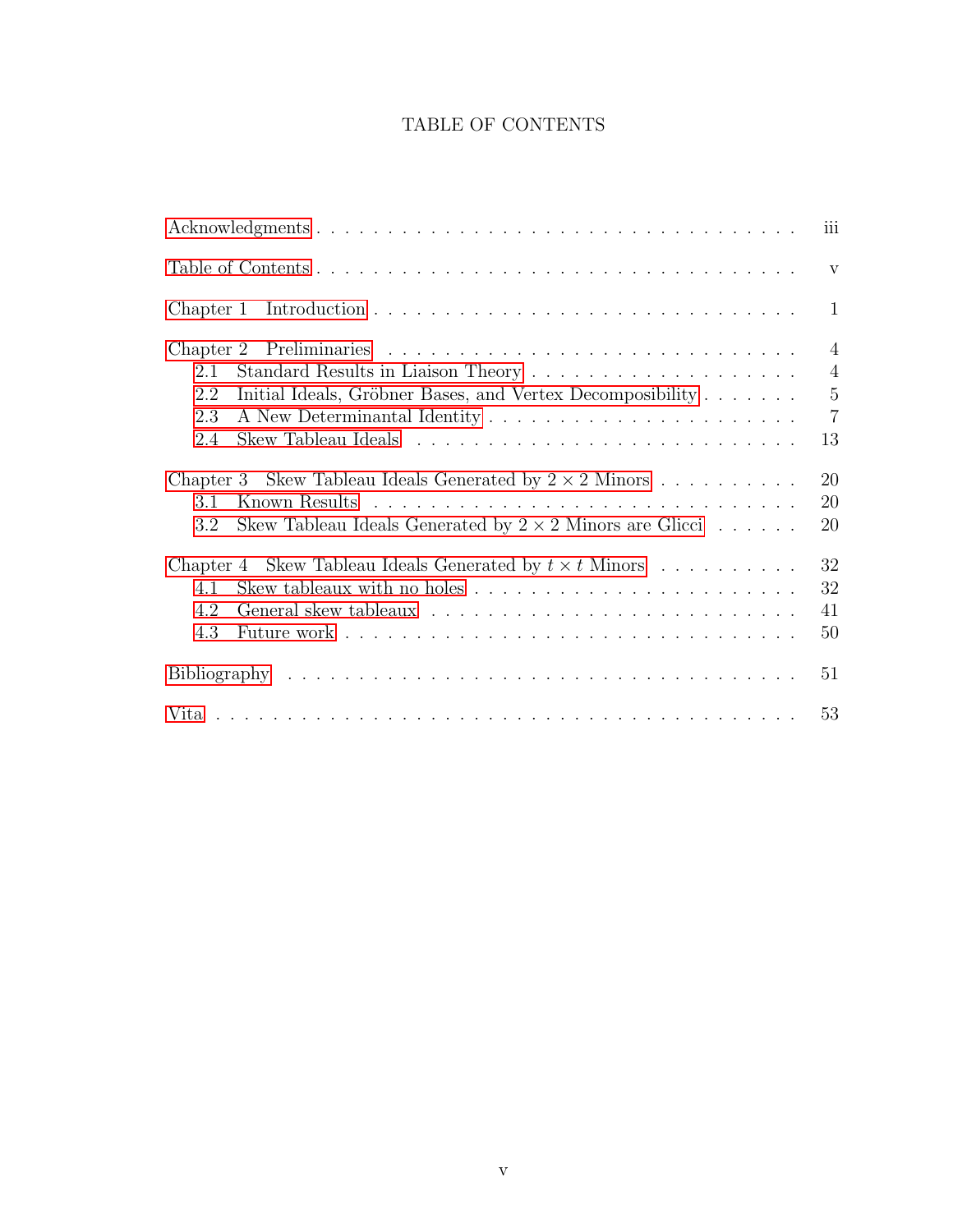## <span id="page-8-0"></span>Chapter 1 Introduction

The powerful interactions between algebra and geometry which Descartes and Fermat began exploring almost 400 years ago have matured beautifully into modern algebraic geometry. At the end of the 19th century, the heavy dependence on intuition was increasingly problematic. David Hilbert's program of formalization pointed the way to greater rigor, and the tools of commutative algebra developed by Emmy Noether were eventually established as the foundation of algebraic geometry by mathematicians such as Oscar Zariski and Andr´e Weil. In the second half of the last century, Serre and Grothendieck propelled the subject to further heights of sophistication with the concepts of sheaves and schemes.

The history of Liaison Theory (or Linkage Theory) follows similar contours, with roots in the work of Francesco Severi nearly a hundred years ago and of his student Federico Gaeta in the 1950s. Gaeta determined that space curves with finite residual are exactly the arithmetically normal curves; these notions were studied in [\[19\]](#page-59-0) by Peskine and Szpiro in 1974, when the modern treatment of Liaison Theory may be properly said to have begun. Their formulation of Gaeta's Theorem is that the codimension 2 subschemes that can be linked to a complete intersection are exactly the arithmetically Cohen-Macaulay ones. This is actually a fact about determinantal schemes, since every standard determinantal scheme is arithmetically Cohen-Macaulay, and in codimension 2 the notions are equivalent.

Much work has been done to extend and generalize Gaeta's Theorem (e.g. in [\[15,](#page-58-1) [11,](#page-58-2) [19\]](#page-59-0)), and liaison has been used as a tool in a wide variety of contexts (e.g. in [\[12,](#page-58-3) [4\]](#page-58-4)). Recently, Gorla and others have studied the G-liaison classification of different types of determinantal schemes, defined by ideals associated to minors of mixed size in various subsets of a matrix of indeterminates. Our main results extend this line of study by examining the liaison classification of skew-tableau ideals, which were introduced in [\[4\]](#page-58-4). We have also proven a determinantal identity that is useful in producing elementary biliaisons. This fills a gap in the proof of a lemma that is used in several papers on the linkage of determinantal ideals.

## Linkage of Determinantal Ideals

The main object of study in Liaison Theory is links between schemes and between the ideals that define them. Roughly speaking, two varieties (e.g. algebraic curves, surfaces, etc.) are linked if their union is nice enough; when this happens, properties of one variety carry over to the other. For us, "nice enough" means Gorenstein, and the notions are G-links and G-liaison. When an ideal is in the G-liaison class of a complete intersection, we say that it is glicci. A major result in Liaison Theory [\[19\]](#page-59-0) is that every glicci ideal is Cohen-Macaulay; it is still an open question whether the converse is true.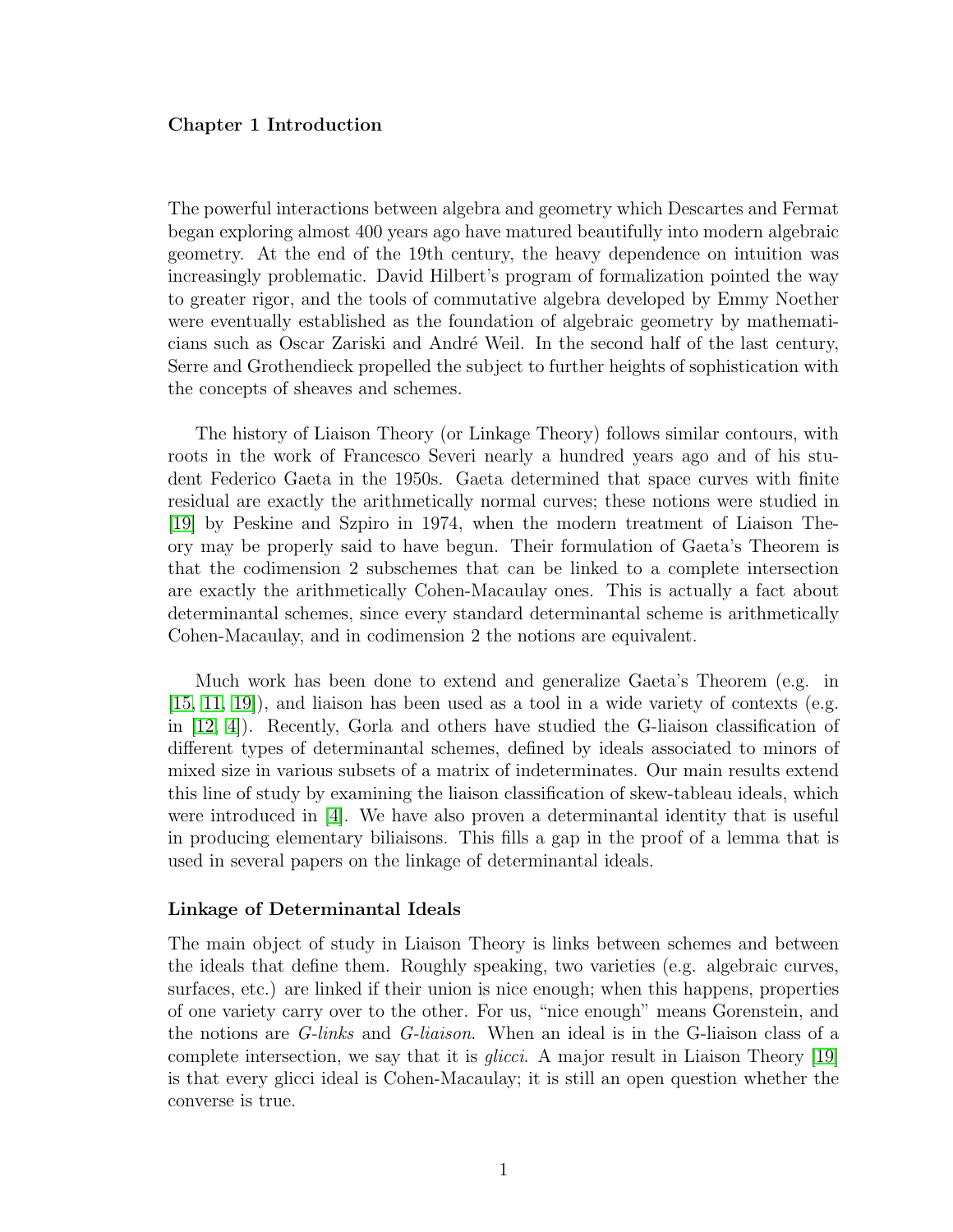To determine whether a given ideal is glicci, one must produce a sequence of links that eventually lead to a complete intersection. Our main method of producing links is an *elementary biliaison*. In [\[15\]](#page-58-1) it was shown that if there is an elementary biliaison between ideals I and J, then they can be G-linked in two steps.

There are several classes of determinantal ideals that have been studied using liaison techniques (such as in [\[3,](#page-58-5) [5,](#page-58-6) [8,](#page-58-7) [12,](#page-58-3) [15\]](#page-58-1)). These are generated by minors of a designated size in the given shape:

- matrix determinantal ideals
- symmetric matrix determinantal ideals
- ladder determinantal ideals
- two-sided mixed ladder determinantal ideals
- symmetric ladder determinantal ideals

In every one of these classes, the ideal is glicci, its generating set of minors forms a Gröbner basis, and its initial ideal is squarefree monomial and glicci.

In the same vein, we study the liaison classification of a class of ideals called *skew* tableau ideals. If  $A = (x_{i,j})$  is a matrix of indeterminates, then we define a skew tableau F to be a subset of A above the main diagonal such that if  $x_{i,j}$  and  $x_{i,k}$  are in F, then so is the rectangular submatrix with  $x_{i,j}$  and  $x_{i,k}$  as lower corners and  $x_{1,j}$ and  $x_{1,k}$  as upper corners. A symmetric skew tableau F is a skew tableau reflected across the diagonal in a symmetric matrix of indeterminates. A skew tableau ideal is generated by minors of specified sizes in a skew tableau.

| $x_{1,1} x_{1,2} x_{1,3} x_{1,4} x_{1,5} $ |                               |  |                                     |                       | $x_{1,1}   x_{1,2}   x_{1,3}   x_{1,4}   x_{1,5}   x_{1,6}$ |                                         |                               |  |
|--------------------------------------------|-------------------------------|--|-------------------------------------|-----------------------|-------------------------------------------------------------|-----------------------------------------|-------------------------------|--|
|                                            | $x_{2,3}$ $x_{2,4}$ $x_{2,5}$ |  | $_{\mathbf{1}}x_{1,2}$ $\mathbf{1}$ |                       |                                                             | $x_{2,3}$ $x_{2,4}$ $x_{2,5}$ $x_{2,6}$ |                               |  |
|                                            | $x_{3,4}$   $x_{3,5}$         |  |                                     | $x_{1,3}$   $x_{2,3}$ |                                                             |                                         | $x_{3,4}$ $x_{3,5}$ $x_{3,6}$ |  |
|                                            | $x_{4,4}$ $x_{4,5}$           |  |                                     |                       | $x_{1,4}   x_{2,4}   x_{3,4}   x_{4,4}   x_{4,5}$           |                                         |                               |  |
|                                            |                               |  |                                     |                       | $x_{1,5}$ $x_{2,5}$ $x_{3,5}$ $x_{4,5}$                     |                                         |                               |  |
|                                            |                               |  |                                     |                       | $x_{1,6} X_{2,6} X_{3,6} $                                  |                                         |                               |  |

The following are examples of a skew tableau and a reflected skew tableau:

Ideals generated by  $2 \times 2$  minors in skew tableaux were introduced in [\[4\]](#page-58-4), where they arose in connection with edge ideals of Ferrers graphs. It was shown in that paper that the generating set forms a Gröbner basis, and that their initial ideals are glicci. Our work uses this result as a starting point.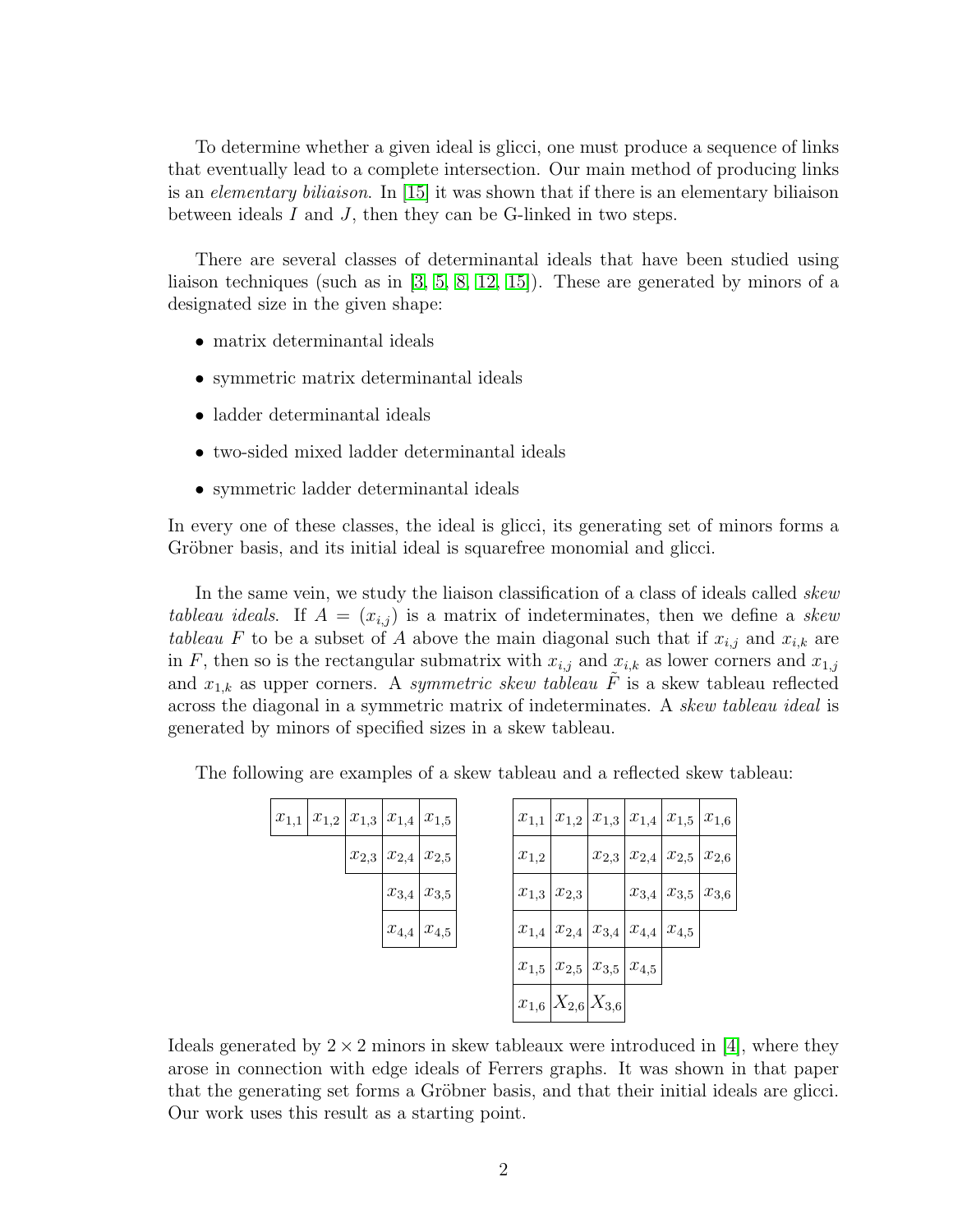In Section [2.3,](#page-14-0) we discuss a gap in the proof of a lemma from [\[10\]](#page-58-8). The lemma involves determinantal calculations that are used in showing elementary biliaisons in several of the linkage results for determinantal ideals mentioned above. We explain the error in the proof, and then prove a different determinantal identity that implies a strengthened version of the lemma. We apply this new version of the lemma in Chapter [4.](#page-39-0)

In Chapter [3,](#page-27-0) we show that skew tableau ideals generated by  $2 \times 2$  minors are glicci, and thus Cohen-Macaulay. We do this by producing an elementary biliaison between an arbitrary skew tableau ideal and one generated in a strictly smaller skew tableau. Repeating this process a finite number of times eventually links to an ideal generated by indeterminates, which is a complete intersection.

In Chapter [4,](#page-39-0) we study skew tableau ideals generated by higher order minors. If there are no "holes," these ideals are a special case of symmetric ladder ideals. We recall some properties of these ideals from other work, reprove a Gröbner basis calculation and codimension formula, and give a new proof that these ideals are glicci (which does not depend on the faulty lemma mentioned above). For unsymmetrized skew tableau ideals, we use some of our determinantal calculations from Section [sec](#page-14-0)[tion 2.3](#page-14-0) to show that the minors form a Gröbner basis. We also offer some examples to show that for arbitrary skew tableau ideals, the Gröbner basis property and primality may not longer hold. We conclude with some plans for further study.

Copyright<sup>©</sup> Bill Robinson, 2015.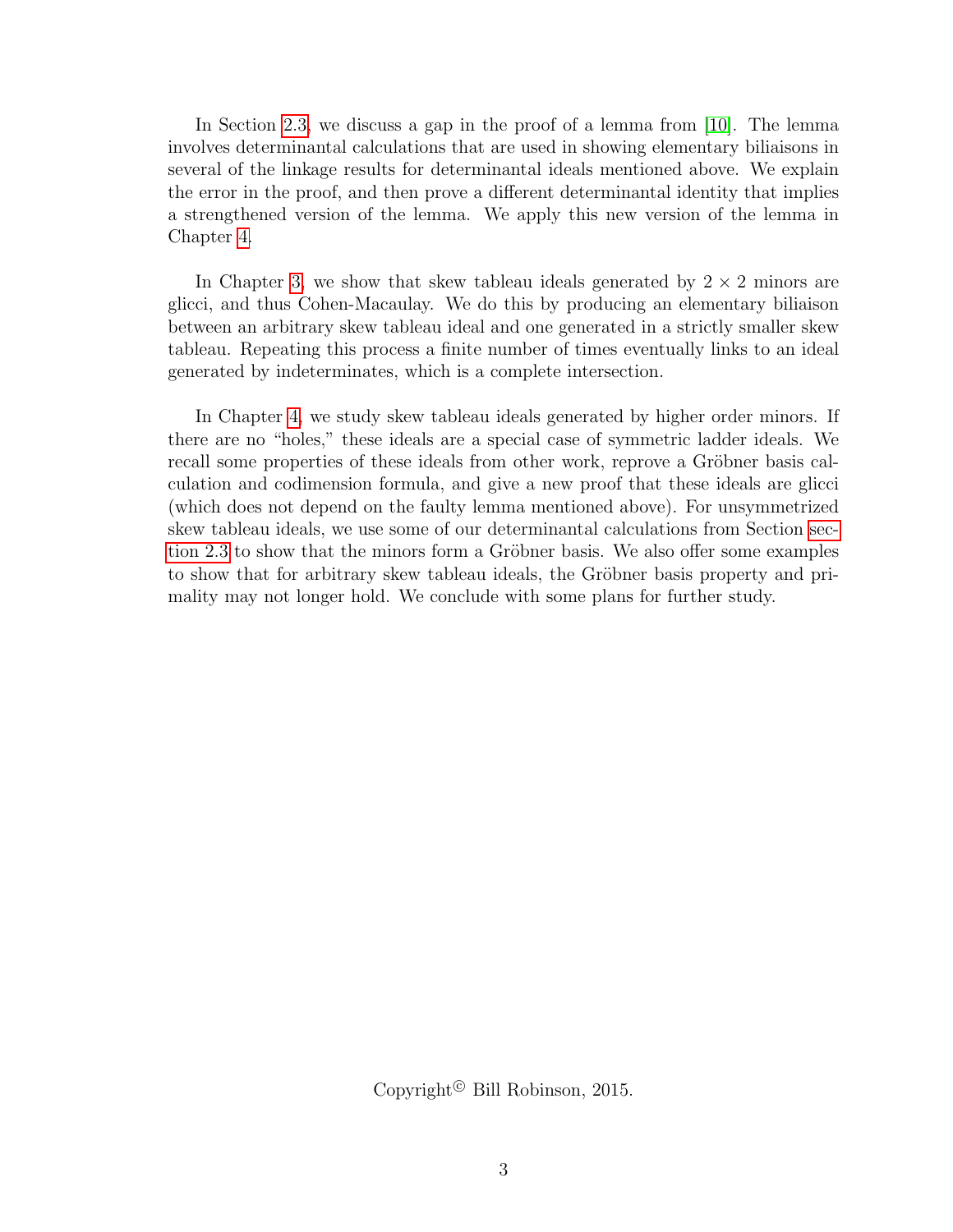## <span id="page-11-0"></span>Chapter 2 Preliminaries

## <span id="page-11-1"></span>2.1 Standard Results in Liaison Theory

Liaison theory, or linkage, is typically regarded as a classification tool for ideals. Among other nice properties, linkage preserves Cohen-Macaulayness. Though there are many structural results established for complete intersection-linkage (i.e. CIlinkage), less is known about Gorenstein linkage (i.e. G-linkage). Of particular interest is showing that a various classes of ideals are glicci, i.e. in the Gorenstein liaison class of a complete intersection. Every glicci ideal is Cohen-Macaulay; a significant open question is whether the converse is true.

We present here an overview of some of the basic definitions and constructions in liaison theory, along with some classical results which we use in our own results. We assume throughout that K is an algebraically closed field, and that  $R = K[x_0, \ldots, x_n]$ is a polynomial ring over  $K$ .

**Definition 2.1.1.** Let  $J \subset R$  be a homogeneous, saturated ideal. We say that J is Gorenstein in dimension  $\leq c$  if the localization  $(R/J)_p$  is a Gorenstein ring for any prime ideal p of  $R/J$  of height smaller than or equal to c. We often say that J is  $G_c$ . We call *generically Gorenstein*, or  $G_0$ , an ideal J which is Gorenstein in codimension 0.

**Definition 2.1.2.** An ideal  $I \subset R$  is said to be (directly) linked to an ideal  $J \subset R$ by a Gorenstein ideal  $\mathfrak{c} \subset R$  if  $\mathfrak{c} \subset I \cap J$ , and  $\mathfrak{c} : I = J$  and  $\mathfrak{c} : J = I$ .

Recall that the ideal quotient corresponds to set difference for algebraic varieties. If V and W are affine varieties with ideals  $I(V)$  and  $I(W)$ , then  $I(V)$ :  $I(W)$  =  $I(V \backslash W)$ . Thus we may say heuristically that two ideals are linked when the geometric objects they describe have a nice union.

To show that a given ideal  $I$  is glicci, we must produce a sequence of new ideals that eventually link to a complete intersection. There are two classical constructions that are useful for producing these links.

**Definition 2.1.3.** Let  $A \subset B \subset R$  be homogeneous ideals such that  $ht(A) = ht(B)$ − 1 and  $R/A$  is Cohen-Macaulay. Let  $f \in R_d$  be a homogeneous element of degree d such that  $A : f = A$ . The ideal  $C := A + fB$  is called a *Basic Double Link* of degree d of B on A. If moreover A is  $G_0$  and B is unmixed, then C is a Basic Double G-Link of B on A.

**Definition 2.1.4.** Let  $I, J \subset R$  be homogeneous, saturated, unmixed ideals, such that  $ht(I) = ht(J) = c$ . We say that J is obtained by an *elementary biliaison* of height l from I if there exists a Cohen-Macaulay ideal N in R of height  $c - 1$  such that  $N \subset I \cap J$  and  $J/N \cong I/N (-l)$  as  $R/N$  modules. If in addition the ideal N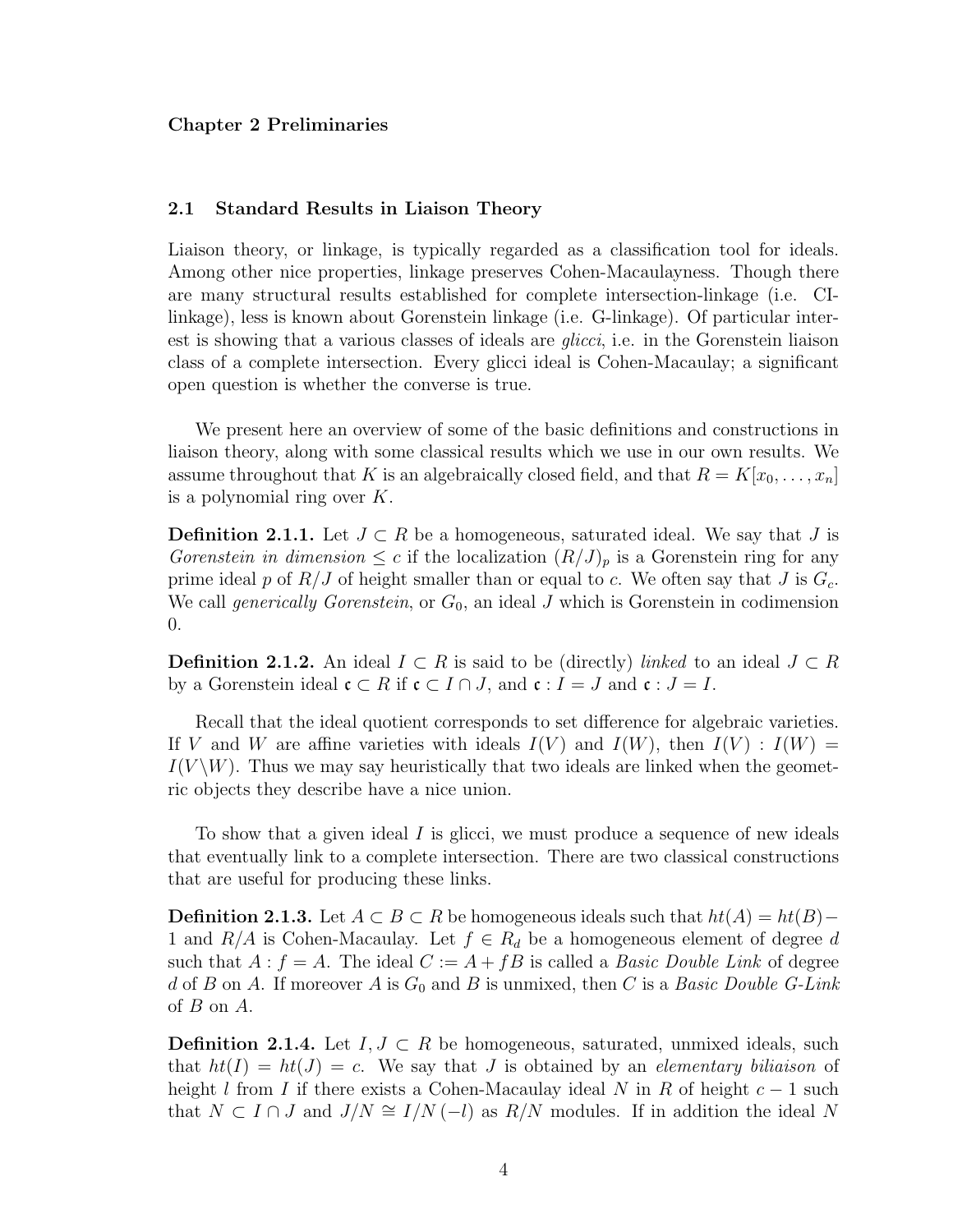is  $G_0$ , then J is obtained from I via an *elementary G-biliaison*. If  $l > 0$  we have an ascending elementary G-biliaison.

Basic Double Linkage is a special case of biliaison. Moreover, it can be shown that if J is obtained from I via an elementary biliaison of height l on N, then there exists an ideal H and a  $d \in \mathbb{Z}$  s.t. H is a Basic Double Link of degree  $d + l$  of I on N and also a Basic Double Link of degree d of J on N.

<span id="page-12-2"></span>**Theorem 2.1.5** ([\[15\]](#page-58-1)). Suppose *J* is obtained from *I* via an elementary *G*-biliaison. Then I is linked to J in two steps.

We end this section with a classical result of Peskine and Szpiro that reveals some of the power of linkage.

<span id="page-12-1"></span>**Theorem 2.1.6** ([\[19\]](#page-59-0)). Suppose I and J are linked by a Gorenstein ideal N. Then R/I is Cohen-Macaulay if and only if R/J is Cohen-Macaulay.

In particular, it follows from this result that glicci ideals are Cohen-Macaulay. Although an affirmative answer has been shown in special cases (e.g. Gaeta's Theorem for codimension 2), it is unknown in general whether every Cohen-Macaulay ideal is glicci.

#### <span id="page-12-0"></span>2.2 Initial Ideals, Gröbner Bases, and Vertex Decomposibility

Again we let  $R$  be a standard graded polynomial ring in finitely many indeterminates over an algebraically closed field  $K$ . Gröbner bases are a powerful computation tool for studying ideals in commutative algebra and algebraic geometry, and we will use them several times throughout this paper.

For a fixed term-order  $\lt$  on R, recall that the initial term (or leading term)  $in_{\lt}(r)$ of an element  $r \in R$  is the largest monomial of r with respect to  $\lt$ . If  $I \subset R$  is an ideal, then the *initial ideal* of I, denoted  $in<sub>(I)</sub>$ , is the ideal of R generated by the initial terms of the elements of I,

$$
in_{<} (i) = \langle in(r) \in R \, | \, in(r) \in I \rangle.
$$

<span id="page-12-3"></span>When the term-order is clear, we will just write  $in(r)$  and  $in(I)$ .

**Definition 2.2.1.** Let X be a matrix of indeterminates. Let  $\lt$  be a term-order on the set of terms of  $K[X]$ . The term-order  $\lt$  is *diagonal* if the leading term with respect to  $\lt$  of the determinant of any submatrix of X is the product of the indeterminates on its diagonal.

If  $X = (x_{i,j})$ , then the lexicographic term-order on monomials is a well-known example of a diagonal term-order.

**Definition 2.2.2.** Let  $\mathfrak{G}$  be a set of polynomials in R that generate an ideal I. Then G is a *Gröbner basis* of I if the initial terms of the elements of G generate  $in(I)$ .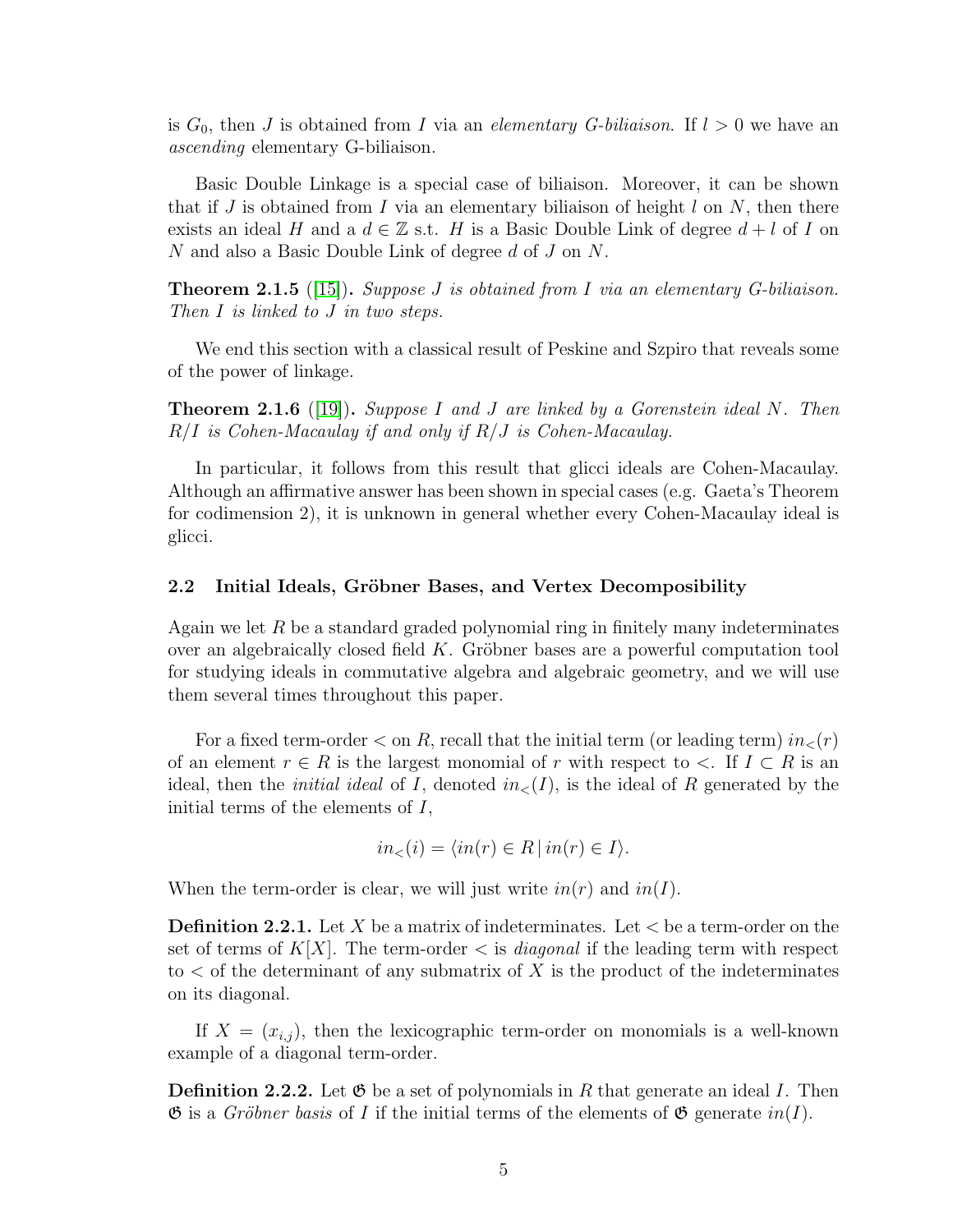Every ideal of  $R$  has a Gröbner basis by Hilbert's basis theorem, and Buchberger's algorithm is a standard method for transforming a generating set of an ideal into a Gröbner basis. We will use the well-known Buchberger's Criterion and two lemmas from  $[2]$  for our Gröbner basis calculations.

**Definition 2.2.3.** Let  $f, g \in R$  be nonzero polynomials. The *S-polynomial* of f and g is the polynomial

$$
S(f,g) = \frac{\text{lcm}(in(f),in(g))}{in(f)} \cdot f - \frac{\text{lcm}(in(f),in(g))}{in(g)} \cdot g
$$

where lcm refers to the least common multiple.

<span id="page-13-2"></span>**Theorem 2.2.4** (Buchberger's Criterion). Let I be a polynomial ideal. Then a basis  $\mathfrak{G} = \{g_1, \ldots, g_t\}$  for I is a Gröbner basis for I if and only if for all pairs  $i \neq j$ , the remainder of division of  $S(g_i, g_j)$  by  $\mathfrak{G}$  is zero.

<span id="page-13-0"></span>**Lemma 2.2.5** ([\[2,](#page-58-9) Lemma 1.3.13]). Let  $I \subset K[X]$  be an ideal with Gröbner bases G. Let  $F \subset X$  have the property that if  $f \in G$  and  $in(f) \in K[F]$ , then  $f \in K[F]$ . Then  $G \cap K[F]$  is a Gröbner basis of  $I \cap K[F]$ .

<span id="page-13-1"></span>**Lemma 2.2.6** ([\[2,](#page-58-9) Lemma 1.3.14]). Let  $I, J \subset K[x_1, \ldots, x_r]$  be homogeneous ideals. Let G be a Gröbner basis of I and let H be a Gröbner basis of J. Then  $G \bigcup H$  is a Gröbner bases of  $I + J$  if and only if for all  $f \in F$  and  $g \in G$ , there is an  $h \in I \cap J$ such that  $in(h) = \text{lcm}(in(f), in(g)).$ 

Although it is not our main object of interest in this paper, linkage results for the initial ideals we study also provide information about their associated simplicial complexes (see [\[12\]](#page-58-3)). The rest of this section may be skipped by readers uninterested in these results.

**Definition 2.2.7.** A *simplicial complex*  $\Delta$  on  $n+1$  vertices is a collection of subsets of [n] such that for any  $F \in \Delta$ , if  $G \subset F$ , then  $G \in \Delta$ . An  $F \in \Delta$  is called a face of  $\Delta$ . The dimension of a face F is dim  $F = |F| - 1$ , and the dimension of the complex is

 $\dim \Delta = \max\{\dim F \mid F \in \Delta\}.$ 

The complex  $\Delta = 2^{\{0,\dots,n\}}$  is called a *simplex*.

The vertices of  $\Delta$  are the subsets of [n] of cardinality one. The faces of  $\Delta$  which are maximal with respect to inclusion are called facets. A complex is pure if all its facetrs have dimension equal to the dimension of the complex.

Notation 2.2.8. To each face  $F \in \Delta$  we associate the following two simplicial subcomplexes of  $\Delta$ : the *link* of *F*:

$$
lk_{\Delta} = \{ G \in \Delta \mid F \cup G \in \Delta, F \cap G = \emptyset \}
$$

and the deletion

$$
\Delta - F = \{ G \in \Delta \mid F \cap G = \emptyset \}.
$$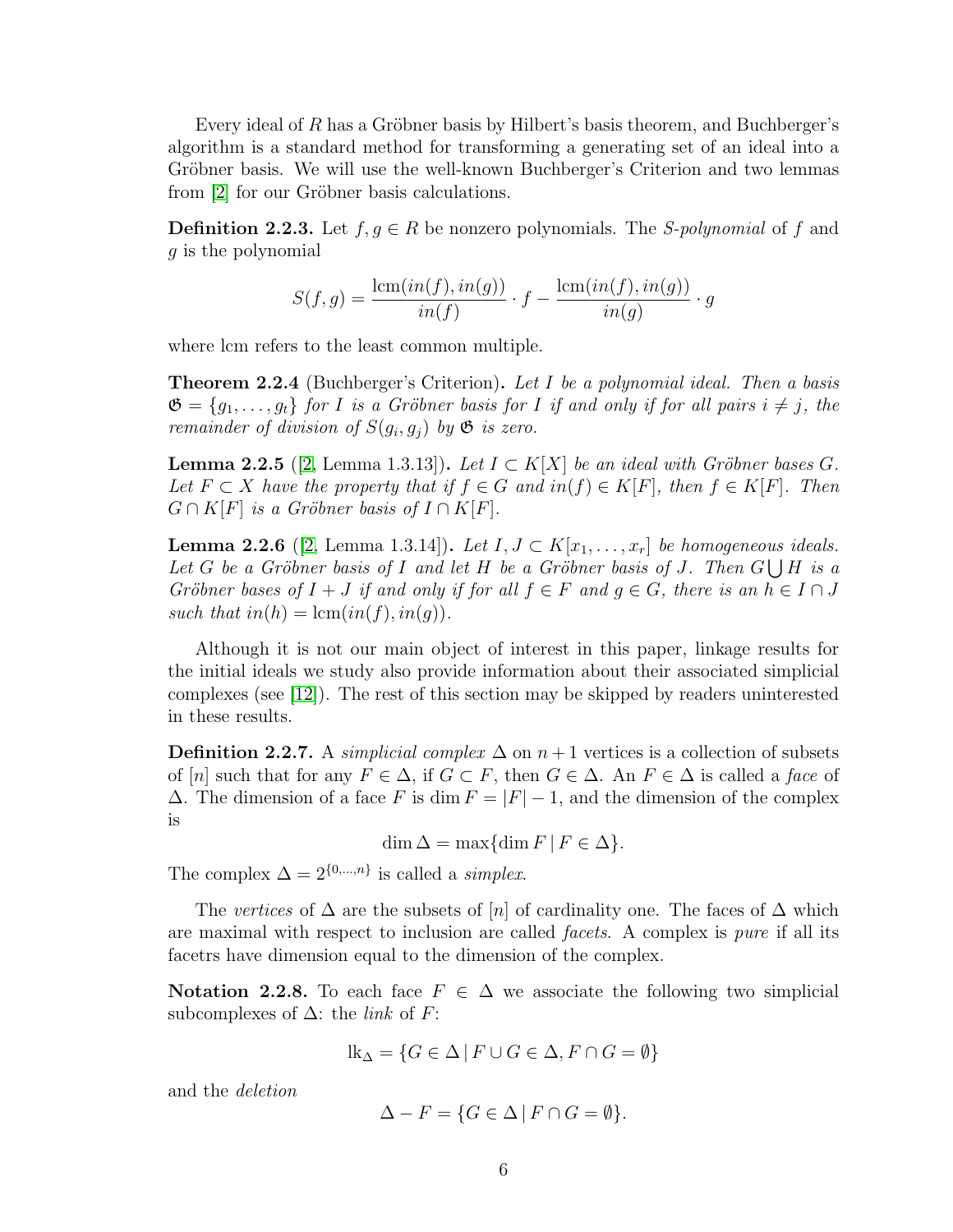If  $F = \{k\}$  is a vertex, we denote the link of F and the deletion by  $\text{lk}_k(\Delta)$  and  $\Delta - k$ , respectively.

**Definition 2.2.9.** A simplicial complex  $\Delta$  is vertex decomposable if it is a simplex, or it is the empty set, or there exists a vertex k such that  $\text{lk}_k(\Delta)$  and  $\Delta - k$  are both pure and vertex decomposable, and

$$
\dim \Delta = \dim(\Delta - k) = \dim \mathrm{lk}_k(\Delta) + 1.
$$

These notions for simplices are relevant to our study of determinantal ideal because of the following construction.

**Definition 2.2.10.** The *Stanley-Reisner ideal* associated to a complex  $\Delta$  on  $n + 1$ vertices is the squarefree monomial ideal

$$
I_{\Delta} = (x_{i_1}, \ldots, x_{i_s} \mid \{i_1, \ldots, i_s\} \notin \Delta) \subset K[x_0, \ldots, x_n].
$$

Conversely, to every squarefree monomial ideal  $I \subset K[x_0, \ldots, x_n]$  one can associate the unique simplicial complex  $\Delta(I)$  on  $n + 1$  vertices such that  $I_{\Delta(I)} = I$ .

#### <span id="page-14-0"></span>2.3 A New Determinantal Identity

We discuss now an identity that will be a key for establishing the existence of certain elementary biliaisons later on. In particular, the identity will allow us to give a corrected proof of [\[10,](#page-58-8) Lemma 2.6]. There are several papers, including [\[8\]](#page-58-7), [\[9\]](#page-58-10), and [\[11\]](#page-58-2), which employ the latter result. We begin with some notation drawn from [\[20\]](#page-59-1).

<span id="page-14-2"></span>**Notation 2.3.1.** Let M be an  $m \times n$  matrix with entries in a commutative ring with identity. For ordered lists  $A = \{a_1 < \cdots < a_s\}$  with  $a_i \in [m]$  and  $B = \{b_1 < \cdots < b_t\}$ with  $b_i \in [n]$ , we define  $M_{A|B}$  to be the submatrix of M whose entries are have row indices in A and column indices in B (in the given order). Set  $M(A|B) = \det M_{A|B}$ if  $|A| = |B|$ , and put  $M(A|B) = 0$  otherwise.

We adopt the convention that the determinant of a  $0 \times 0$  matrix is 1.

<span id="page-14-1"></span>**Definition 2.3.2.** Let M be a square  $n \times n$  matrix with A and B as above. Let A be the complement of A in  $[m]$  and let B be the complement of B in  $[n]$ , and denote by  $\sum A$  and  $\sum B$  the sum of the elements of A and B respectively. We define the Laplace product to be  $M\{A|B\} = (-1)^{\sum A + \sum B} M(A|B) M(\tilde{\tilde{A}}|\tilde{B}).$ 

We want to manipulate ordered lists.

**Definition 2.3.3.** For  $\alpha \in A = \{a_1 < \cdots < a_s\}$ , define

$$
A - \alpha = \{a_1, \dots, \widehat{\alpha}, \dots, a_s\} = \{a_1, \dots, a_{i-1}, a_{i+1}, \dots, a_s\}
$$

if  $\alpha = a_i$ . For an integer  $\beta \notin [A]$ , we denote by  $A + \beta$  the ordered list consisting of  $\beta$ and the entries of A. In particular,  $|A+\beta| = |A|+1$ . For example,  $\{1, 5\}+4 = \{1, 4, 5\}$ .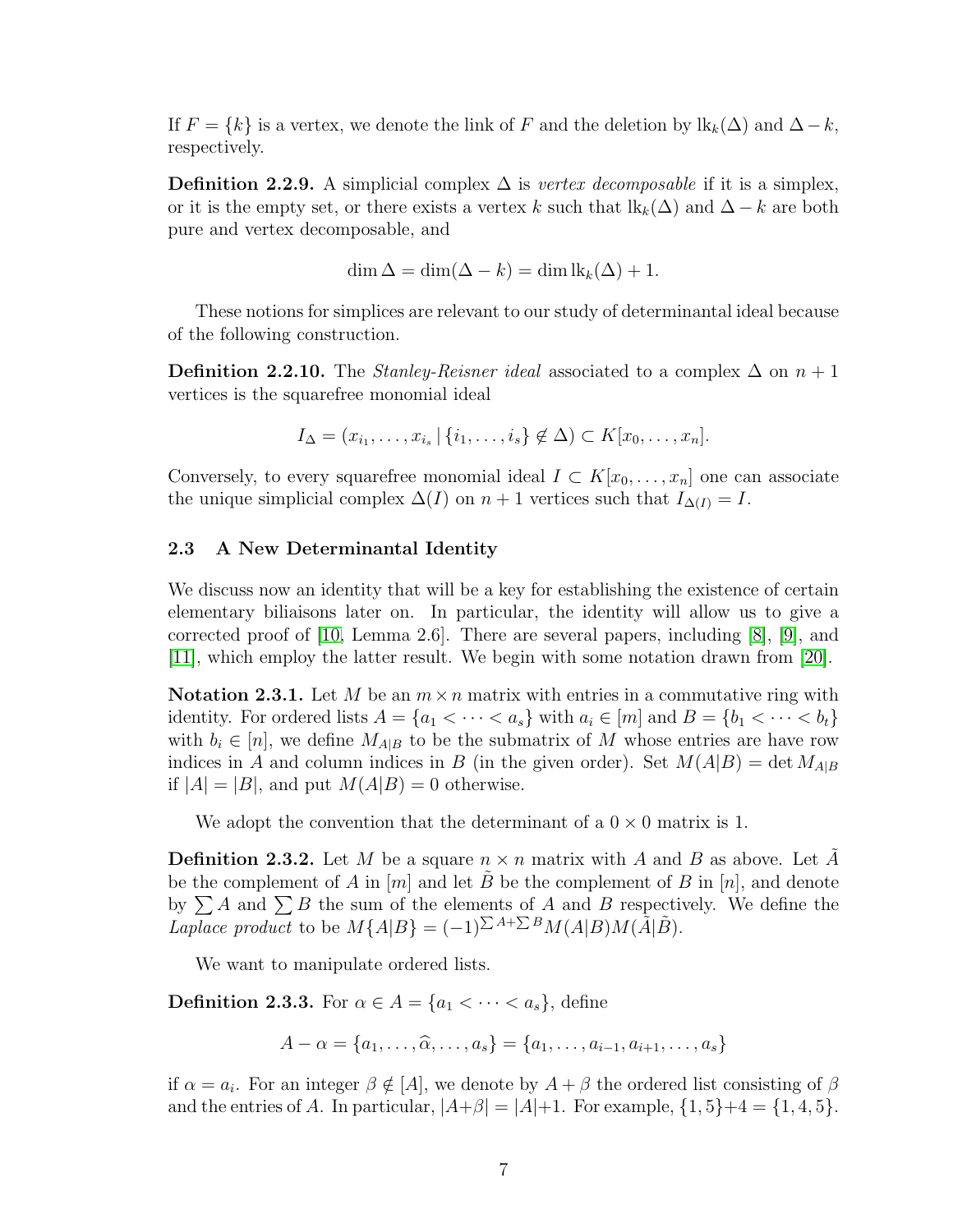The goal of this section is to establish:

<span id="page-15-0"></span>**Lemma 2.3.4** ([\[10,](#page-58-8) Lemma 2.6]). Let M be a matrix of size  $m \times n$ . Let I and K be ordered lists in  $[m-1]$ , and let J and L be ordered lists in  $[n-1]$  with  $|I|=|J|=$  $|K| = |L| = t - 1$ . Let  $I_Y$  be the ideal generated by the t-minors of M of size  $t \times t$ that do not involve both row m and column n. Then

$$
M(I+m|J+n) \cdot M(K|L) - M(I|J) \cdot M(K+m|L+n) \in I_Y.
$$

**Remark 2.3.5.** In [\[10\]](#page-58-8), the previous lemma is stated for symmetric  $m \times m$  matrices, and the ideal  $I_Y$  is taken to be generated by all minors which do not involve the last row of M. If M is symmetric then this definition of  $I<sub>Y</sub>$  is equivalent to the one we have given; however, that statement does not generalize in the case of a generic matrix. For its application here (and in other papers), we need our more general statement.

The proof of [Lemma 2.3.4](#page-15-0) depends on the following lemma of the same paper:

<span id="page-15-1"></span>**Lemma 2.3.6** (10, Lemma 2.4). Let M be a matrix of size  $m \times m$ . Let I and K be lists of row indices and let J and L be lists of column indices with  $|I| = |J| = |K| =$  $|L| = t$ . Let  $I_{t+1}(M)$  be the ideal generated by the minors of M of size  $(t+1) \times (t+1)$ . Then

 $M(I|J) \cdot M(K|L) - M(K|J) \cdot M(I|L) \in I_{t+1}(M).$ 

We have uncovered a gap in the proof of [\[10,](#page-58-8) Lemma 2.4], and though its claim may still be true, we have not searched for another proof. Instead, we will establish a new determinantal identity using the straightening law for minors of a matrix that implies [\[10,](#page-58-8) Lemma 2.6] directly. Before we prove this new identity, we will explain the error in the proof of [\[10,](#page-58-8) Lemma 2.4].

## Gap in Proof of [\[10,](#page-58-8) Lemma 2.4]

In the first half of the proof of this lemma, there is a chain of equalities that gives

$$
M(I|J) \cdot M(K|L) - M(K|J) \cdot M(I|L)
$$

as a summation of the terms

$$
M(i_1, \ldots, i_a | j_1, \ldots, j_b, l_{b+1}, \ldots, l_a) \cdot M(i_1, \ldots, i_{a-1}, k_a | l_1, \ldots, l_b, j_{b+1}, \ldots, j_a) - M(i_1, \ldots, i_a | j_1, \ldots, j_{b-1}, l_b, \ldots, l_a) \cdot M(i_1, \ldots, i_{a-1}, k_a; l_1, \ldots, l_{b-1}, j_b, \ldots, j_a),
$$

where b ranges from 1 to a. After this, it is stated that "all the minors in the expression have all the rows and columns in common, except for possibly one. So Sylvester's Theorem applies, and the thesis follows." However, we have included below the only formulation of Sylvesters Identity known to us, and this does not apply to the expression in question. A more detailed discussion of Sylvester's Identity may be found in [\[1\]](#page-58-11).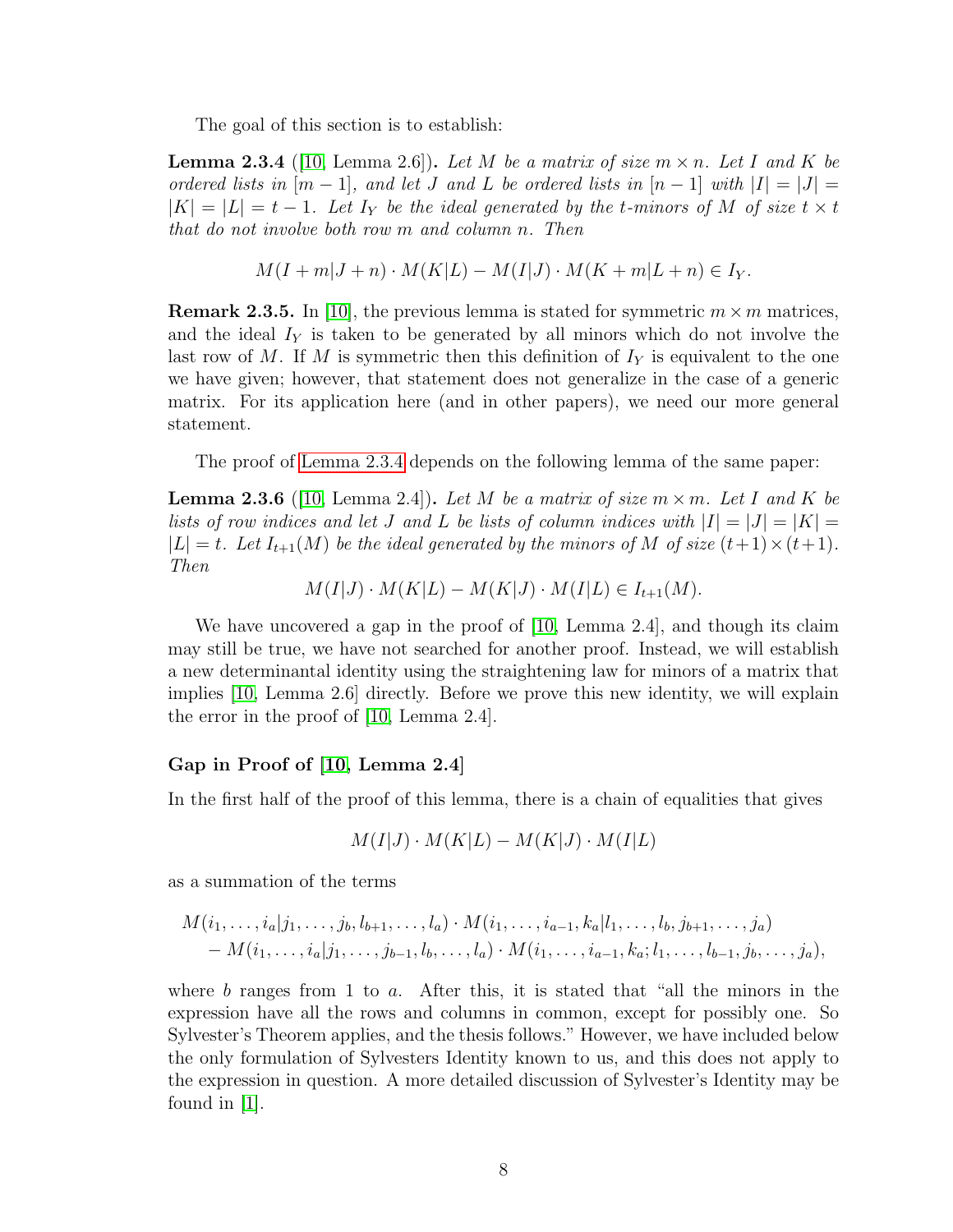**Proposition 2.3.7** (Sylvester's Identity). Let M be an  $m \times n$  matrix. Let I be an ordered list in  $[m-1]$ , and let J an ordered list in  $[n-1]$ , with  $|I| = |J| = t - 1$ . Then, for every  $i \in I$  and  $j \in J$ ,

$$
M(I|J) \cdot M(I - i + m|J - j + m) - M(I - i + m|J) \cdot M(I|J - j + m) = M(I - i|J - j) \cdot M(I + m|J + n)
$$

Note that, for  $t = 2$ , this is the formula for computing the determinant of the  $2 \times 2$  matrix  $M_{I+m|J+n}$ .

In general, Sylvester's identity relates an expression of four matrix determinants of size  $t \times t$  to a product of an  $(t-1) \times (t-1)$  determinant and a  $(t+1) \times (t+1)$  determinant. All six of these minors have  $(t-1)$  rows and columns in common. However, in Gorla's Lemma 2.4, the expression involves minors with  $(t - 1)$  rows in common but completely disjoint columns, and so Sylvester's Identity does not apply. A similar problem occurs in the second half of the proof, where the expressions involve minors with  $(t-1)$  columns in common but completely disjoint rows.

In fact, not only does Sylvester's Identity not apply in this case, but the expressions

$$
M(I|J) \cdot M(I - i + m|J - j + m) - M(I - i + m|J) \cdot M(I|J - j + m)
$$

are not in general in the ideal  $I_{t+1}(M)$  from [Lemma 2.3.6.](#page-15-1)

**Example 2.3.8.** Let M be the  $6 \times 6$  matrix:

|           |           | $x_{1,3}$ | $x_{1,4}$ | $x_{1,5}$ | $x_{1,6}$ |
|-----------|-----------|-----------|-----------|-----------|-----------|
| $x_{2,1}$ | $x_{2,2}$ | $x_{2,3}$ | $x_{2,4}$ | $x_{2,5}$ | $x_{2,6}$ |
| $x_{3,1}$ | $x_{3,2}$ | $x_{3,3}$ | $x_{3,4}$ | $x_{3,5}$ | $x_{3,6}$ |
| $x_{4,1}$ | $x_{4,2}$ | $x_{4,3}$ | $x_{4,4}$ | $x_{4,5}$ | $x_{4,6}$ |
| $x_{5,1}$ | 3.2       | $x_{5,3}$ | $x_{5,4}$ | $x_{5,5}$ | $x_{5,6}$ |
| $x_{6,1}$ | $x_{6,2}$ | $x_{6,3}$ | $x_{6,4}$ | $x_{6,5}$ | $x_{6,6}$ |

.

Let  $(i_1, i_2, i_3) = (1, 2, 3), (j_1, j_2, j_3) = (1, 2, 3), (k_1, k_2, k_3) = (4, 5, 6),$  and  $(l_1, l_2, l_3) =$  $(4, 5, 6)$ . Then an example of one of the summands in the proof of Lemma 2.4 is

|  |  |  |  |  |                                                                                                                                                                                                                                                         |  | $\begin{vmatrix} x_{1,1} & x_{1,5} & x_{1,6} \end{vmatrix}$ $\begin{vmatrix} x_{1,4} & x_{1,2} & x_{1,3} \end{vmatrix}$ $\begin{vmatrix} x_{1,4} & x_{1,5} & x_{1,6} \end{vmatrix}$ $\begin{vmatrix} x_{1,1} & x_{1,2} & x_{1,3} \end{vmatrix}$ |  |
|--|--|--|--|--|---------------------------------------------------------------------------------------------------------------------------------------------------------------------------------------------------------------------------------------------------------|--|-------------------------------------------------------------------------------------------------------------------------------------------------------------------------------------------------------------------------------------------------|--|
|  |  |  |  |  | $\begin{vmatrix} x_{2,1} & x_{2,5} & x_{2,6} \end{vmatrix} \cdot \begin{vmatrix} x_{2,4} & x_{2,2} & x_{2,3} \end{vmatrix} = \begin{vmatrix} x_{2,4} & x_{2,5} & x_{2,6} \end{vmatrix} \cdot \begin{vmatrix} x_{2,1} & x_{2,2} & x_{2,3} \end{vmatrix}$ |  |                                                                                                                                                                                                                                                 |  |
|  |  |  |  |  |                                                                                                                                                                                                                                                         |  |                                                                                                                                                                                                                                                 |  |

However, according to Macaulay2, the expression is not in  $I_4(M)$ .

Lemma 2.4 claims that the expression

 $x_{1,1}$   $x_{1,2}$   $x_{1,3}$  $x_{2,1}$   $x_{2,2}$   $x_{2,3}$  $x_{3,1}$   $x_{3,2}$   $x_{3,3}$ ·  $x_{4,4}$   $x_{4,5}$   $x_{4,6}$  $x_{5,4}$   $x_{5,5}$   $x_{5,6}$  $x_{6,4}$   $x_{6,5}$   $x_{6,6}$ −  $x_{4,1}$   $x_{4,2}$   $x_{4,3}$  $x_{5,1}$   $x_{5,2}$   $x_{5,3}$  $x_{6,1}$   $x_{6,2}$   $x_{6,3}$ ·  $x_{1,4}$   $x_{1,4}$   $x_{1,4}$  $x_{2,5}$   $x_{2,5}$   $x_{2,5}$  $x_{3,6}$   $x_{3,6}$   $x_{3,6}$  $\in I_4(M)$ .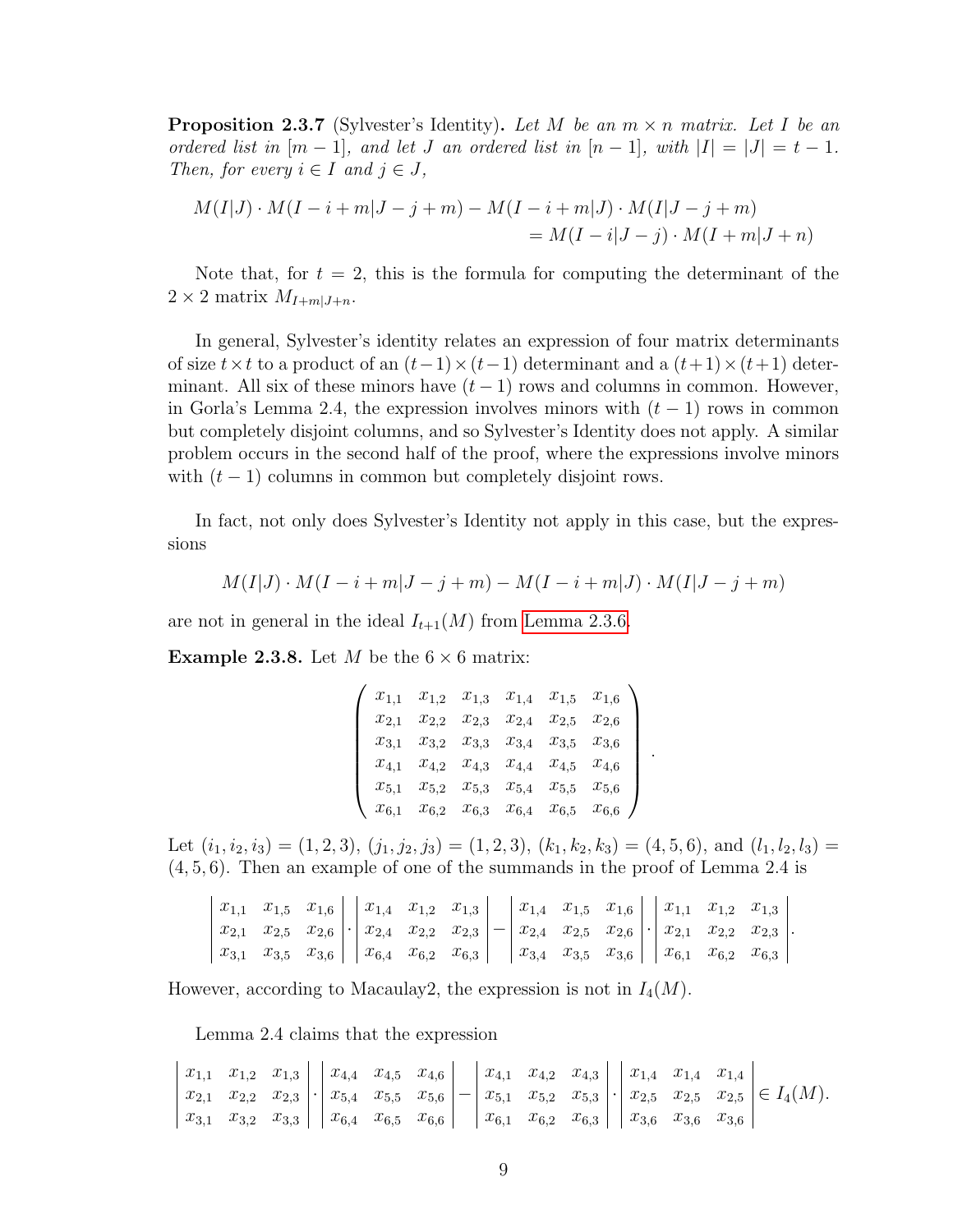Macaulay2 verifies this claim; however, the presentation of the expression that is given in terms of generators of  $I_4(M)$  requires 15 generators, and not all of the coefficients given are minors of  $M$ . For this reason, we have not searched for a different lemma comparable to Lemma 2.4.

#### Determinantal Lemma

<span id="page-17-1"></span>Our proof of [Proposition 2.3.10](#page-17-0) uses the following result by Swan.

**Theorem 2.3.9** ([\[20,](#page-59-1) Theorem 2.6]). Let M be an  $m \times m$  matrix. Then, for every *choice of ordered lists A and B in*  $[m]$ ,

$$
\sum_{V \subseteq B} M\{A|V\} = \sum_{U \supseteq A} M\{U|B\}.
$$

We use this result to show:

<span id="page-17-0"></span>**Proposition 2.3.10.** Let M be a matrix of size  $(2t-1) \times (2t-1)$ . Let I and K as well as J and L disjoint ordered lists of  $t - 1 \geq 1$  numbers such that

$$
I \cup K = J \cup L = [2t - 2].
$$

Then we have

$$
M(I+m|J+n) \cdot M(K|L) - M(I|J) \cdot M(K+m|L+n)
$$
  
= 
$$
\sum_{i \in I} (-1)^{n+i} M(I-i+m|J) \cdot M(K+i|L+n)
$$
  
- 
$$
\sum_{l \in L} (-1)^{n-l} M(I+m|J+l) \cdot M(K|(L-l+n),
$$

where  $m = n = 2t - 1$ .

*Proof.* We apply [Theorem 2.3.9](#page-17-1) to M with  $A = K$  and  $B = L+n$  as the fixed subsets:

$$
\sum_{V \subseteq L+n} M\{K|V\} = \sum_{U \supseteq K} M\{U|L+n\}.
$$

On the left hand side, the only subsets  $V \subseteq L+n$  for which the Laplace products  $M\{A|V\}$  are nonzero are those with size  $|V| = |A| = t - 1$ . Since M is a  $(2t 1) \times (2t-1)$  matrix, these  $M\{K|V\}$  are the signed products of a  $t \times t$  minor and a  $(t-1) \times (t-1)$  minor. Similarly, on the right hand side, the only subsets  $U \supseteq K$  for which the Laplace products  $M\{U|L+n\}$  are nonzero are those with size  $|U| = |B| = t$ . In this case, these  $M\{U|L+n\}$  are signed products of a  $t\times t$  minor and a  $(t-1)\times(t-1)$ minor. Thus, we get the equality

$$
\sum_{l \in L} M\{K|L-l+n\} + M\{K|L\} = \sum_{i \in I} M\{K+i|L+n\} + M\{K+m|L+n\},\
$$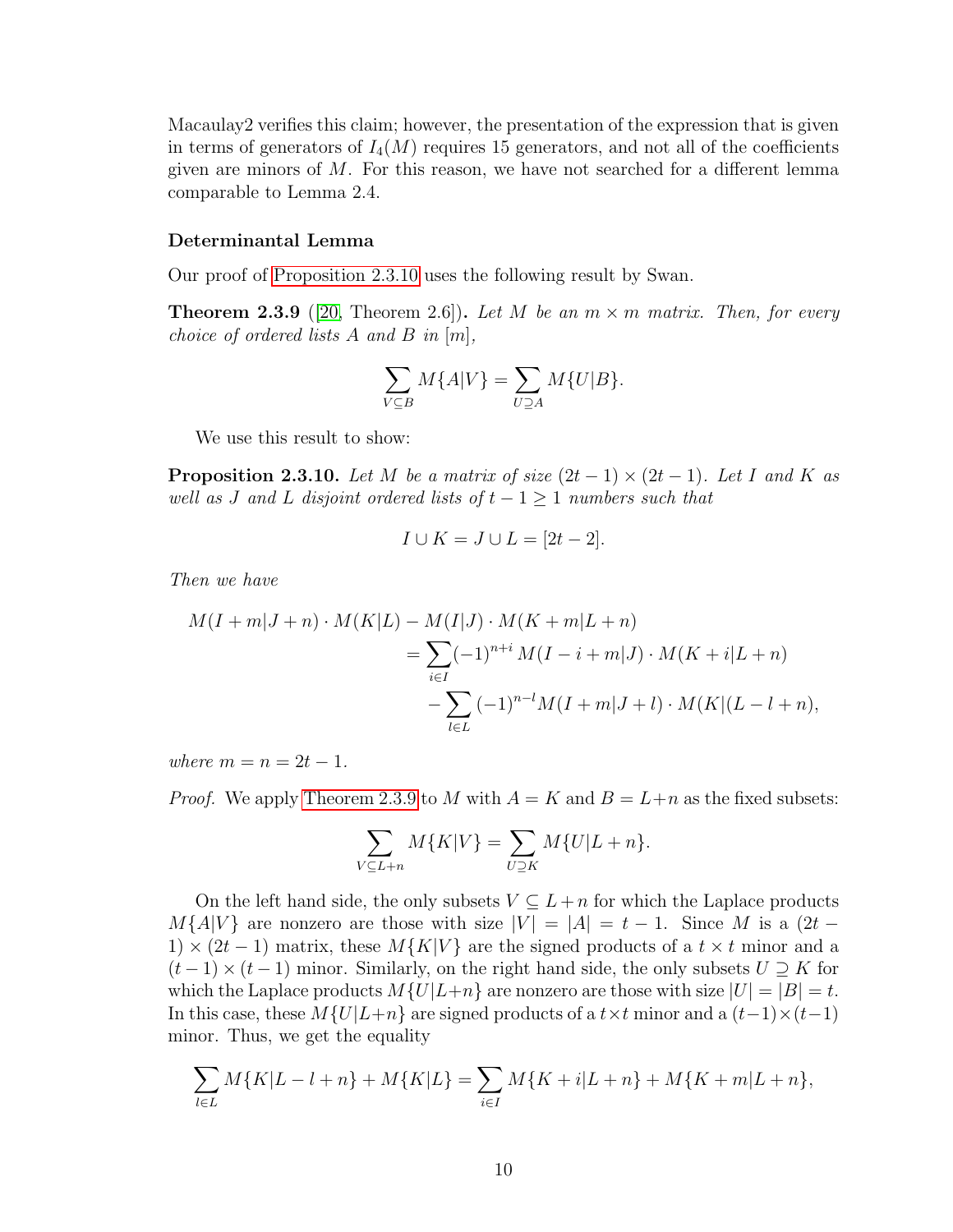which can be expanded as

$$
\sum_{l \in L} (-1)^{n-l} M(K|L-l+n) \cdot M(I+m|J+l) + M(K|L) \cdot M(I+m|J+n)
$$
  
= 
$$
\sum_{i \in I} (-1)^{n+i} M(K+i|L+n) \cdot M(I-i+m|J)
$$
  
+ 
$$
(-1)^{m+n} M(K+m|L+n) \cdot M(I|J).
$$

The signs of these minors come directly from [Definition 2.3.2](#page-14-1) after we multiply both sides by  $(-1)^{\sum K + \sum L}$ . Since  $m = n$ , the claim follows.  $\Box$ 

As a consequence, we get a slightly strengthened version of [\[10,](#page-58-8) Lemma 2.6], i.e. [Lemma 2.3.4.](#page-15-0)

<span id="page-18-0"></span>**Corollary 2.3.11.** Let M be a matrix of size  $m \times n$ . Let I and K be ordered lists in  $[m-1]$ , and let J and L be ordered lists in  $[n-1]$ , where  $|I| = |J| = |K| = |L| = t-1$ . Let  $I_Y$  be the ideal that is generated by the t-minors of the submatrix of M with column indices in  $(I \cup K) + m$  and row indices in  $(J \cup L) + n$  that do not involve both row m and column n. Then

$$
M(I+m|J+n) \cdot M(K|L) - M(I|J) \cdot M(K+m|L+n) \in I_Y.
$$

*Proof.* Consider first the special case where I and K as well as J and L are disjoint and

$$
I \cup K = J \cup L = [2t - 2].
$$

Then the claim follows by [Proposition 2.3.10](#page-17-0) because each of the t-minors  $M(K +$  $i|L + n$  and  $M(I + m|J + l)$  is in  $I_Y$ .

Now we reduce the general case to the above special case. Consider any lists I, J, K, and L as in the statement. Write  $I = \{i_1 < \cdots < i_{t-1}\}, J = \{j_1 < \cdots < j_{t-1}\}$  $j_{t-1}$ ,  $L = \{k_1 < \cdots < k_{t-1}\}$ , and  $L = \{l_1 < \cdots < l_{t-1}\}$ . Form a  $(2t - 1) \times (2t - 1)$ submatrix N of M whose entries are taken from the indicated rows and columns of  $M$ :

$$
N = M_{(i_1,\ldots,i_{t-1},k_1,\ldots,k_{t-1},m) | (j_1,\ldots,j_{t-1},l_1,\ldots,l_{t-1},n)}.
$$

 $\Box$ 

Applying the above special case to the submatrix  $N$ , our claim follows.

**Example 2.3.12.** Let  $M = (x_{i,j})$  be a  $5 \times 5$  matrix, and let  $S_Y$  be the ideal generated by the  $3\times 3$  minors of M that do not involve the entry  $x_{5,5}$ . Let  $I = (3,4)$ ,  $J = (1,2)$ ,  $K = (1, 2)$ , and  $L = (3, 4)$ . Then according to [Corollary 2.3.11](#page-18-0),

$$
M(1,2|3,4) \cdot M(3,4,5|1,2,5) - M(1,2,5|3,4,5) \cdot M(3,4|1,2) \in S_Y.
$$

This follows from [Proposition 2.3.10,](#page-17-0) which gives

$$
{3, 4, 5|1, 2, 5} - {1, 2, 5|3, 4, 5}
$$
  
= {1, 2, 3|3, 4, 5} + {1, 2, 4|3, 4, 5} - {3, 4, 5|1, 2, 3} - {3, 4, 5|1, 2, 4}.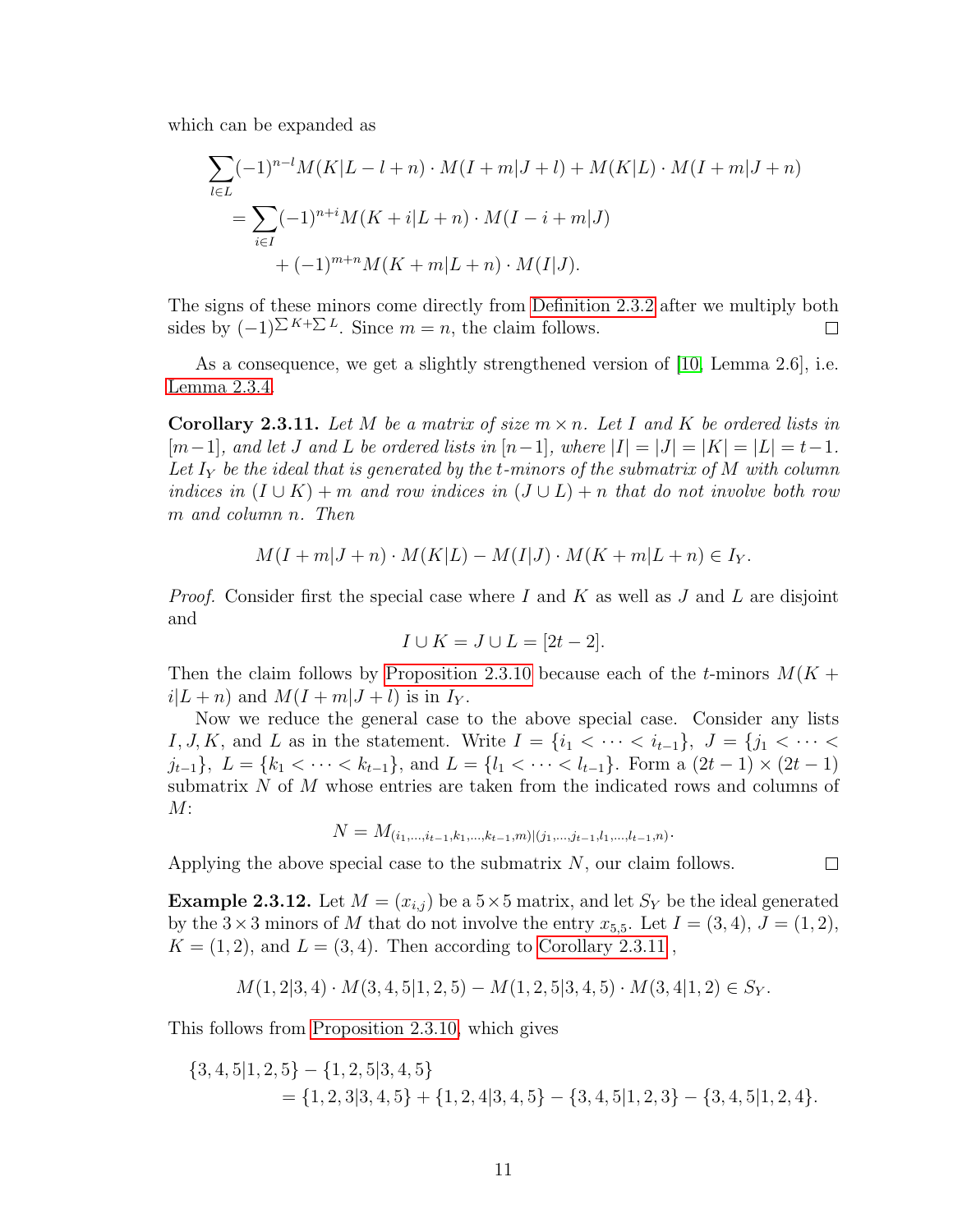More explicitly, this is the identity

$$
\begin{aligned}\nx_{3,1} & x_{3,2} & x_{3,5} \\
x_{4,1} & x_{4,2} & x_{4,5} \\
x_{5,1} & x_{5,2} & x_{5,5}\n\end{aligned}\n\bigg| \cdot \bigg| \begin{array}{ccc}\nx_{1,3} & x_{1,4} \\
x_{2,3} & x_{2,4} \\
x_{5,3} & x_{2,4} \\
x_{5,3} & x_{5,4} \\
x_{5,4} & x_{5,5}\n\end{array}\n\bigg| \cdot \bigg| \begin{array}{ccc}\nx_{3,1} & x_{3,2} \\
x_{4,1} & x_{4,2} \\
x_{4,1} & x_{4,2}\n\end{array}\n\bigg| \\
&= \bigg| \begin{array}{ccc}\nx_{1,3} & x_{1,4} \\
x_{2,3} & x_{2,4} \\
x_{2,3} & x_{2,4} \\
x_{3,3} & x_{3,4} \\
x_{3,5}\n\end{array}\n\bigg| \cdot \bigg| \begin{array}{ccc}\nx_{1,3} & x_{1,4} & x_{1,5} \\
x_{4,1} & x_{4,2} \\
x_{5,1} & x_{5,2}\n\end{array}\n\bigg| - \bigg| \begin{array}{ccc}\nx_{1,3} & x_{1,4} & x_{1,5} \\
x_{2,3} & x_{2,4} & x_{2,5} \\
x_{2,3} & x_{2,4} & x_{2,5} \\
x_{4,3} & x_{4,4} \\
x_{4,3} & x_{4,4} \\
x_{4,4} & x_{4,5}\n\end{array}\n\bigg| \cdot \bigg| \begin{array}{ccc}\nx_{3,1} & x_{3,2} \\
x_{4,1} & x_{4,2} \\
x_{5,1} & x_{5,2} \\
x_{5,2} & x_{5,3}\n\end{array}\n\bigg| \cdot \bigg| \begin{array}{ccc}\nx_{1,4} & x_{1,5} \\
x_{1,4} & x_{1,5} \\
x_{2,4} & x_{2,5}\n\end{array}\n\bigg| + \bigg| \begin{array}{ccc}\nx_{3,1
$$

We illustrate this relation by shading the subregion of  $M$  corresponding to each minor. The equality above comes from the determinantal identity in [Proposition 2.3.10,](#page-17-0)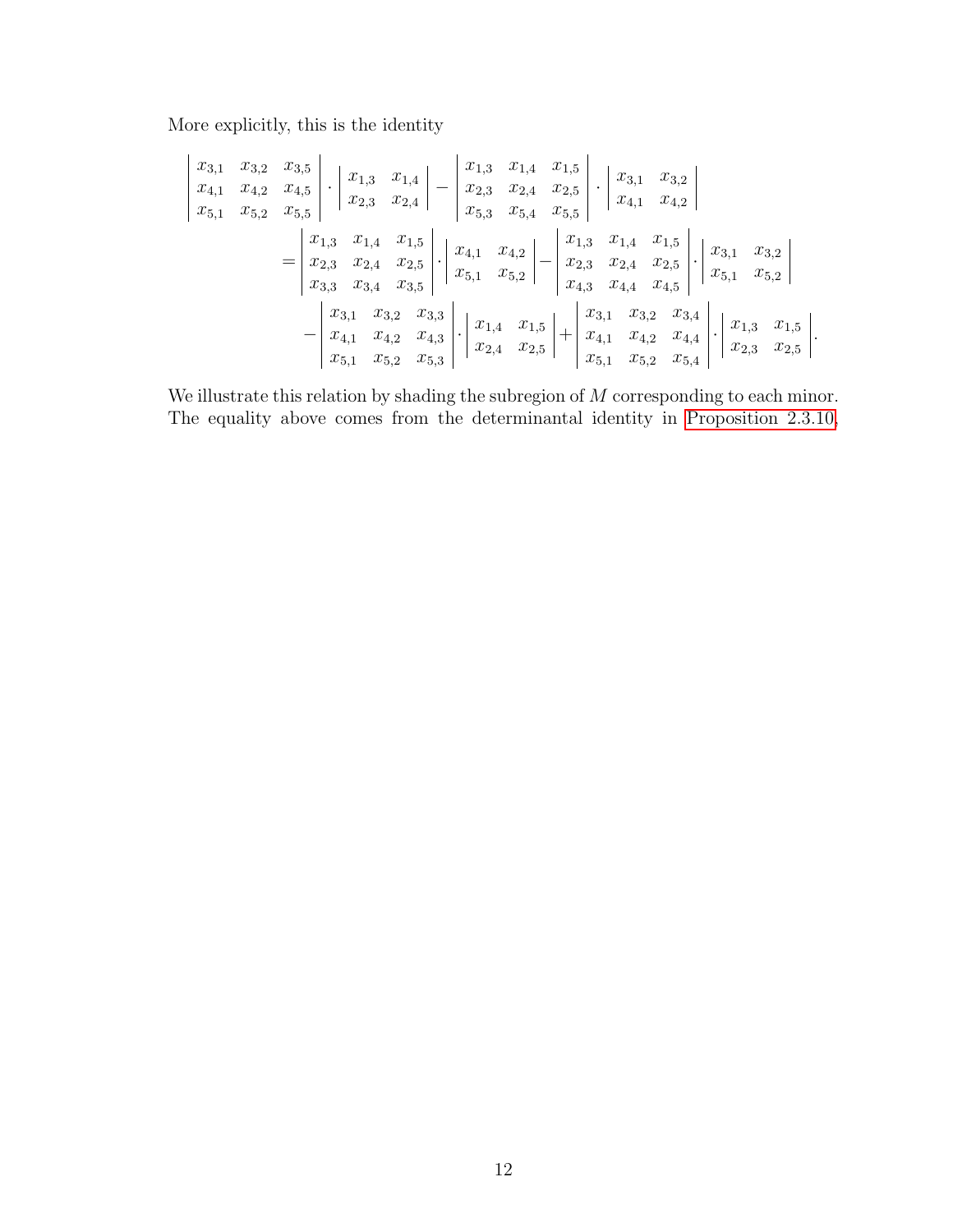which gives:

|                    | $x_{1,1}$              | $\boldsymbol{x}_{1,2}$ | $x_{1,3}$              | $x_{1,4}$              | $x_{1,5}$              |  | $x_{1,1}$              | $x_{1,2}$              | $x_{1,3}$              | $x_{1,4}$              | $x_{1,5}$              |  |
|--------------------|------------------------|------------------------|------------------------|------------------------|------------------------|--|------------------------|------------------------|------------------------|------------------------|------------------------|--|
|                    | $\bar{x}_{2,1}$        | $\bar{x}_{2,2}$        | $x_{2,3}$              | $x_{2,4}$              | $x_{2,5}$              |  | $\bar{x}_{2,1}$        | $\bar{x}_{2,2}$        | $\bar{x}_{2,3}$        | $\boldsymbol{x}_{2,4}$ | $x_{2,5}$              |  |
|                    | $x_{3,1}$              | $x_{3,2}$              | $x_{3,3}$              | $x_{3,4}$              | $x_{3,5}$              |  | $x_{3,1}$              | $x_{3,2}$              | $x_{3,3}$              | $x_{3,4}$              | $x_{3,5}$              |  |
|                    | $x_{4,1}$              | $x_{4,2}$              | $x_{4,3}$              | $x_{4,4}$              | $x_{4,5}$              |  | $\boldsymbol{x_{4,1}}$ | $x_{4,2}$              | $x_{4,3}$              | $x_{4,4}$              | $x_{4,5}$              |  |
|                    | $x_{5,1}$              | $\boldsymbol{x}_{5,2}$ | $x_{5,3}$              | $x_{5,4}$              | $x_{5,5}$              |  | $x_{5,1}$              | $x_{5,2}$              | $x_{5,3}$              | $\boldsymbol{x}_{5,4}$ | $x_{5,5}$              |  |
|                    | $x_{1,1}$              | $x_{1,2}$              | $x_{1,3}$              | $x_{1,4}$              | $\overline{x_{1,5}}$   |  | $x_{1,1}$              | $\boldsymbol{x}_{1,2}$ | $x_{1,3}$              | $x_{1,4}$              | $x_{1,5}$              |  |
|                    | $\boldsymbol{x}_{2,1}$ | $\boldsymbol{x}_{2,2}$ | $x_{2,3}$              | $x_{2,4}$              | $\boldsymbol{x_{2,5}}$ |  | $\boldsymbol{x}_{2,1}$ | $x_{2,2}$              | $\boldsymbol{x}_{2,3}$ | $x_{2,4}$              | $x_{2,5}$              |  |
|                    | $x_{3,1}$              | $\boldsymbol{x}_{3,2}$ | $x_{3,3}$              | $x_{3,4}$              | $x_{3,5}$              |  | $x_{3,1}$              | $x_{3,2}$              | $x_{3,3}$              | $x_{3,4}$              | $x_{3,5}$              |  |
|                    | $x_{4,1}$              | $x_{4,2}$              | $x_{4,3}$              | $\boldsymbol{x_{4,4}}$ | $x_{4,5}$              |  | $x_{4,1}$              | $x_{4,2}$              | $x_{4,3}$              | $x_{4,4}$              | $x_{4,5}$              |  |
|                    | $\boldsymbol{x}_{5,1}$ | $\boldsymbol{x}_{5,2}$ | $\boldsymbol{x}_{5,3}$ | $x_{5,4}$              | $x_{5,5}$              |  | $x_{5,1}$              | $x_{5,2}$              | $\boldsymbol{x}_{5,3}$ | $\boldsymbol{x}_{5,4}$ | $x_{5,5}$              |  |
|                    | $\boldsymbol{x}_{1,1}$ | $\boldsymbol{x}_{1,2}$ | $x_{1,3}$              | $x_{1,4}$              | $x_{1,5}$              |  | $\boldsymbol{x}_{1,1}$ | $\boldsymbol{x}_{1,2}$ | $x_{1,3}$              | $x_{1,4}$              | $x_{1,5}$              |  |
|                    | $x_{2,1}$              | $\boldsymbol{x}_{2,2}$ | $x_{2,3}$              | $x_{2,4}$              | $x_{2,5}$              |  | $x_{2,1}$              | $\boldsymbol{x}_{2,2}$ | $x_{2,3}$              | $\boldsymbol{x}_{2,4}$ | $x_{2,5}$              |  |
| $\hspace{0.1mm} +$ | $x_{3,1}$              | $x_{3,2}$              | $x_{3,3}$              | $x_{3,4}$              | $x_{3,5}$              |  | $x_{3,1}$              | $x_{3,2}$              | $x_{3,3}$              | $x_{3,4}$              | $x_{3,5}$              |  |
|                    | $x_{4,1}$              | $x_{4,2}$              | $x_{4,3}$              | $x_{4,4}$              | $x_{4,5}$              |  | $x_{4,1}$              | $x_{4,2}$              | $x_{4,3}$              | $x_{4,4}$              | $x_{4,5}$              |  |
|                    | $\boldsymbol{x}_{5,1}$ | $\boldsymbol{x}_{5,2}$ | $x_{5,3}$              | $\boldsymbol{x}_{5,4}$ | $\boldsymbol{x}_{5,5}$ |  | $\boldsymbol{x}_{5,1}$ | $\boldsymbol{x}_{5,2}$ | $\boldsymbol{x}_{5,3}$ | $\boldsymbol{x}_{5,4}$ | $x_{5,5}$              |  |
|                    | $\boldsymbol{x}_{1,1}$ | $\boldsymbol{x}_{1,2}$ | $x_{1,3}$              | $x_{1,4}$              | $x_{1,5}$              |  | $\boldsymbol{x}_{1,1}$ | $\boldsymbol{x}_{1,2}$ | $x_{1,3}$              | $x_{1,4}$              | $x_{1,5}$              |  |
|                    | $x_{2,1}$              | $x_{2,2}$              | $x_{2,3}$              | $\boldsymbol{x}_{2,4}$ | $\boldsymbol{x}_{2,5}$ |  | $\boldsymbol{x}_{2,1}$ | $\boldsymbol{x}_{2,2}$ | $x_{2,3}$              | $x_{2,4}$              | $x_{2,5}$              |  |
|                    | $x_{3,1}$              | $x_{3,2}$              | $x_{3,3}$              | $x_{3,4}$              | $x_{3,5}$              |  | $x_{3,1}$              | $x_{3,2}$              | $x_{3,3}$              | $x_{3,4}$              | $x_{3,5}$              |  |
|                    | $x_{4,1}$              | $x_{4,2}$              | $x_{4,3}$              | $x_{4,4}$              | $x_{4,5}$              |  | $x_{4,1}$              | $x_{4,2}$              | $x_{4,3}$              | $x_{4,4}$              | $x_{4,5}$              |  |
|                    | $x_{5,1}$              | $x_{5,2}$              | $x_{5,3}$              | $x_{5,4}$              | $\boldsymbol{x}_{5,5}$ |  | $x_{5,1}$              | $\boldsymbol{x}_{5,2}$ | $\boldsymbol{x}_{5,3}$ | $x_{5,4}$              | $x_{5,5}$              |  |
|                    | $x_{1,1}$              | $\boldsymbol{x}_{1,2}$ | $x_{1,3}$              | $x_{1,4}$              | $x_{1,5}$              |  | $x_{1,1}$              | $\boldsymbol{x}_{1,2}$ | $\overline{x_{1,3}}$   | $x_{1,4}$              | $\overline{x_{1,5}}$   |  |
|                    | $x_{2,1}$              | $x_{2,2}$              | $\bar{x}_{2,3}$        | $x_{2,4}$              | $\boldsymbol{x}_{2,5}$ |  | $\boldsymbol{x}_{2,1}$ | $\boldsymbol{x}_{2,2}$ | $x_{2,3}$              | $x_{2,4}$              | $x_{2,5}$              |  |
|                    | $x_{3,1}$              | $x_{3,2}$              | $x_{3,3}$              | $x_{3,4}$              | $x_{3,5}$              |  | $x_{3,1}$              | $x_{3,2}$              | $x_{3,3}$              | $x_{3,4}$              | $x_{3,5}$              |  |
|                    | $x_{4,1}$              | $x_{4,2}$              | $x_{4,3}$              | $x_{4,4}$              | $x_{4,5}$              |  | $x_{4,1}$              | $x_{4,2}$              | $x_{4,3}$              | $x_{4,4}$              | $x_{4,5}$              |  |
|                    | $\overline{x_{5,1}}$   | $x_{5,2}$              | $x_{5,3}$              | $x_{5,4}$              | $x_{5,5}$              |  | $x_{5,1}$              | $x_{5,2}$              | $\boldsymbol{x}_{5,3}$ | $x_{5,4}$              | $x_{5,5}$              |  |
|                    | $x_{1,1}$              | $\boldsymbol{x}_{1,2}$ | $x_{1,3}$              | $x_{1,4}$              | $x_{1,5}$              |  | $\boldsymbol{x}_{1,1}$ | $\boldsymbol{x}_{1,2}$ | $x_{1,3}$              | $x_{1,4}$              | $x_{1,5}$              |  |
|                    | $x_{2,1}$              | $x_{2,2}$              | $\boldsymbol{x}_{2,3}$ | $x_{2,4}$              | $x_{2,5}$              |  | $\boldsymbol{x}_{2,1}$ | $\boldsymbol{x}_{2,2}$ | $x_{2,3}$              | $x_{2,4}$              | $\boldsymbol{x_{2,5}}$ |  |
| $^{+}$             | $x_{3,1}$              | $x_{3,2}$              | $x_{3,3}$              | $x_{3,4}$              | $x_{3,5}$              |  | $x_{3,1}$              | $\boldsymbol{x}_{3,2}$ | $x_{3,3}$              | $x_{3,4}$              | $x_{3,5}$              |  |
|                    | $x_{4,1}$              | $x_{4,2}$              | $x_{4,3}$              | $x_{4,4}$              | $x_{4,5}$              |  | $x_{4,1}$              | $x_{4,2}$              | $x_{4,3}$              | $x_{4,4}$              | $x_{4,5}$              |  |
|                    | $\overline{x_{5,1}}$   | $\overline{x}_{5,2}$   | $x_{5,3}$              | $x_{5,4}$              | $\overline{x_{5,5}}$   |  | $x_{5,1}$              | $x_{5,2}$              | $x_{5,3}$              | $x_{5,4}$              | $x_{5,5}$              |  |

The reader should be reminded of calculating a determinant using expansion by cofactors. Indeed, this is the same process, but using a more general notion of cofactor.

## <span id="page-20-0"></span>2.4 Skew Tableau Ideals

Our main object of study is ideals generated by minors in a subregion of a matrix of indeterminates called a skew tableau. In this section, we will introduce the definitions and notation for describing skew tableau ideals. In Section [3.1](#page-27-1) we recall some known results about skew tableau ideals generated by  $2\times 2$  minors, and in Section [3.2](#page-27-2) we show that these ideals are glicci. In Chapter [4](#page-39-0) we discuss skew tableau ideals generated by higher order minors.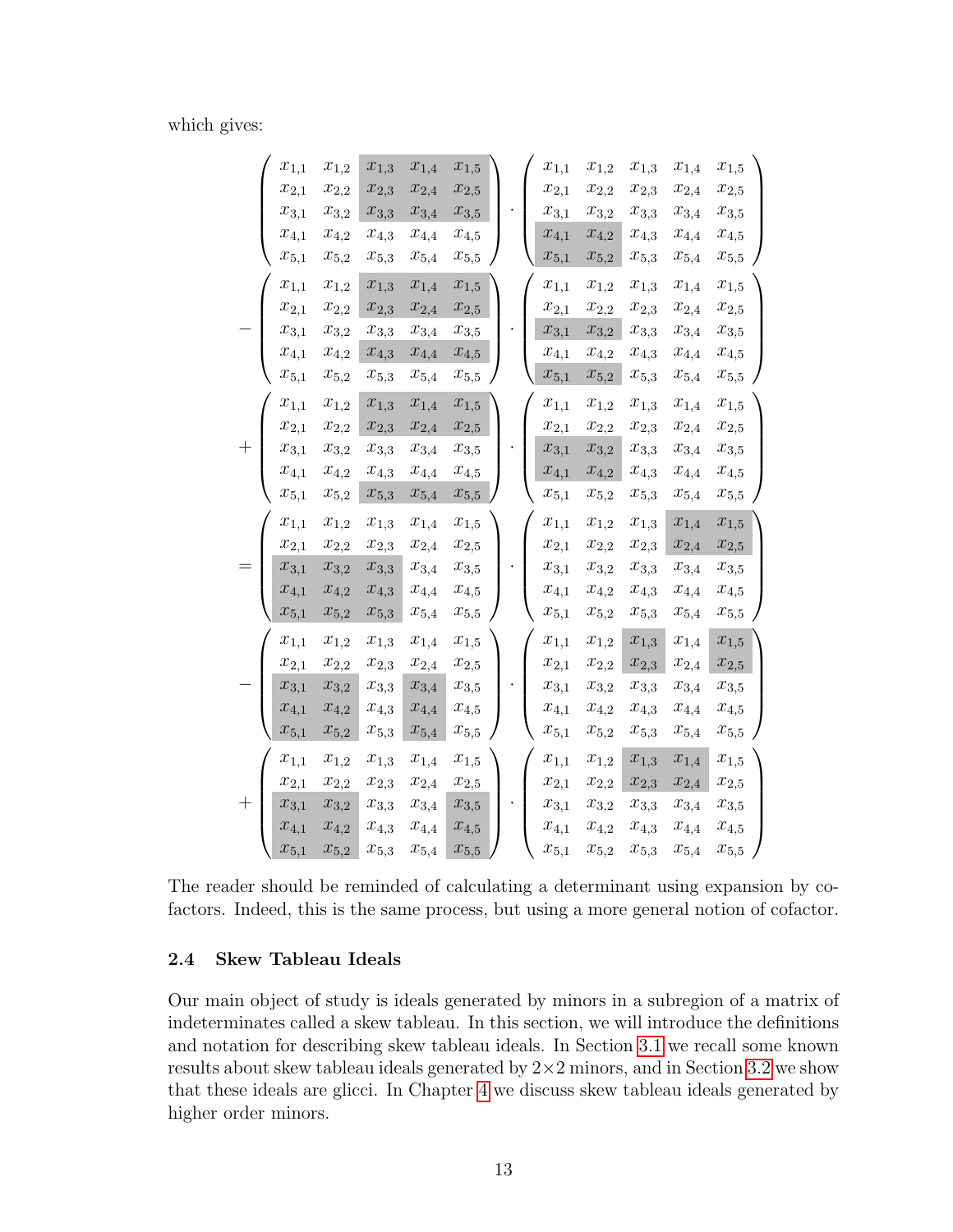**Definition 2.4.1.** Let  $X \subset \mathbb{N}^2$  represent a rectangular array of boxes, with the box in row i and column j indicated by its location  $(i, j) \in X$ . A skew tableau F is a subregion of  $X$  such that if  $F$  contains two boxes on the same row, say the boxes at  $(i, p)$  and  $(i, q)$  with  $p \leq q$ , then it also contains all the boxes in the largest rectangular subregion of X with lower corners at  $(i, p)$  and  $(i, q)$ , i.e.

$$
(1, p)
$$
 ...  $(1, q)$   
\n $\vdots$  ...  $\vdots$   
\n $(i, p)$  ...  $(i, q)$ 

We will always label tableaux so that, in the notation above,  $p \geq i$ , which places  $F$  above the main diagonal of  $X$ . The reasons for this will be made clear in [Defini](#page-22-0)[tion 2.4.4.](#page-22-0) Eventually, we will take  $X$  to be a symmetric matrix of indeterminates.

Notation 2.4.2. According to the previous definition, a finite list of these pairs of locations  $(i, p)$  and  $(i, q)$  determines a skew tableau F. However, sometimes it will be convenient to define the left and right borders of the tableau separately. We do this by a list of left corners  $(b_1, c_1), \ldots, ((b_\ell, c_\ell)$  and a list of right corners  $(a_1, d_1), \ldots, (a_k, d_k)$ that satisfy the following inequalities:

$$
1 \leq c_{\ell} \leq \cdots \leq c_1 \leq d_1 \leq \cdots \leq d_k
$$
  
\n
$$
1 \leq a_k \leq \cdots \leq a_1
$$
  
\n
$$
1 \leq b_{\ell} \leq \cdots \leq b_1
$$
  
\n
$$
b_i \leq c_i
$$
  
\n
$$
a_i \leq d_i
$$

These conditions ensure that left corners are indeed farther left than right corners, that both lists of corners are ordered from lowest to highest (i.e. from greatest to smallest row index), and that all corners are on or above the main diagonal of X. The skew tableau  $F(a, b, c, d)$  defined by these corners is

$$
F = \{(i, j) \in \mathbb{N}^2 \mid 1 \le i \le a_r, j \le d_r \text{ for some } r \text{ and } 1 \le i \le b_s, j \ge c_s \text{ for some } s\}
$$

A more concise way to express this information is to define vectors

$$
a = (a_1, \dots, a_k)
$$
  
\n
$$
b = (b_1, \dots, b_\ell)
$$
  
\n
$$
c = (c_1, \dots, c_\ell)
$$
  
\n
$$
d = (d_1, \dots, d_k)
$$

and denote F as  $T(a, b, c, d)$ .

<span id="page-21-0"></span>Example 2.4.3. The skew tableau with vectors

$$
a = (5,3) \n d = (7,8) \n c = (6,4,2)
$$

would look like this: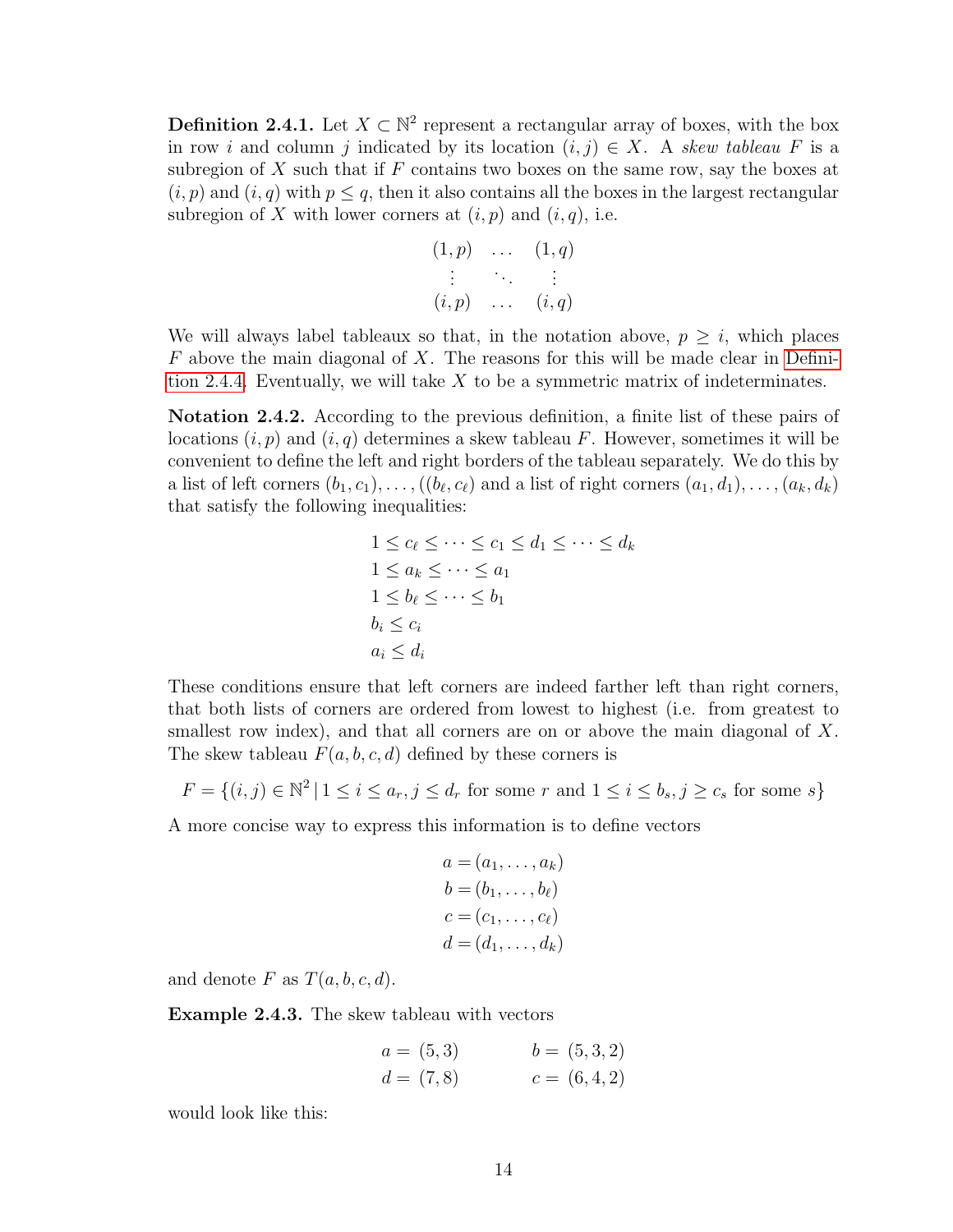

where the top left box is at location  $(1, 2)$ .

<span id="page-22-0"></span>**Definition 2.4.4.** Let  $F \subset X$  be a skew tableau, and recall that  $a_i \leq c_i$ , so that F includes no locations below the main diagonal of  $X$ . We define a *symmetrized skew* tableau  $\tilde{F}$  to include every location  $(i, j)$  in F along with its transposed location  $(j, i)$ , i.e.

$$
\tilde{F} = \{(i, j) \in X \mid (i, j) \in F \text{ or } (j, i) \in F\}.
$$

Graphically, this is the shape  $F$  along with its reflection across the main diagonal of X. We always assume that X is large enough to include all locations in  $\tilde{F}$ . At times we will colloquially refer to these as reflected skew tableaux.

Example 2.4.5. If F is the skew tableau in [Example 2.4.3,](#page-21-0) then  $\tilde{F}$  would look like this:



The white boxes form the original skew tableau  $F$ , the gray boxes are those added to form  $\tilde{F}$ , and the black boxes are "holes" in the skew tableau.

<span id="page-22-1"></span>**Definition 2.4.6.** Suppose F has right corners  $\{(a_i, d_i)\}\$ , with  $1 \leq i \leq k$ . Define  $F_i$ to be the intersection of  $F$  with the following subset of  $X$ :

$$
X_i = \left( \begin{array}{ccc} (1,1) & \dots & (1,d_i) \\ \vdots & \ddots & \vdots \\ (a_i,1) & \dots & (a_i,d_i) \end{array} \right)
$$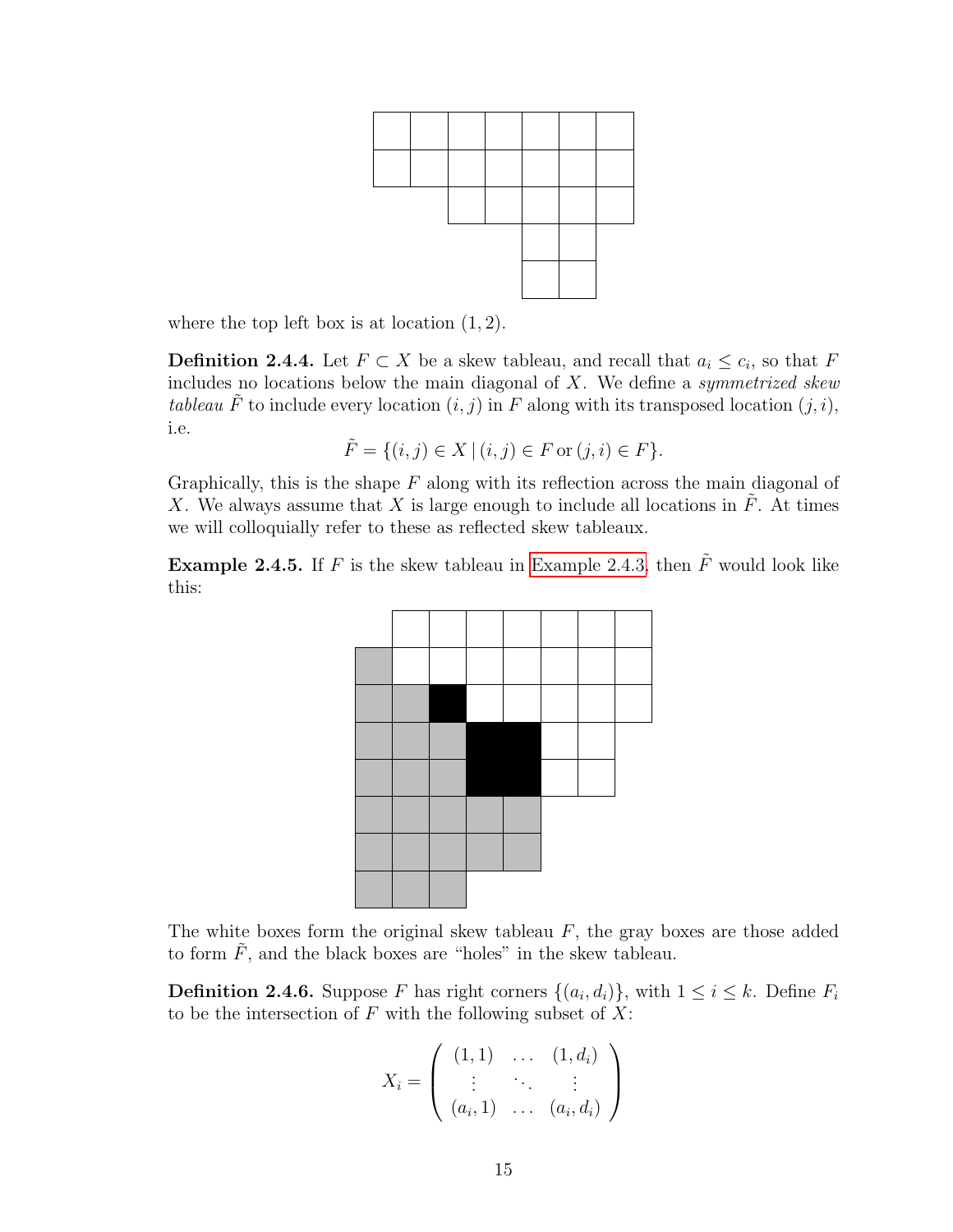Each  $F_i$  contains exactly those locations of F which are above and to the left of the  $i^{\text{th}}$  right corner, inclusive. Note that  $F = \bigcup_{i=1}^{k} F_i$  and  $\tilde{F} = \bigcup_{i=0}^{k} \tilde{F}_i$ .

**Example 2.4.7.** Using the same skew tableau F as in the previous examples,  $F_1$  is the region shaded in gray:



In this paper, we are interested in ideals generated by minors in a skew tableaushaped subset of a matrix of indeterminates. We will slightly abuse notation by now taking  $X = (x_{i,j})$  to be a symmetric matrix of indeterminates in R with  $x_{i,j}$ at location  $(i, j)$  when  $i \leq j$  and  $x_{j,i}$  at location  $(i, j)$  when  $i > j$ . From this point forward, all skew tableaux  $F$  and  $\tilde{F}$  will be considered as subsets of such a matrix.

**Definition 2.4.8.** Let  $F = \bigcup_{i=1}^{k} F_i$  be a skew tableau of indeterminates and let  $t = (t_1, \ldots, t_k)$  a vector with positive integer entries. Define  $I_{t_i}(F_i)$  to be the ideal generated by the  $t_i \times t_i$  minors in  $F_i$ , and let  $I_t(F) = I_{t_1}(F_1) + \ldots I_{t_k}(F_k)$ . We call  $I_t(F)$  a skew tableau ideal. A projective scheme associated with such an ideal is a skew tableau scheme. Similarly, we define a symmetrized skew tableau ideal to be  $I_t(F)$  =  $I_{t_1}(\tilde{F}_1) + \ldots I_{t_k}(\tilde{F}_k)$  and call the corresponding projective scheme a symmetrized skew tableau scheme. Note that  $I_t(F) \subset I_t(F)$ .

**Example 2.4.9.** We again let  $F$  be defined by the vectors

$$
a = (5,3) \n d = (7,8) \n c = (6,4,2)
$$

As a skew tableau of indeterminates, this is:

|  |                                                                                                                                                                |                     |                     | $x_{1,2}\left x_{1,3}\right x_{1,4}\left x_{1,5}\right x_{1,6}\left x_{1,7}\right x_{1,8}\right $ |
|--|----------------------------------------------------------------------------------------------------------------------------------------------------------------|---------------------|---------------------|---------------------------------------------------------------------------------------------------|
|  | $x_{2,2}\left\lfloor x_{2,3}\left\lfloor x_{2,4}\left\lfloor x_{2,5}\left\lfloor x_{2,6}\left\lfloor x_{2,7}\right\rfloor x_{2,8}\right.\right.\right.\right.$ |                     |                     |                                                                                                   |
|  |                                                                                                                                                                |                     |                     | $x_{3,4}$ $x_{3,5}$ $x_{3,6}$ $x_{3,7}$ $x_{3,8}$                                                 |
|  |                                                                                                                                                                |                     | $x_{4,6}$ $x_{4,7}$ |                                                                                                   |
|  |                                                                                                                                                                | $x_{5,6}$ $x_{5,7}$ |                     |                                                                                                   |

The symmetrized skew tableau  $\tilde{F}$  is: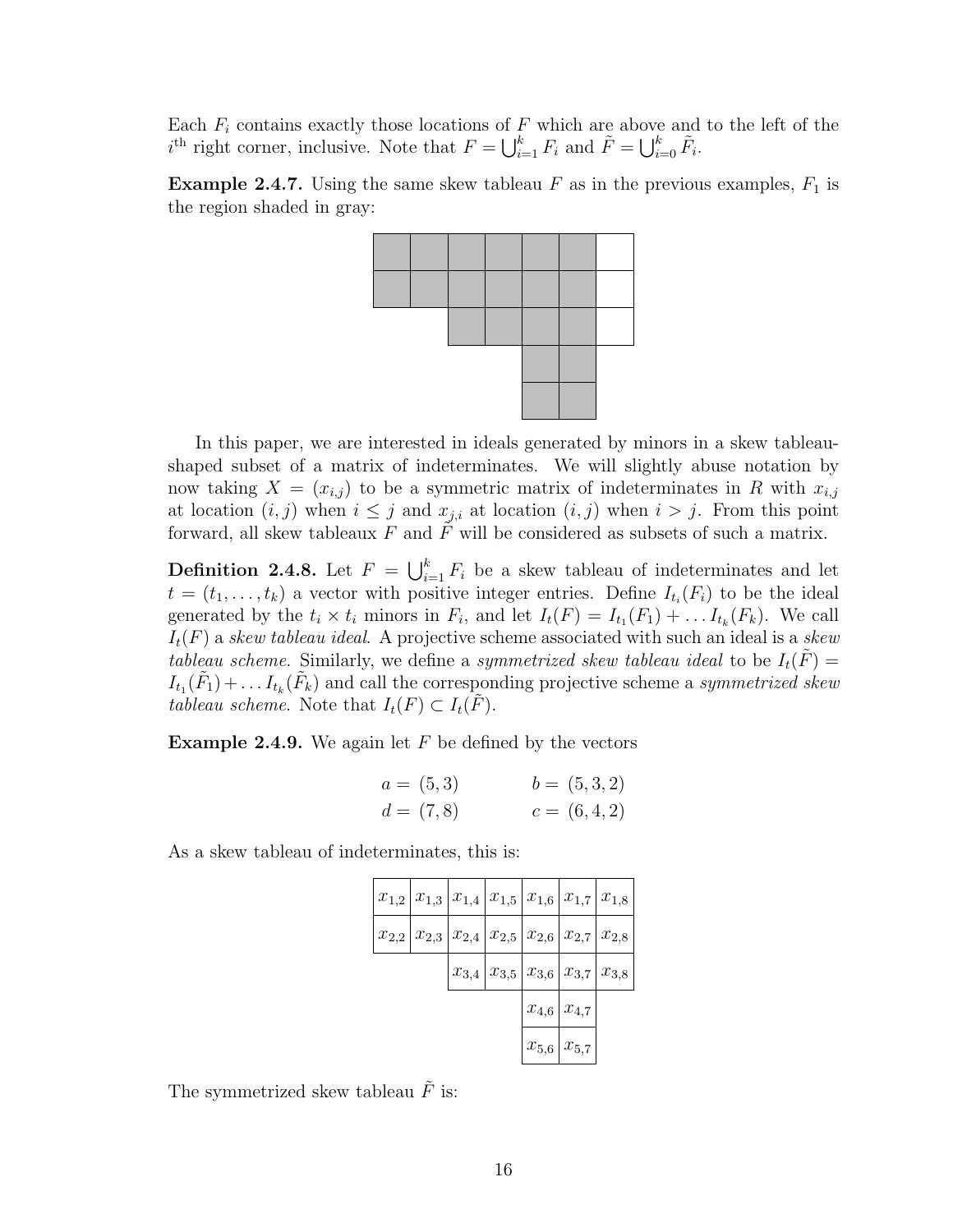|  | $x_{1,3}$   $x_{2,3}$  <br>$x_{1,4} x_{2,4} x_{3,4}$<br>$x_{1,5}$   $x_{2,5}$   $x_{3,5}$<br>$x_{1,8}$ $x_{2,8}$ $x_{3,8}$ | $x_{1,6}$ $x_{2,6}$ $x_{3,6}$ $x_{4,6}$ $x_{5,6}$<br>$x_{1,7}$   $x_{2,7}$   $x_{3,7}$   $x_{4,7}$   $x_{5,7}$ | $x_{1,2} x_{1,3} x_{1,4} x_{1,5} x_{1,6} x_{1,7} x_{1,8}$<br>$x_{1,2} x_{2,2} x_{2,3} x_{2,4} x_{2,5} x_{2,6} x_{2,7} x_{2,8}$<br>$x_{3,4}$   $x_{3,5}$   $x_{3,6}$   $x_{3,7}$   $x_{3,8}$<br>$x_{4,6}$ $x_{4,7}$<br>$x_{5,6}$   $x_{5,7}$ |
|--|----------------------------------------------------------------------------------------------------------------------------|----------------------------------------------------------------------------------------------------------------|---------------------------------------------------------------------------------------------------------------------------------------------------------------------------------------------------------------------------------------------|

Note that there are no new variables introduced by symmetrizing.

Example 2.4.10. Let  $\tilde{F}$  be the tableau

|           | $x_{1,1} x_{1,2} x_{1,3} x_{1,4} x_{1,5}$ |                               |  |
|-----------|-------------------------------------------|-------------------------------|--|
| $x_{1,2}$ |                                           | $x_{2,3}$ $x_{2,4}$ $x_{2,5}$ |  |
|           | $x_{1,3}$   $x_{2,3}$                     | $x_{3,4}$   $x_{3,5}$         |  |
|           | $x_{1,4} x_{2,4} x_{3,4} x_{4,4}$         |                               |  |
|           | $x_{1,5}$   $x_{2,5}$   $x_{3,5}$         |                               |  |

Then  $I_3(\tilde{F})$  is the ideal generated by the minors

|  | $x_{1,1}$ $x_{1,4}$ $x_{1,5}$ |  | $x_{1,1}$ $x_{1,3}$ $x_{1,4}$ |                                                                   |  |
|--|-------------------------------|--|-------------------------------|-------------------------------------------------------------------|--|
|  |                               |  |                               | $x_{1,2}$ $x_{2,4}$ $x_{2,5}$ and $x_{1,2}$ $x_{2,3}$ $x_{2,4}$ . |  |
|  | $x_{1,3}$ $x_{3,4}$ $x_{3,5}$ |  |                               | $\begin{vmatrix} x_{1,4} & x_{3,4} & x_{4,4} \end{vmatrix}$       |  |

Remark 2.4.11. If we define a skew tableau ideal from a tableau with a hole at location  $(i, j)$ , we do not obtain the same ideal by including the variable  $x_{i,j}$  but setting it equal to 0. For example, if we set  $x_{1,1} = 0$  in the matrix below, then the result is that

$$
\begin{vmatrix} x_{1,1} & x_{1,2} & x_{1,3} \ x_{2,1} & x_{2,2} & x_{2,3} \ x_{3,1} & x_{3,2} & x_{3,3} \ \end{vmatrix} = -x_{1,2}x_{2,1}x_{3,3} + x_{1,2}x_{2,3}x_{3,1} + x_{1,3}x_{2,1}x_{3,2} - x_{1,3}x_{2,2}x_{3,1},
$$

when in fact we want the whole minor to be 0.

<span id="page-24-0"></span>**Remark 2.4.12.** Note that if A is any  $t_i \times t_i$  submatrix of  $\tilde{F}_i$  and  $X_i$  is the submatrix of X defined in [Definition 2.4.6,](#page-22-1) then either  $A \in \tilde{F}_i \cap X_i$  or  $A^{tr} \in \tilde{F}_i \cap X_i$ . So  $I_{t_i}(\tilde{F}_i) = I_{t_i}(\tilde{F}_i \cap X_i)$ . For instance, the two shaded minors below are equal.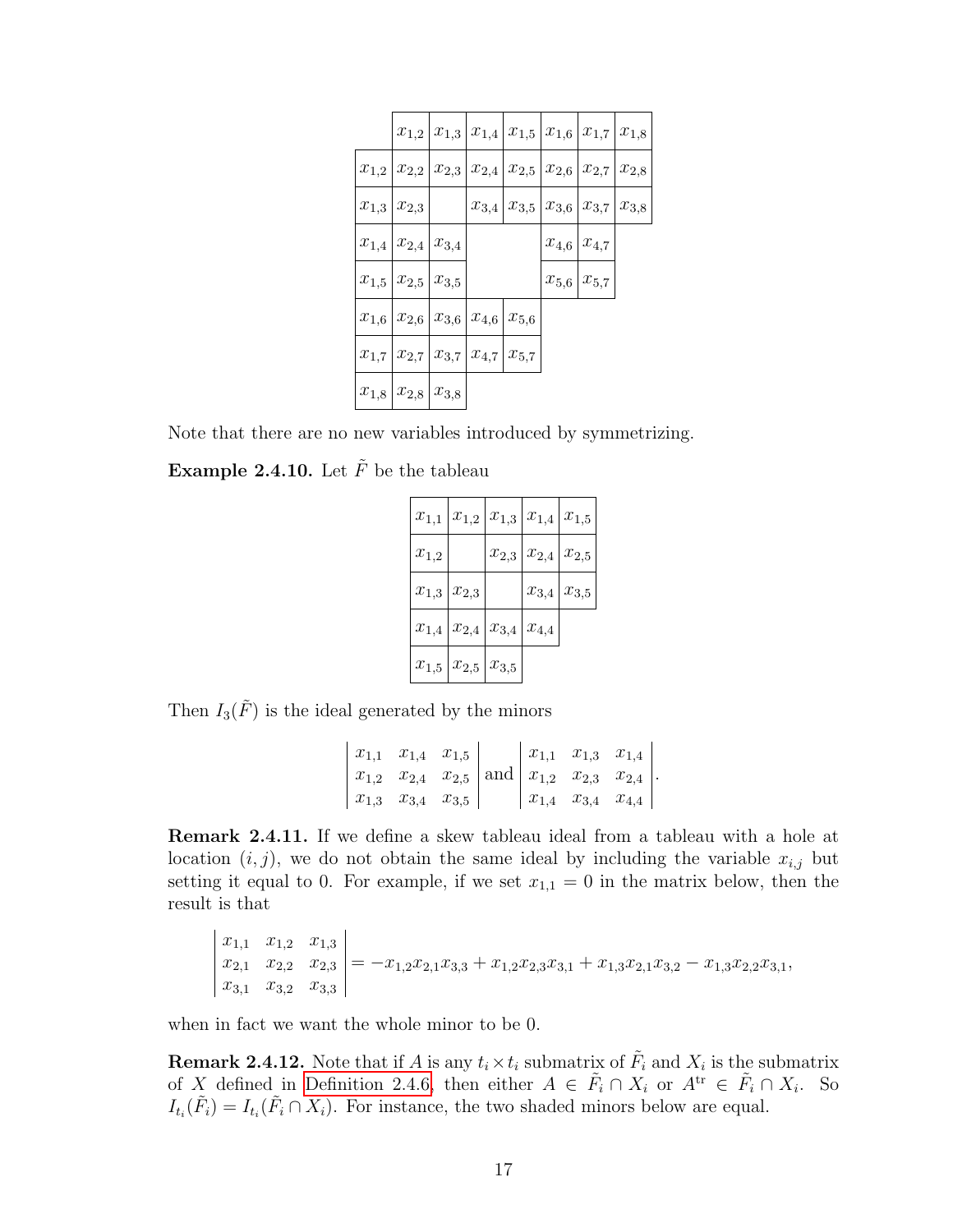|                         | $x_{1,1}   x_{1,2}   x_{1,3}   x_{1,4}   x_{1,5}  $ |                               |  |             |                               | $x_{1,1}   x_{1,2}   x_{1,3}   x_{1,4}   x_{1,5}$ |                               |  |
|-------------------------|-----------------------------------------------------|-------------------------------|--|-------------|-------------------------------|---------------------------------------------------|-------------------------------|--|
| $_{{\rm I}}\,x_{1,2}$ , |                                                     | $x_{2,3}$ $x_{2,4}$ $x_{2,5}$ |  | $(x_{1,2})$ |                               |                                                   | $x_{2,3}$ $x_{2,4}$ $x_{2,5}$ |  |
|                         | $x_{1,3}$ $x_{2,3}$                                 | $x_{3,4}$ $x_{3,5}$           |  |             | $x_{1,3}$ $x_{2,3}$           |                                                   | $ x_{3,4} x_{3,5}$            |  |
|                         | $x_{1,4}$ $x_{2,4}$ $x_{3,4}$ $x_{4,4}$             |                               |  |             |                               | $x_{1,4}$ $x_{2,4}$ $x_{3,4}$ $x_{4,4}$           |                               |  |
|                         | $x_{1,5}$ $x_{2,5}$ $x_{3,5}$                       |                               |  |             | $x_{1,5}$ $x_{2,5}$ $x_{3,5}$ |                                                   |                               |  |

We may ignore the last row of the tableau, and the ideal defined by minors in the remaining region will be the same. In general, if  $F$  has  $n$  rows, then we may ignore all rows below the  $n^{\text{th}}$  row of  $\tilde{F}$ .

It may easily occur for a skew tableau ideal that one of the subregions is redundant or trivial. For  $I_t(F) = \sum_{i=1}^k I_{t_i}(F_i)$ , if both  $F_a \subset F_b$  and  $t_b \leq t_a$ , then clearly  $I_{t_a}(F_a) \subset$  $I_{t_b}(F_b)$  and  $I_t(F) = \sum_{i \neq b}^k I_{t_i}(F_i)$ . In this case we will drop the *i*<sup>th</sup> corner and subregion from the description of F and  $I_t(F)$ . We adopt the same convention for symmetrized skew tableau ideals. The following lemma shows two more simplifications we may assume for skew tableau ideals.

<span id="page-25-1"></span>**Lemma 2.4.13.** Let  $F = T(a, b, c, d)$  be a skew tableau. We may assume, without loss of generality, that in a symmetrized skew tableau ideal  $I_t(F)$ ,

(1.)  $t_i \leq a_i$  for all i, and

(2.)  $d_b - d_a > t_b - t_a$  for all  $a > b$ . In particular,  $d_{i-1} - d_i > t_{i-1} - t_i$  for all i.

*Proof.* (1.) If  $t_i > a_i$ , then  $I_{t_i}(\tilde{F}_i)$  is generated by  $t_i \times t_i$  minors in a subregion of  $\tilde{F}$  with less than  $t_i$  rows, and so  $I_{t_i}(\tilde{F}_i) = (0)$ . Suppose  $a = (a_1, \ldots, a_k)$  and  $a = (d_1, \ldots, d_k)$ . Then we may replace F by  $F' = T(a', b, c, d')$ , where  $a' = (a_1, ..., a_{i-1}, a_{i+1}, ..., a_k)$ and  $d' = (d_1, \ldots, d_{i-1}, d_{i+1}, \ldots, d_k)$ . We let  $t' = (t_1, \ldots, t_{i-1}, \ldots, t_k)$ . Then

$$
I_t(\tilde{F}) = \sum I_{t_r}(\tilde{F}_r) = \sum_{r \neq i} I_{r_i}(\tilde{F}_r) = I_{t'}(\tilde{F}').
$$

(2.) Suppose  $d_b - d_a \leq t_b - t_a$  for some  $a > b$ . Recall from [Remark 2.4.12](#page-24-0) that  $I_{t_1}(\tilde{F}_i \cap X_i) = I_{t_i}(\tilde{F}_i)$ , and note that  $\tilde{F}_b \cap X_b$  involves exactly  $d_b - d_a$  columns that are not in  $\tilde{F}_a \cap X_a$ . Suppose A is a  $t_b \times t_b$  submatrix of  $\tilde{F}_b \cap X_b$ . Then A must have at least  $t_b - (d_b - d_a)$  columns in  $\tilde{F}_a \cap X_a$ , and since  $t_b - (d_b - d_a) \ge t_a$ , it follows that  $\det(A) \in I_{t_a}(\tilde{F}_a \cap X_a)$ . Thus  $I_{t_b}(\tilde{F}_b) \subset I_{t_b}(\tilde{F}_b)$ , and we may drop the  $b^{\text{th}}$  pair of right corners to form a new skew tableau F', and replace  $I_t(\tilde{F})$  by an ideal  $I_{t'}(\tilde{F}')$  with the property that  $d_b - d_a > t_b - t_a$  for all  $a > b$ .  $\Box$ 

<span id="page-25-0"></span>Unsymmetrized skew tableau ideals are a special case of symmetrized skew tableau ideals. In this paper we will prove results in the symmetrized case, and the corresponding results will follow for unsymmetrized tableaux.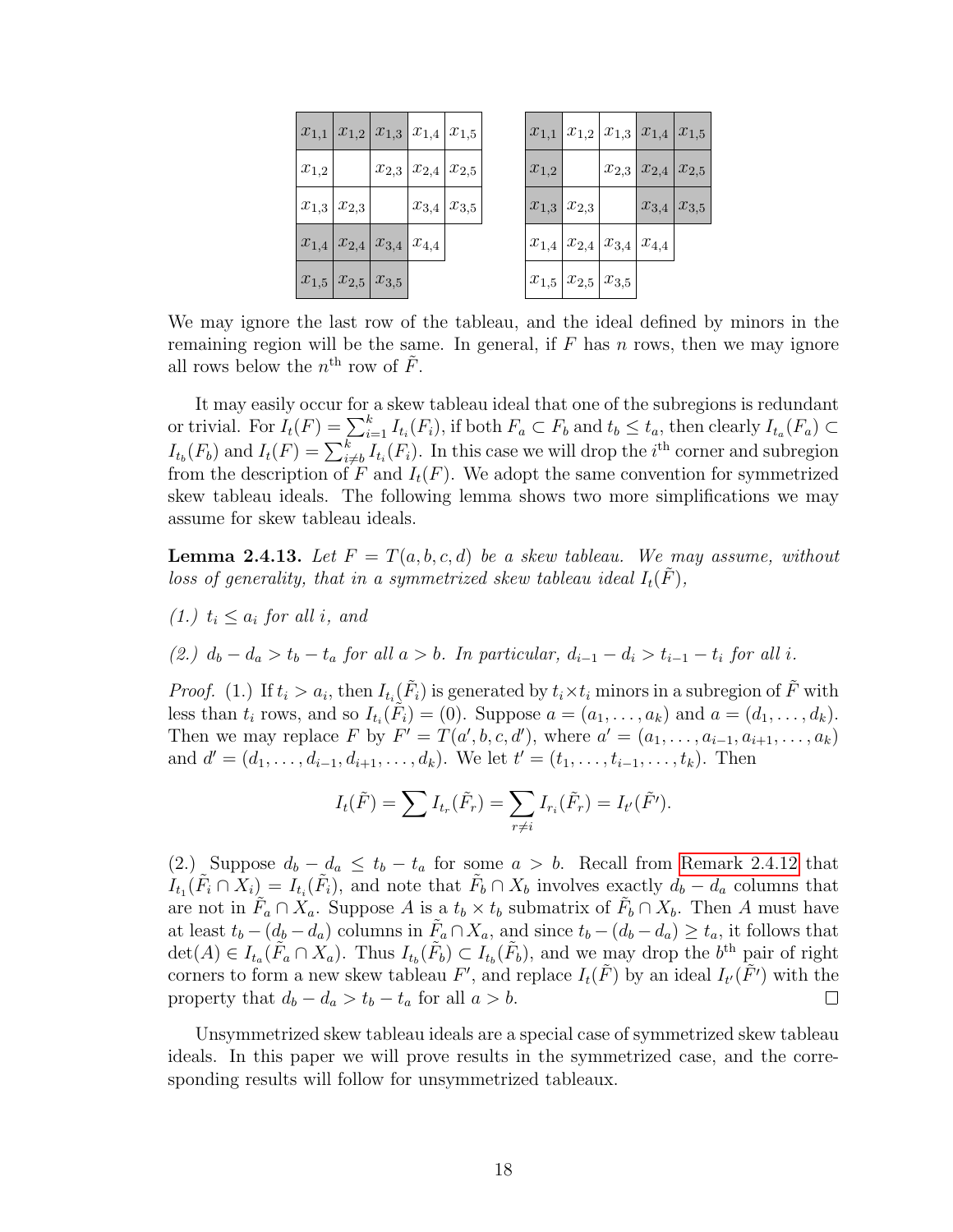**Remark 2.4.14.** Any skew tableau ideal  $I_t(F)$  may be regarded as a symmetrized skew tableau ideal. Suppose  $F = F(a, b, c, d)$  has n rows and k corners, and let  $\delta = n - c_k + 1$ . Then we may define a new tableau  $F' = (a, b, c + \delta, d + \delta)$ , where  $c + \delta$ and  $d + \delta$  represent the vectors obtained by adding  $\delta$  to every component of c and d, respectively. After relabelling the variables of  $F'$  by  $x_{i,j} \to x_{i,j-\delta}$ , we have that  $I_t(F) = I_t(F')$ , and since symmetrizing F' does not add any new minors, it follows that  $I_t(F) = I_t(F') = I_t(\tilde{F}')$ . For instance, suppose F is the tableau

|  |                     | $x_{1,1} x_{1,2} x_{1,3} x_{1,4} x_{1,5} x_{1,6} $ |
|--|---------------------|----------------------------------------------------|
|  |                     | $x_{2,2} x_{2,3} x_{2,4} x_{2,5} x_{2,6} $         |
|  | $x_{3,4}$ $x_{3,5}$ |                                                    |
|  | $x_{4,4}$ $x_{4,5}$ |                                                    |

Then  $\tilde{F}'$  would be the tableau

| $x_{1,1} x_{1,2} x_{1,3} x_{1,4} x_{1,5} x_{1,6}$ |                                                                                                      |                    |  |
|---------------------------------------------------|------------------------------------------------------------------------------------------------------|--------------------|--|
|                                                   | $\begin{array}{ c c c } \hline x_{2,2} & x_{2,3} & x_{2,4} & x_{2,5} & x_{2,6} \ \hline \end{array}$ |                    |  |
|                                                   | $x_{3,4}$ $x_{3,5}$                                                                                  |                    |  |
|                                                   |                                                                                                      | $x_{4,4} x_{4,5} $ |  |

| $x_{1,1}$ |                                   |  |
|-----------|-----------------------------------|--|
|           | $x_{1,2} x_{2,2} $                |  |
| $x_{1,3}$ | $x_{2,3}$                         |  |
|           | $x_{1,4} x_{2,4} x_{3,4} x_{4,4}$ |  |
|           | $x_{1,5} x_{2,5} x_{3,5} x_{4,5}$ |  |
| $x_{1,6}$ | $x_{2,6}$                         |  |

By [Remark 2.4.12,](#page-24-0) we may ignore the part of the tableau  $\tilde{F}'$  that is below row 4 when considering  $I_t(\tilde{F}')$ , which means that  $I_t(F) = I_t(\tilde{F}')$ , and thus that skew tableau ideals are a special case of symmetrized skew tableau ideals.

Copyright<sup>©</sup> Bill Robinson, 2015.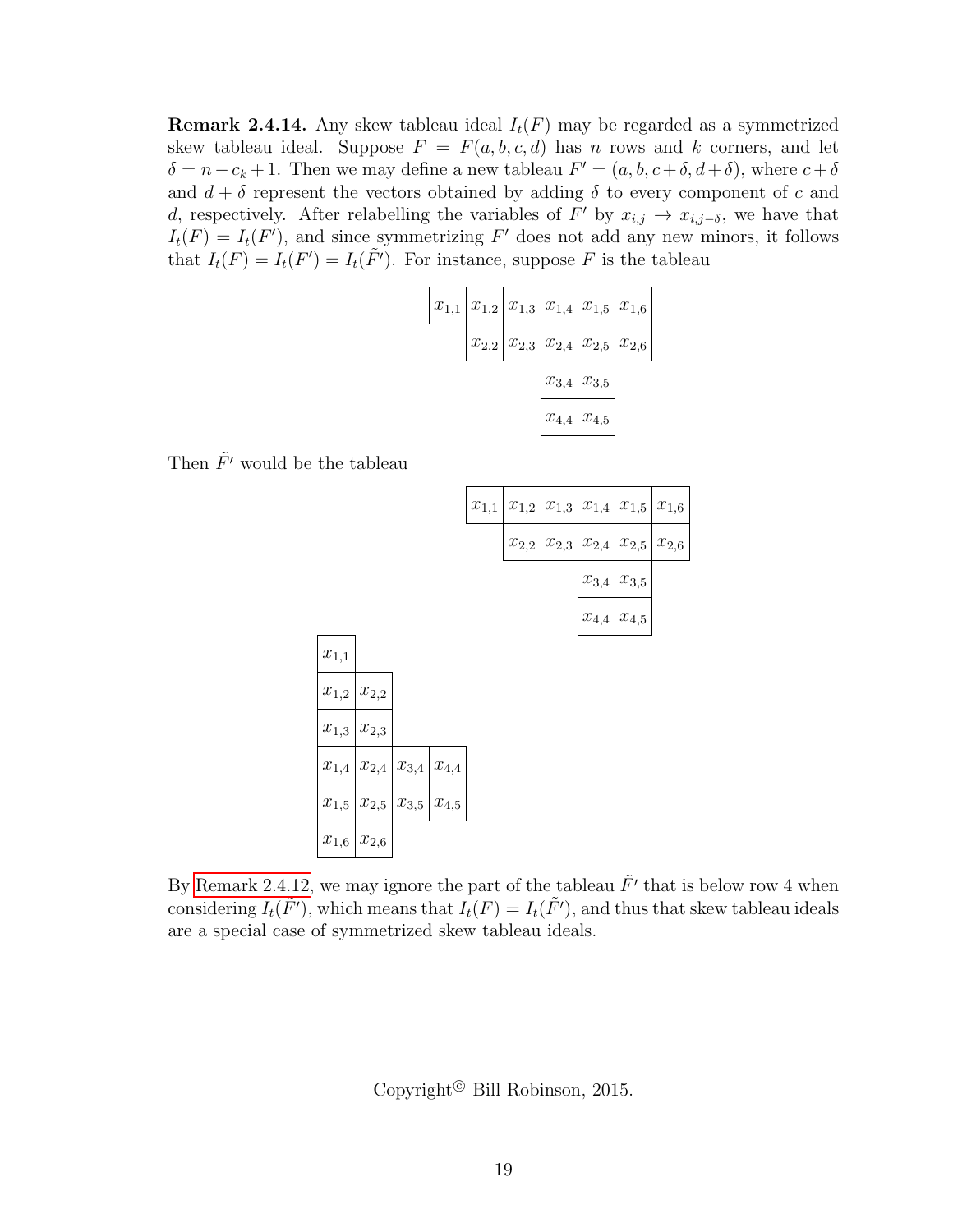## <span id="page-27-0"></span>Chapter 3 Skew Tableau Ideals Generated by  $2 \times 2$  Minors

## <span id="page-27-1"></span>3.1 Known Results

In [\[4\]](#page-58-4) skew tableau ideals generated by  $2 \times 2$  minors are introduced for the study of blowups of specialized Ferrers ideals. Among the other things, they show that the initial ideals are Cohen-Macaulay and glicci. This leads naturally to the question of whether these results generalize to the full ideals, and to the case of minors of higher order. Before we address these questions, we recall some important results proven in [\[4\]](#page-58-4).

**Theorem 3.1.1** ([\[4,](#page-58-4) Theorem 2.4]). The 2-minors of symmetrized skew tableau ideals form a Gröbner basis with respect to the lexicographic term-order.

**Theorem 3.1.2** ([\[4,](#page-58-4) Theorem 3.3]). Let  $I_2(\tilde{F})$  be a symmetrized skew tableau ideal. Then the initial ideal in $(I_2(F))$  is glicci.

An immediate consequence of this by [Theorem 2.1.6](#page-12-1) is the following.

<span id="page-27-4"></span>Corollary 3.1.3 ([\[4,](#page-58-4) Corollary 3.4]). Symmetrized skew tableau ideals generated by  $2 \times 2$  minors are Cohen-Macaulay.

Recall that the question of whether every Cohen-Macaulay ideal is glicci is open. We will show in the following section that the answer is affirmative for skew tableau ideals generated by  $2 \times 2$  minors. We will also need the following property of the ideals.

<span id="page-27-5"></span>**Proposition 3.1.4** ([\[4,](#page-58-4) Proposition 3.5]). Symmetrized skew tableau ideals generated by  $2 \times 2$  minors are prime.

## <span id="page-27-2"></span>3.2 Skew Tableau Ideals Generated by  $2 \times 2$  Minors are Glicci

In this section, we will always assume that row indices  $b_i = a_i$ , and so will use  $T(a, c, d)$ to refer to  $T(a, b, c, d)$ . We will show that a symmetrized skew tableau ideal  $I_2(F)$ can be linked to a complete intersection. To do this, we will define skew tableaux G and H and an ideal c generated by variables such that there is an elementary biliaison

$$
\frac{I_2(\tilde{F})}{I_2(\tilde{H})} \cong \frac{I_2(G) + \mathfrak{c}}{I_2(\tilde{H})} (-1).
$$

The variables generating c will not appear in  $G$ , so we may continue the linkage starting from  $I_2(G)$  alone using the same process as above (recall that unreflected skew tableau ideals are only a special case of reflected skew tableau ideals).

<span id="page-27-3"></span>After we define the skew tableaux G and H and a complete intersection  $\mathfrak{c}$ , we will recall the height computation for the these ideals from [\[4\]](#page-58-4) and show that the ideals  $I_2(H)$  and  $I_2(G) + c$  have the appropriate heights for an elementary biliaison.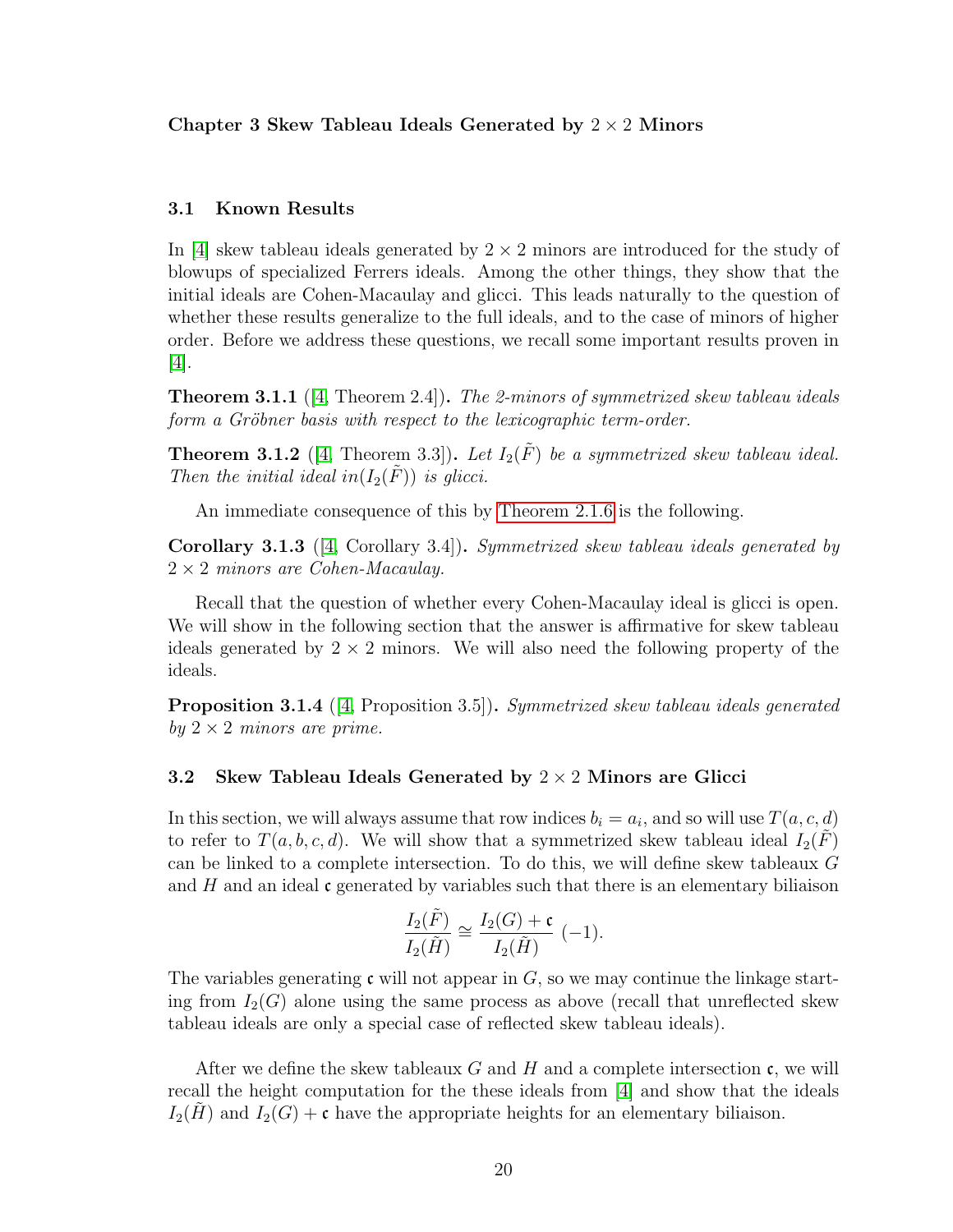**Definition 3.2.1.** Let  $F = T(a, c, d)$  be a skew tableau with n rows defined by the vectors  $a, c, d \in \mathbb{Z}^k$ , which represent k pairs of corners. We define a new tableau  $G =$  $T(a', c', d')$ . Let  $q_i$  be the number of entries in row  $a_i$  and columns  $n, n+1, \ldots, c_1-1$ of F, and note  $q_1 = 0$ . Define  $a', c', d' \in \mathbb{Z}^k$  by:

$$
a' = (a_1 - 1, a_2, \dots, a_k)
$$
  
\n
$$
c' = (d_1 - q_1, d_1 - q_2, \dots, d_1 - q_k)
$$
  
\n
$$
d' = (d_1, \dots, d_k)
$$

The skew tableau G contains the first  $n-1$  rows of columns  $n, n+1, \ldots, c_1-1$  of F along with the columns  $d_1$  and higher. We preserve the labelling of the indeterminates in the first set of columns of  $G$  so that they match the indices of the original entries in F. Let c be the ideal generated by all the other indeterminates in rows  $1, \ldots, n-1$  of F. These are exactly the entries which are the upper left corner of a  $2\times 2$  submatrix of F with lower right corner at  $(a_1, d_1)$ . They consist of all the indeterminates in columns 1 to  $d_1 - 1$  and rows 1 to  $n - 1$  of F except for those in columns  $n, n + 1, \ldots, c_1 - 1$ .

**Example 3.2.2.** Suppose F is a skew tableau with right corners  $(a_1, d_1) = (5, 8)$  and  $(a_2, d_2) = (2, 9)$  and first left corner  $(a_1, c_1) = (5, 7)$ . We have shown the symmetrized skew tableau  $\tilde{F}$  corresponding to such an  $\tilde{F}$  below. The dark gray entries are the generators of  $\mathfrak{c}$ , and the light gray entries form the new tableau  $G$ , with the labelling preserved from F.



<span id="page-28-0"></span>**Definition 3.2.3.** We define a tableau  $H = T(a'', c'', d'')$  by removing the box  $(a_1, d_1)$ from F. There are two cases:

• Case 1:  $(a_1, d_1)$  is the only entry in row  $a_1$  of F. Define  $a'', c'', d'' \in \mathbb{Z}^k$  by:

$$
a'' = (a_1 - 1, a_2, \dots, a_k)
$$
  
\n
$$
c'' = (c_1, \dots, c_k)
$$
  
\n
$$
d'' = (d_1, \dots, d_k)
$$

• Case 2:  $(a_1, d_1)$  is not the only entry in row  $a_1$  of F. Define  $a'', c'', d'' \in \mathbb{Z}^{k+1}$ by:

$$
a'' = (a_1, a_1 - 1, a_2, \dots, a_k)
$$
  
\n
$$
c'' = (c_1, c_1, \dots, c_k)
$$
  
\n
$$
d'' = (d_1 - 1, d_1, \dots, d_k)
$$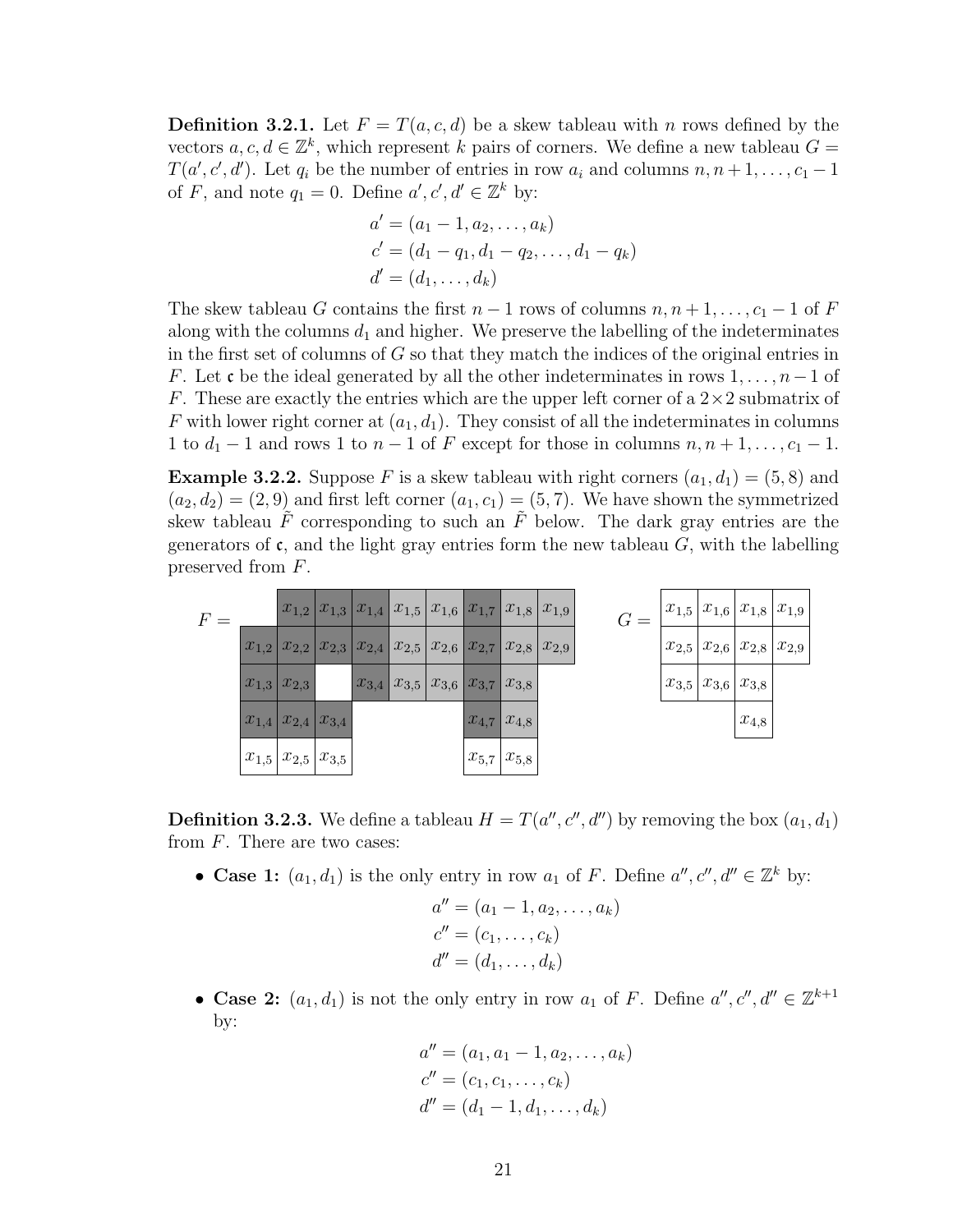**Example 3.2.4.** Suppose  $F$  is the same skew tableau as in the previous example. Then the new tableau H is formed by removing the box at  $(5, 8)$ .

| $F =$ | $ x_{1,2} x_{1,3} x_{1,4} x_{1,5} x_{1,6} x_{1,7} x_{1,8} x_{1,9} $ |  |                                                                     |                     |                     |  | $H =$ |  |  |           | $ x_{1,2} x_{1,3} x_{1,4} x_{1,5} x_{1,6} x_{1,7} x_{1,8} x_{1,9} $ |  |
|-------|---------------------------------------------------------------------|--|---------------------------------------------------------------------|---------------------|---------------------|--|-------|--|--|-----------|---------------------------------------------------------------------|--|
|       |                                                                     |  | $ x_{2,2} x_{2,3} x_{2,4} x_{2,5} x_{2,6} x_{2,7} x_{2,8} x_{2,9} $ |                     |                     |  |       |  |  |           | $ x_{2,2} x_{2,3} x_{2,4} x_{2,5} x_{2,6} x_{2,7} x_{2,8} x_{2,9} $ |  |
|       |                                                                     |  | $x_{3,4} x_{3,5} x_{3,6} x_{3,7} x_{3,8}$                           |                     |                     |  |       |  |  |           | $x_{3,4} x_{3,5} x_{3,6} x_{3,7} x_{3,8}$                           |  |
|       |                                                                     |  |                                                                     | $ x_{4,7} x_{4,8} $ |                     |  |       |  |  |           | $ x_{4,7} x_{4,8}$                                                  |  |
|       |                                                                     |  |                                                                     |                     | $ x_{5,7} x_{5,8} $ |  |       |  |  | $x_{5,7}$ |                                                                     |  |

This example corresponds to Case 2 in the definition of  $H$ . Case 1 is similar.

We cite the height computation from [\[4\]](#page-58-4), *Theorem 3.3* for the initial ideals to show the formula for  $ht I_2(F)$  and  $ht I_2(F)$ . Note that the height is equal to the number of entries that occur as upper left corners of a  $2 \times 2$  submatrix of F or  $\tilde{F}$ , respectively.

**Proposition 3.2.5.** Let  $\tilde{F}$  be a skew tableau with n rows defined by the pairs of corners  $((a_i, c_i), (a_i, d_i))$  for  $i = 1, \ldots, k$ . We adopt the convention that  $a_{k+1} = 1$ . Then

$$
ht I_2(\tilde{F}) = \max\{0, n - c_k\} + \sum_{i=1}^k (a_i - a_{i+1})(d_i - c_i)
$$

and

$$
ht I_2(F) = \sum_{i=1}^{k} (a_i - a_{i+1})(d_i - c_i).
$$

*Proof.* We will show the height formula for reflected skew tableau ideals, and then derive the formula for unreflected tableaux as a special case. First, assume that there is exactly one pair of corners for each row of F, so that  $a_i = n + 1 - i$ . In this case  $a_i - a_{a+1} = (n + 1 - i) - (n + 1 - i - 1) = 1$ , so our formula becomes

$$
ht I_2(\tilde{F}) = \max\{0, n - c_k\} + \sum_{i=1}^{n-1} (d_i - c_i).
$$

In [\[4\]](#page-58-4), skew tableaux are defined using column indices  $\lambda_j$  and  $\mu_j$ . Assuming we define our tableau  $F$  with a pair of corners on every row, the translation between notations is given by  $\lambda_j = d_i$  and  $\mu_j = c_i - 1$ , where  $j = n + 1 - i$ . In the language of [\[4\]](#page-58-4), our height formula becomes

$$
ht I_2(\tilde{F}) = \max\{0, n - \mu_1 - 1\} + \sum_{j=2}^n (\lambda_j - \mu_j - 1),
$$

which is exactly the formula proven in [\[4,](#page-58-4) Theorem 3.3].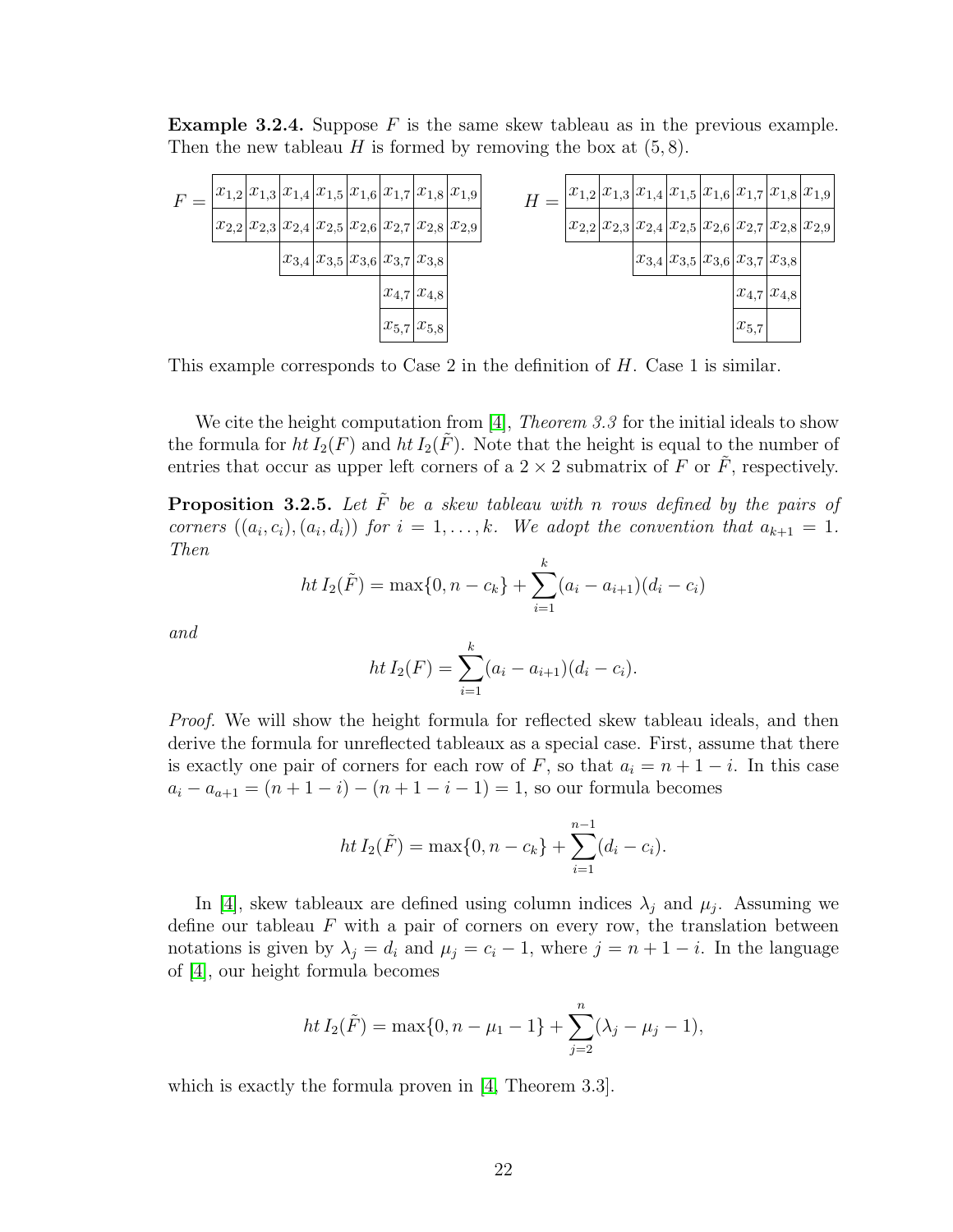Suppose now that our description of  $F$  requires fewer pairs of corners, i.e. that there are consecutive indices  $i, \ldots, i + m$  such that  $c_i = c_{i+1} = \cdots = c_{i+m}$  and  $d_i = d_{i+1} = \cdots = d_{i+m}$ . Then in the height formula we may replace the summands from *i* to  $i+m$  by the term  $m \cdot (d_i-c_i) = (a_{i+m+1}-a_i) \cdot (d_i-c_i)$ . After omitting these redundant pairs of corners and relabelling accordingly, this agrees with the claimed formula for reflected skew tableau ideals.

Now, recall from [Remark 2.4.14](#page-25-0) that an unreflected skew tableau ideal  $I_2(F)$  may be regarded as a reflected skew tableau ideal  $I_2(\tilde{F}')$ , where  $F'$  is the tableau  $\tilde{F}$  shifted sufficiently far to the right so that reflecting across the diagonal does not introduce any new  $2 \times 2$  submatrices. In particular, if F has n rows, we shift F so that  $c_k > n$ . In this case, max $\{0, n - c_k\} = 0$ , and the claimed formula for  $ht I_2(F)$  is correct.

 $\Box$ 

<span id="page-30-0"></span>**Corollary 3.2.6.** Let  $F$ ,  $G$ ,  $H$ , and  $\mathfrak{c}$  be defined as above. Then

$$
ht I_2(\tilde{F}) = ht (I_2(G) + \mathfrak{c}) = ht I_2(\tilde{H}) + 1.
$$

*Proof.* We compare the height of  $(I_2(G) + c)$  to the height of  $I_2(\tilde{F})$ . The variables in c do not appear in any element of  $I_2(G)$ , so  $ht(I_2(G) + c) = ht I_2(G) + ht$ . First, assume that  $q_i = 0$  for all i, which occurs if  $c_1 = n$ . The proposition above gives that

$$
ht I_2(G) = \sum_{i=1}^{k} (a'_i - a'_{i+1})(d'_i - c'_i)
$$

$$
= \sum_{i=1}^{k} (a_i - a_{i+1})(d_i - d_1)
$$

Note that the first summand is zero, so we may ignore the  $-1$  in  $a'_1$ . The ideal c is generated by all variables in the columns of F up to column  $d_1 - 1$ , so from [\[4\]](#page-58-4), Theorem 3.3 we have that

$$
ht \mathfrak{c} = \max\{0, n - c_k\} + \sum_{i=1}^k (a_i - a_{i+1})(d_1 - c_i).
$$

Putting these calculations together, we obtain that

$$
ht I_2(G) + ht \mathbf{c}.
$$
  
=  $\sum_{i=1}^k (a_i - a_{i+1})(d_i - d_1) + \max\{0, n - c_k\} + \sum_{i=1}^k (a_i - a_{i+1})(d_1 - c_i)$   
=  $\max\{0, n - c_k\} + \sum_{i=1}^k (a_i - a_{i+1})(d_i - d_1) + \sum_{i=1}^k (a_i - a_{i+1})(d_1 - c_i)$   
=  $\max\{0, n - c_k\} + \sum_{i=1}^k (a_i - a_{i+1})(d_i - c_i)$   
=  $ht I_2(\tilde{F}).$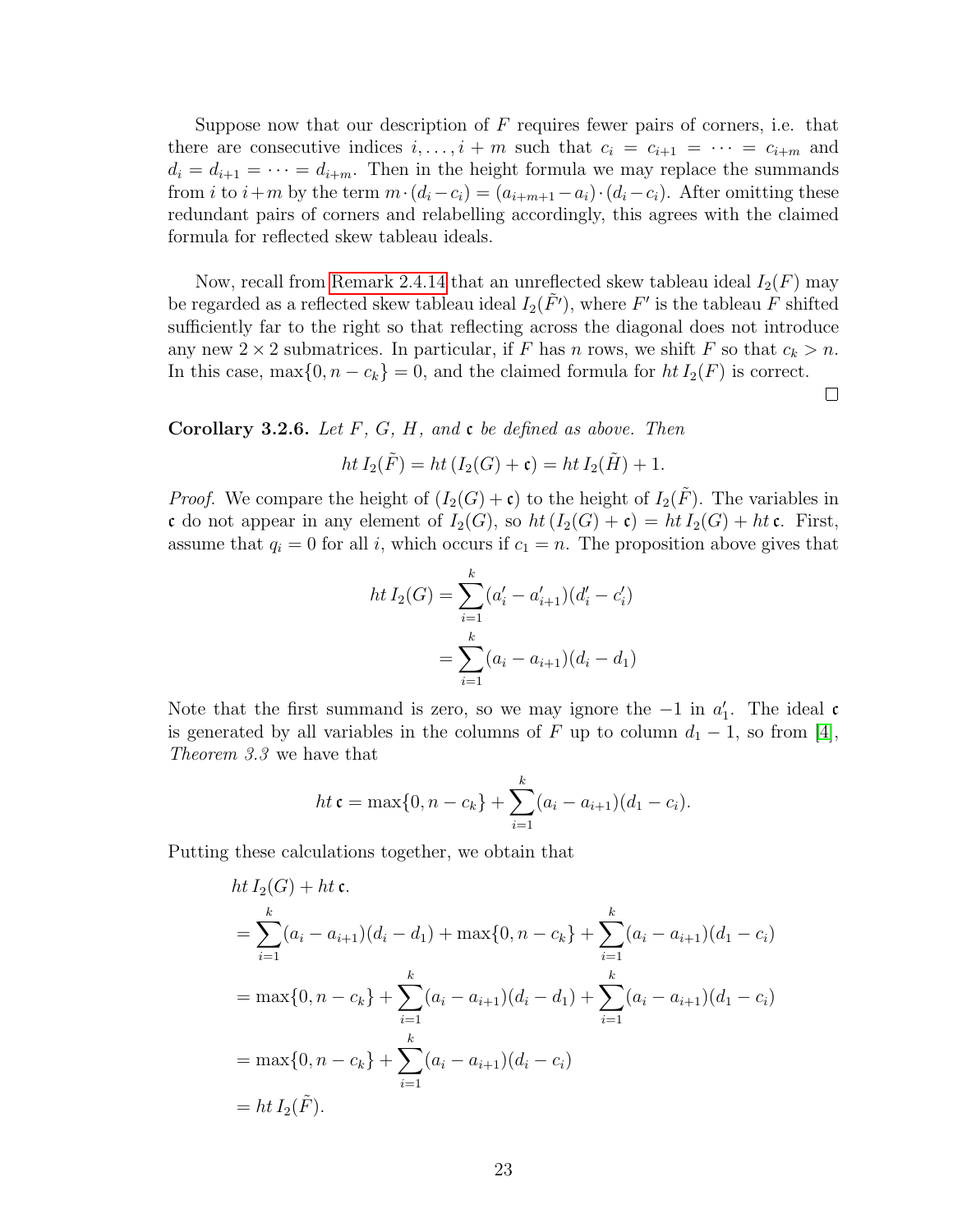If some of the  $q_i$  are nonzero, then we have

$$
ht I_2(G) = \sum_{i=1}^{k} (a_i - a_{i+1})(d_i - d_1 + q_i)
$$
  
= 
$$
\sum_{i=1}^{k} (a_i - a_{i+1})(d_i - d_1) + \sum_{i=1}^{k} (a_i - a_{i+1})(q_i)
$$

This is the same computation as above, except that we have added the second summation because of the  $q_i$ . But this second summation exactly counts the number of variables excluded from  $\mathfrak{c}$ , so by the computations above and again by [\[4,](#page-58-4) Theorem 3.3], we get that

$$
ht I_2(G) + ht \mathfrak{c} = ht I_2(\tilde{F}) + \sum_{i=1}^k (a_i - a_{i+1})(q_i) - \sum_{i=1}^k (a_i - a_{i+1})(q_i)
$$
  
= ht I\_2(\tilde{F}).

To compute the height of  $I_2(\tilde{H})$ , we must consider the situation in which there is only one entry in the last row of  $F$  separately from the situation in which there are more than one.

• Case 1:  $(a_1, c_1)$  is the last entry in the  $n<sup>th</sup>$  row of F.

In the first pair of corners,  $c_1 = d_1$  and H has  $n - 1$  rows, so the formula is

$$
ht I_2(\tilde{H}) = \max\{0, n - 1 - c_k\} + (a_1 - 1 - a_2)(d_1 - c_1) + \sum_{i=2}^{k-1} (a_i - a_{i+1})(d_i - c_i)
$$

$$
= \max\{0, n - 1 - c_k\} + \sum_{i=2}^{k-1} (a_i - a_{i+1})(d_i - c_i)
$$

Since  $c_1 = d_1 = n$  and  $c_k < c_1$  (as long as  $I_2(\tilde{F})$  is nonempty), it follows that  $\max\{0, n-1-c_k\} = n-1-c_k$ . Therefore

$$
ht I_2(\tilde{H}) = (n - 1 - c_k) + \sum_{i=2}^{k-1} (a_i - a_{i+1})(d_i - c_i)
$$
  
=  $ht I_2(\tilde{F}) - 1$ .

• Case 2:  $(a_1, c_1)$  is not the last entry in the  $n<sup>th</sup>$  row of F.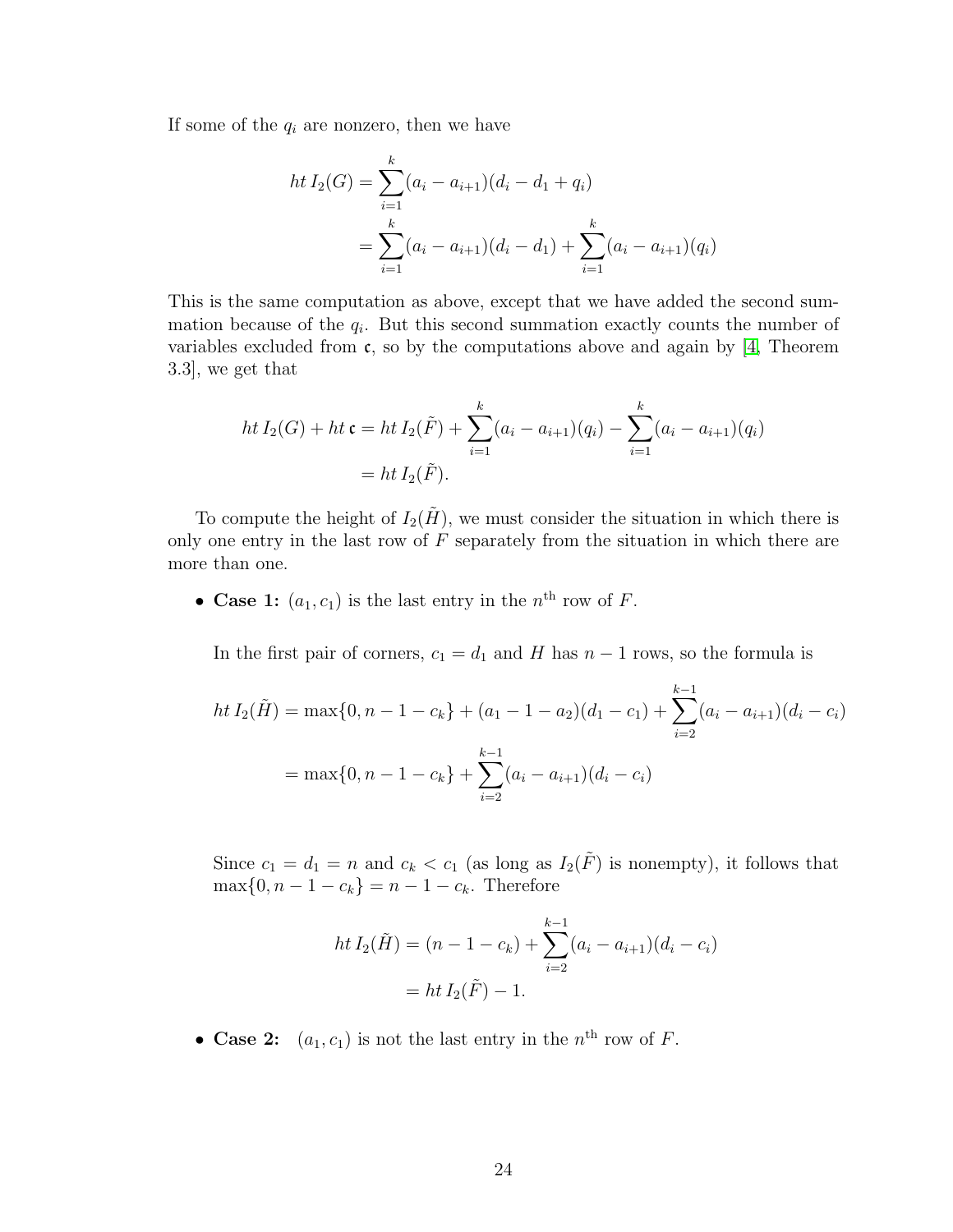Now  $\tilde{H}$  is defined by an extra pair of corners, and so the formula is

$$
ht I_2(\tilde{H}) = \max\{0, n - c_k\} + (a_1 - (a_1 - 1))(d_1 - 1 - c_1) + (a_1 - 1 - a_2)(d_1 - c_1)
$$
  
+ 
$$
\sum_{i=2}^{k-1} (a_i - a_{i+1})(d_i - c_i)
$$
  
= 
$$
\max\{0, n - c_k\} + (d_1 - 1 - c_1) + (a_1 - 1 - a_2)(d_1 - c_1)
$$
  
+ 
$$
\sum_{i=2}^{k-1} (a_i - a_{i+1})(d_i - c_i)
$$
  
= 
$$
\max\{0, n - c_k\} - 1 + (a_1 - a_2)(d_1 - c_1) + \sum_{i=2}^{k-1} (a_i - a_{i+1})(d_i - c_i)
$$
  
= 
$$
\max\{0, n - c_k\} - 1 + \sum_{i=1}^{k-1} (a_i - a_{i+1})(d_i - c_i)
$$
  
= 
$$
ht I_2(\tilde{F}) - 1.
$$

 $\Box$ 

Thus in both cases,  $ht I_2(\tilde{F}) = ht(I_2(G) + c) = ht I_2(\tilde{H}) + 1.$ 

#### Liaison classification of skew tableau ideals generated by  $2 \times 2$  minors

We now prove the main result of this chapter:

**Theorem 3.2.7.** Symmetrized skew tableau ideals generated by  $2 \times 2$  minors are glicci.

*Proof.* We will show how to link an arbitrary ideal  $I_2(\tilde{F})$  to an ideal generated by a list of variables. Using the tableaux  $G$  and  $H$  and the ideal  $\mathfrak c$  defined in [Definition 3.2.1](#page-27-3) and [Definition 3.2.3,](#page-28-0) we will show an elementary biliaison:

$$
\frac{I_2(\tilde{F})}{I_2(\tilde{H})} \cong \frac{I_2(G) + \mathfrak{c}}{I_2(\tilde{H})} (-1).
$$

We will choose homogeneous polynomials  $f$  and  $g$  of order 1 and 2, respectively, such that

$$
f \cdot I_2(\tilde{F}) + I_2(\tilde{H}) = g \cdot (I_2(G) + \mathfrak{c}) + I_2(\tilde{H}),
$$

and both  $I_2(\tilde{H})$ :  $f = I_2(\tilde{H})$  and  $I_2(\tilde{H})$ :  $g = I_2(\tilde{H})$ . The equality may be shown at the level of generators. Any generator  $a \in I_2(\tilde{F})$  corresponds to a generator  $b \in I_2(G) + \mathfrak{c}$  such that

$$
f \cdot a - g \cdot b \in I_2(\tilde{H}). \tag{\star}
$$

Conversely, the same argument will guarantee that for any  $b \in I_2(G) + c$  there is a corresponding  $a \in I_2(\tilde{F})$  that gives the same equality.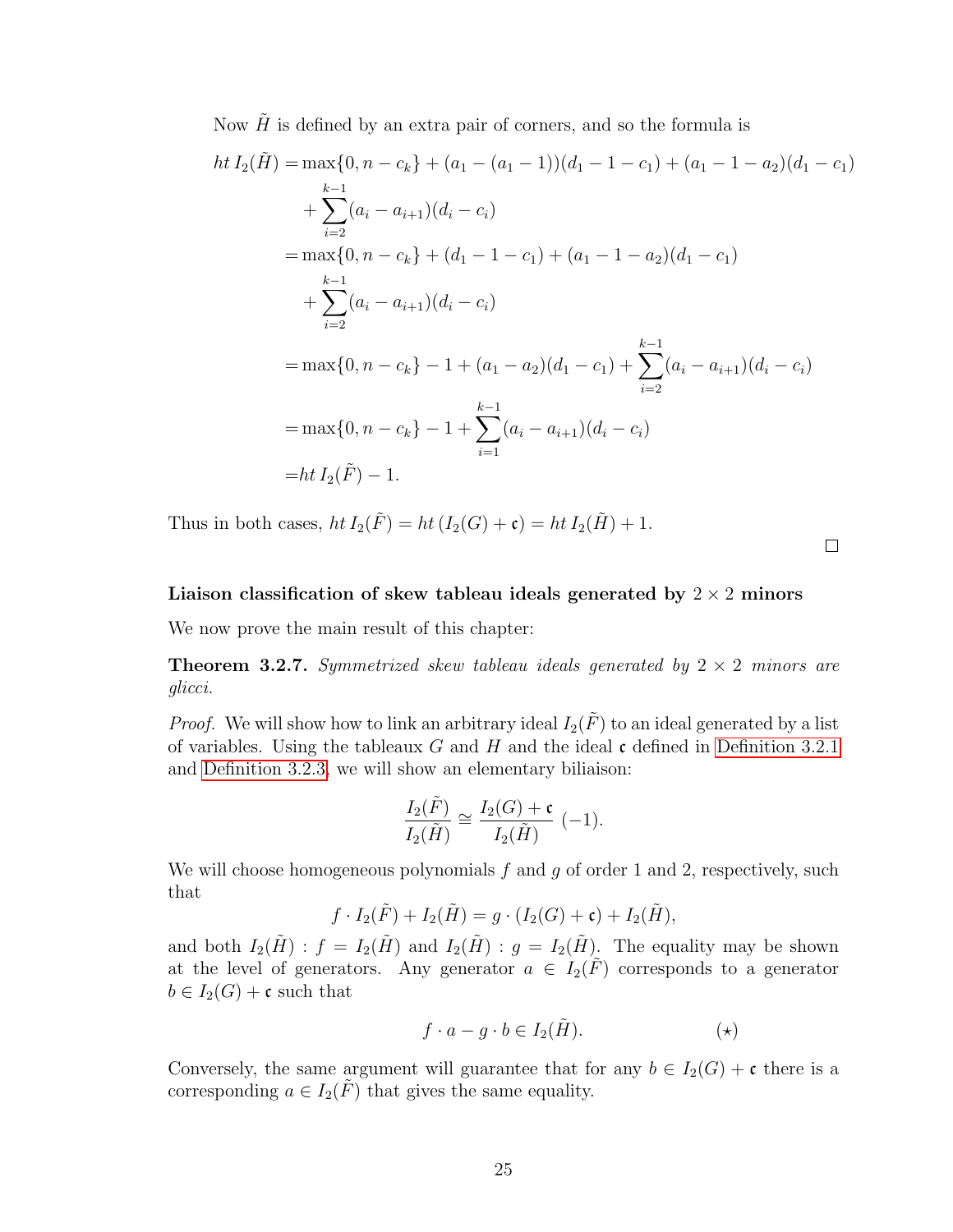From [Definition 3.2.3,](#page-28-0) it is clear that if a minor  $a \in I_2(\tilde{F})$  does not contain the variable at location  $(a_1, d_1)$ , then  $a \in I_2(\tilde{H})$ . Similarly, from [Definition 3.2.1,](#page-27-3) if b is a generating minor of  $I_2(G)$ , then  $b \in I_2(H)$ . So on the left hand side, we only need to consider generators  $a \in I_2(F)$  which contain the variable at location  $(a_1, d_1)$ , and on the right hand side from  $I_2(G) + \mathfrak{c}$  we only need to consider variables that generate  $\mathfrak{c}$ . Let  $a \in I_2(\tilde{F})$  come from a  $2 \times 2$  submatrix of  $\tilde{F}$  with lower right corner at  $(a_1, d_1)$ . Then the variable b which is the upper left corner of this submatrix is a generator of c. We need to show the equality  $\star$  for each of these pairs a and b with the fixed f and  $q$  that we have chosen.

To avoid unnecessary indices, we will use  $(n, p)$  for the location of the right corner  $(a_1, d_1)$ . Let  $a \in I_2(F)$  be a minor with upper left corner at location  $(i, j)$  and lower right corner at location  $(n, p)$ . This will fall into one of the following three types, depending on how much of the minor comes from the unreflected part of  $F$ :

• Type 1: 
$$
(i, j) \in F
$$
 and  $(n, j) \in F$ . Then  $a = \begin{vmatrix} x_{i,j} & x_{i,p} \\ x_{n,j} & x_{n,p} \end{vmatrix}$  and  $b = x_{i,j}$ .

\n- Type 2: 
$$
(i, j) \in F
$$
 and  $(n, j) \notin F$ . Then  $a = \begin{vmatrix} x_{i,j} & x_{i,p} \\ x_{j,n} & x_{n,p} \end{vmatrix}$  and  $b = x_{i,j}$ .
\n- Type 3:  $(i, j) \notin F$  and  $(n, j) \notin F$ . Then  $a = \begin{vmatrix} x_{j,i} & x_{i,p} \\ x_{j,n} & x_{n,p} \end{vmatrix}$  and  $b = x_{j,i}$ .
\n

We must consider the case where  $(n, p) = (n, n)$  separately from the case where  $n < p$ . We will show the equality  $(\star)$  for all three types of minors in both cases. Each argument is accompanied by an illustrative example with the part of the tableau below the diagonal shaded in gray. We will at times ignore the last few rows of a tableau, in accordance with [Remark 2.4.12,](#page-24-0) in order to avoid excessively large diagrams.

 $x_{j,n}$   $x_{n,p}$ 

We choose g to be the  $2 \times 2$  minor from entries at locations

$$
\begin{array}{cc} (1,k) & (1,p) \\ (n,k) & (n,p) \end{array}
$$

and f to be the entry at  $(1, k)$ , where k is the farthest right index such that all four locations are in F. Note that  $\deg(f) - \deg(q) = -1$ .

Case 1:  $x_{n,p}$  is not the only entry of row n of F.

In Case 1,  $g =$   $x_{1,k}$   $x_{1,p}$  $x_{n,k}$   $x_{n,p}$  and  $f = x_{1,k}$ . Since  $x_{n,p}$  is not the only entry of row  $n \text{ in } F, k = p - 1.$ 

Type 1:  $(i, j) \in F$  and  $(n, j) \in F$ .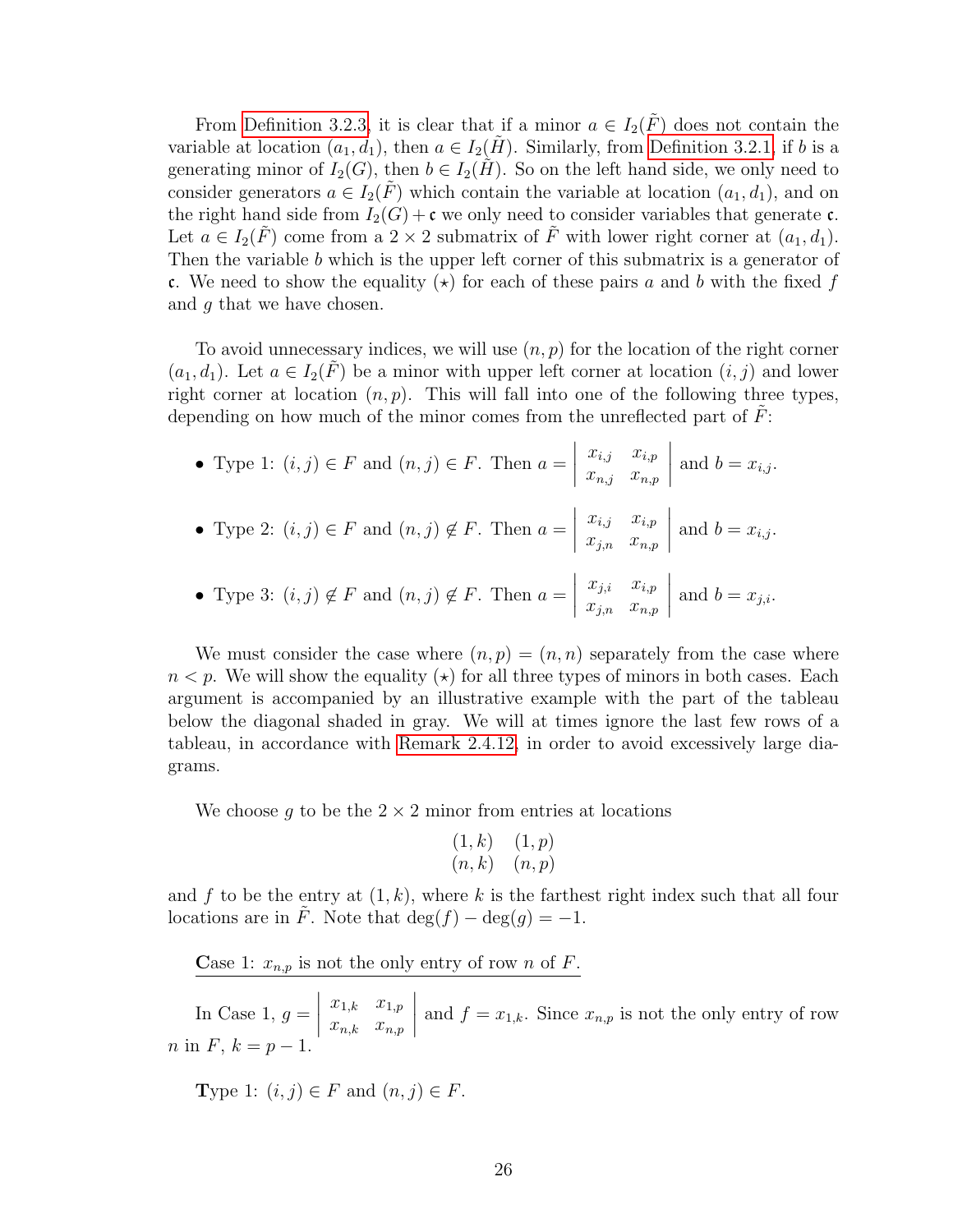A generator of  $I_2(\tilde{F})$  of Type 1 has the form

$$
a = \left| \begin{array}{cc} x_{i,j} & x_{i,p} \\ x_{n,j} & x_{n,p} \end{array} \right|
$$

and corresponds to a generator  $b = x_{i,j}$  in c. We will show  $f \cdot a = g \cdot b + h$  for some  $h \in I_2(\tilde{H})$ , i.e. that

$$
x_{1,k} \cdot \left| \begin{array}{cc} x_{i,j} & x_{i,p} \\ x_{n,j} & x_{n,p} \end{array} \right| = \left| \begin{array}{cc} x_{1,k} & x_{1,p} \\ x_{n,k} & x_{n,p} \end{array} \right| \cdot x_{i,j} + h.
$$

This is true if we choose

$$
h = x_{1,p} \cdot \begin{vmatrix} x_{i,j} & x_{i,k} \\ x_{n,j} & x_{n,k} \end{vmatrix} - x_{n,j} \cdot \begin{vmatrix} x_{1,k} & x_{1,p} \\ x_{i,k} & x_{i,p} \end{vmatrix},
$$

which uses the following entries:

|  |  |                               | $ x_{1,k} x_{1,p} $        |
|--|--|-------------------------------|----------------------------|
|  |  | $x_{i,j}   x_{i,k}   x_{i,p}$ |                            |
|  |  |                               |                            |
|  |  |                               |                            |
|  |  |                               | $x_{n,j} x_{n,k} x_{n,p} $ |

Note that  $x_{i,k} \in I_2(\tilde{H})$ , since  $x_{1,k}, x_{n,k} \in H$  and  $1 \leq i \leq n$ . Thus for any choice of Type 1 minor,  $h \in I_2(\tilde{H})$ .

Type 2:  $(i, j) \in F$  and  $(n, j) \notin F$ .

A generator of  $I_2(\tilde{F})$  of Type 2 has the form

$$
a = \begin{vmatrix} x_{i,j} & x_{i,p} \\ x_{j,n} & x_{n,p} \end{vmatrix}
$$

 $\overline{\phantom{a}}$  $\overline{\phantom{a}}$  $\Big\}$  $\vert$ 

and corresponds to a generator  $b = x_{i,j}$  in c. We will show  $f \cdot a = g \cdot b + h$  for some  $h \in I_2(\tilde{H}),$  i.e. that

$$
x_{1,k} \cdot \left| \begin{array}{cc} x_{i,j} & x_{i,p} \\ x_{j,n} & x_{n,p} \end{array} \right| = \left| \begin{array}{cc} x_{1,k} & x_{1,p} \\ x_{n,k} & x_{n,p} \end{array} \right| \cdot x_{i,j} + h.
$$

This is true if we choose

$$
h = x_{1,p} \cdot \begin{vmatrix} x_{i,j} & x_{i,k} \\ x_{j,n} & x_{n,k} \end{vmatrix} - x_{j,n} \cdot \begin{vmatrix} x_{1,k} & x_{1,p} \\ x_{i,k} & x_{i,p} \end{vmatrix},
$$

which uses the following entries: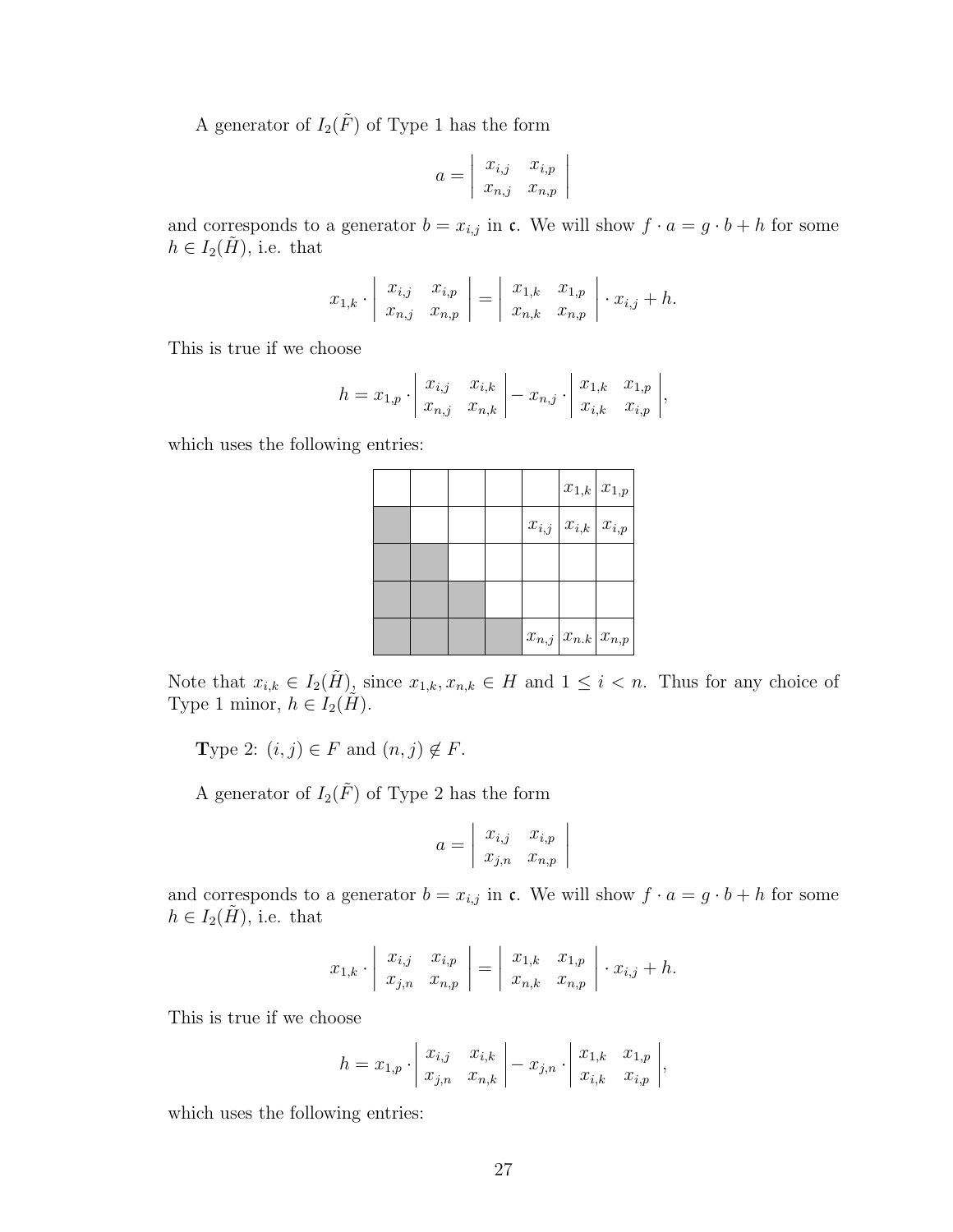|  |                        |                                                | $ x_{1,k} x_{1,p} $                  |
|--|------------------------|------------------------------------------------|--------------------------------------|
|  | $\boldsymbol{x}_{i,j}$ | $\left\lfloor x_{i,k}\, \right\rfloor x_{i,p}$ |                                      |
|  |                        |                                                |                                      |
|  |                        |                                                |                                      |
|  | $x_{j,n}$              |                                                | $\left x_{n,k}\right x_{n,p}\right $ |

We require that  $x_{i,k} \in \tilde{H}$ , and this is true since  $k = p - 1$ ,  $x_{1,k} \in H$  and  $x_{n,k} \in H$ , and  $1 \leq i \leq n$ . Thus for any elements a and b of Type 2, there exists an appropriate  $h\in I_2(\tilde{H}).$ 

Type 3:  $(i, j) \notin F$  and  $(n, j) \notin F$ .

A generator of  $I_2(\tilde{F})$  of Type 3 has the form

$$
a = \left| \begin{array}{cc} x_{j,i} & x_{i,p} \\ x_{j,n} & x_{n,p} \end{array} \right|
$$

and corresponds to a generator  $b = x_{j,i}$  in c. We will show  $f \cdot a = g \cdot b + h$  for some  $h \in I_2(H)$ , i.e. that

$$
x_{1,k} \cdot \left| \begin{array}{cc} x_{j,i} & x_{i,p} \\ x_{j,n} & x_{n,p} \end{array} \right| = \left| \begin{array}{cc} x_{1,k} & x_{1,p} \\ x_{n,k} & x_{n,p} \end{array} \right| \cdot x_{j,i} + h.
$$

This is true if we choose

$$
h = x_{1,p} \cdot \begin{vmatrix} x_{j,i} & x_{i,k} \\ x_{j,n} & x_{n,k} \end{vmatrix} - x_{j,n} \cdot \begin{vmatrix} x_{1,k} & x_{1,p} \\ x_{i,k} & x_{i,p} \end{vmatrix},
$$

which uses the following entries:

|           |  |  | $\ x_{1,k}\ x_{1,p}\ $ |  |
|-----------|--|--|------------------------|--|
| $x_{j,i}$ |  |  | $x_{i,k}   x_{i,p}$    |  |
|           |  |  |                        |  |
|           |  |  |                        |  |
| $x_{j,n}$ |  |  | $ x_{n,k} x_{n,p}$     |  |

We require that  $x_{i,k} \in \tilde{H}$ , and this is true since  $x_{1,k}, x_{n,k} \in H$  and  $1 \leq i \leq n$ . Thus for any elements a and b of Type 3, there exists an appropriate  $h \in I_2(H)$ .

Case 2:  $x_{n,p}$  is the only entry of row n of  $\tilde{F}$ , so  $k < n$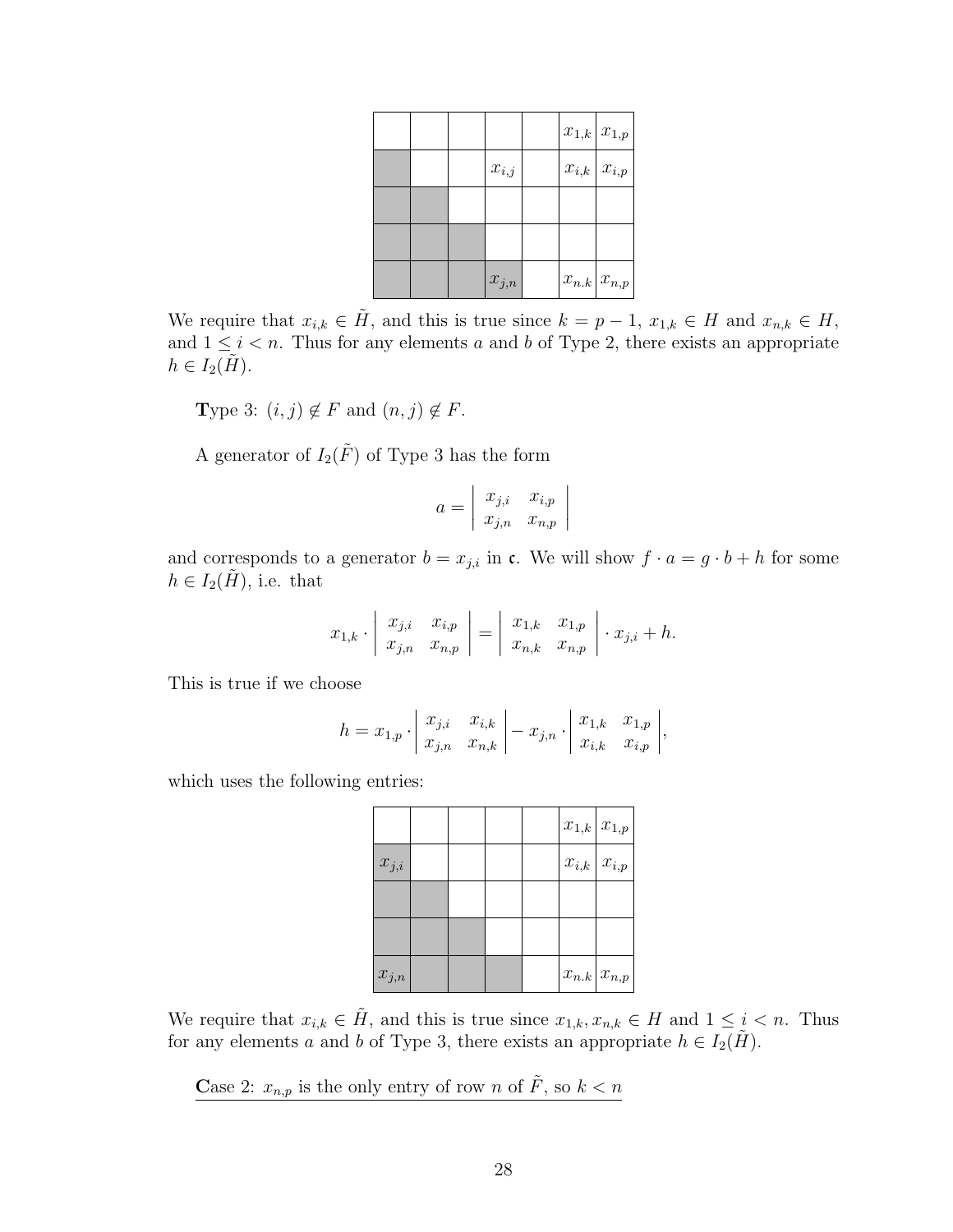In Case 2,  $g =$  $\begin{array}{c} \begin{array}{c} \begin{array}{c} \begin{array}{c} \end{array} \\ \end{array} \\ \begin{array}{c} \end{array} \end{array} \end{array} \end{array}$  $x_{1,k}$   $x_{1,p}$  $x_{k,n}$   $x_{n,p}$  $\begin{array}{c} \hline \end{array}$ and  $f = x_{1,k}$ . Note that Type 1 pairs do not occur in Case 2.

Type 2:  $(i, j) \in F$  and  $(n, j) \notin F$ .

A generator of  $I_2(\tilde{F})$  of Type 2 has the form

$$
a = \begin{vmatrix} x_{i,j} & x_{i,p} \\ x_{j,n} & x_{n,p} \end{vmatrix}
$$

and corresponds to a generator  $b = x_{i,j}$  in c. We will show  $f \cdot a = g \cdot b + h$  for some  $h \in I_2(H)$ , i.e. that

$$
x_{1,k} \cdot \left| \begin{array}{cc} x_{i,j} & x_{i,p} \\ x_{j,n} & x_{n,p} \end{array} \right| = \left| \begin{array}{cc} x_{1,k} & x_{1,p} \\ x_{k,n} & x_{n,p} \end{array} \right| \cdot x_{i,j} + h.
$$

This is true if we take

$$
h = x_{1,p} \cdot \left| \begin{array}{cc} x_{i,j} & x_{i,k} \\ x_{j,n} & x_{k,n} \end{array} \right| - x_{j,n} \cdot \left| \begin{array}{cc} x_{1,k} & x_{1,p} \\ x_{i,k} & x_{i,p} \end{array} \right|,
$$

which uses the following entries:

|                     | $\boldsymbol{x}_{1,k}$ |  | $\boldsymbol{x}_{1,p}$ |
|---------------------|------------------------|--|------------------------|
| $x_{i,j}$           | $\boldsymbol{x}_{i,k}$ |  | $\boldsymbol{x}_{i,p}$ |
| $x_{i,k}$           |                        |  |                        |
|                     |                        |  |                        |
| $x_{j,n}$ $x_{k,n}$ |                        |  | $\boldsymbol{x}_{n,p}$ |
|                     |                        |  |                        |

We need  $x_{i,k} \in H$ . Since  $x_{i,j} \in H$ , it is also true that  $x_{1,j} \in H$ . By definition of k,  $j \leq k < p$ , and since and both  $x_{i,j} \in H$  and  $x_{i,p} \in H$ , it follows that  $x_{i,k} \in H$ . Thus for any elements a and b of Type 2, there exists an appropriate  $h \in I_2(H)$ .

Type 3:  $(i, j) \notin F$  and  $(n, j) \notin F$ .

A generator of  $I_2(\tilde{F})$  of Type 2 has the form

$$
a = \begin{vmatrix} x_{j,i} & x_{i,p} \\ x_{j,n} & x_{n,p} \end{vmatrix}
$$

 $\overline{\phantom{a}}$  $\overline{\phantom{a}}$  $\Big\}$  $\vert$ 

and corresponds to a generator  $b = x_{j,i}$  in c. We will show  $f \cdot a = g \cdot b + h$  for some  $h \in I_2(H)$ , i.e. that

$$
x_{1,k} \cdot \left| \begin{array}{cc} x_{j,i} & x_{i,p} \\ x_{j,n} & x_{n,p} \end{array} \right| = \left| \begin{array}{cc} x_{1,k} & x_{1,p} \\ x_{k,n} & x_{n,p} \end{array} \right| \cdot x_{j,i} + h.
$$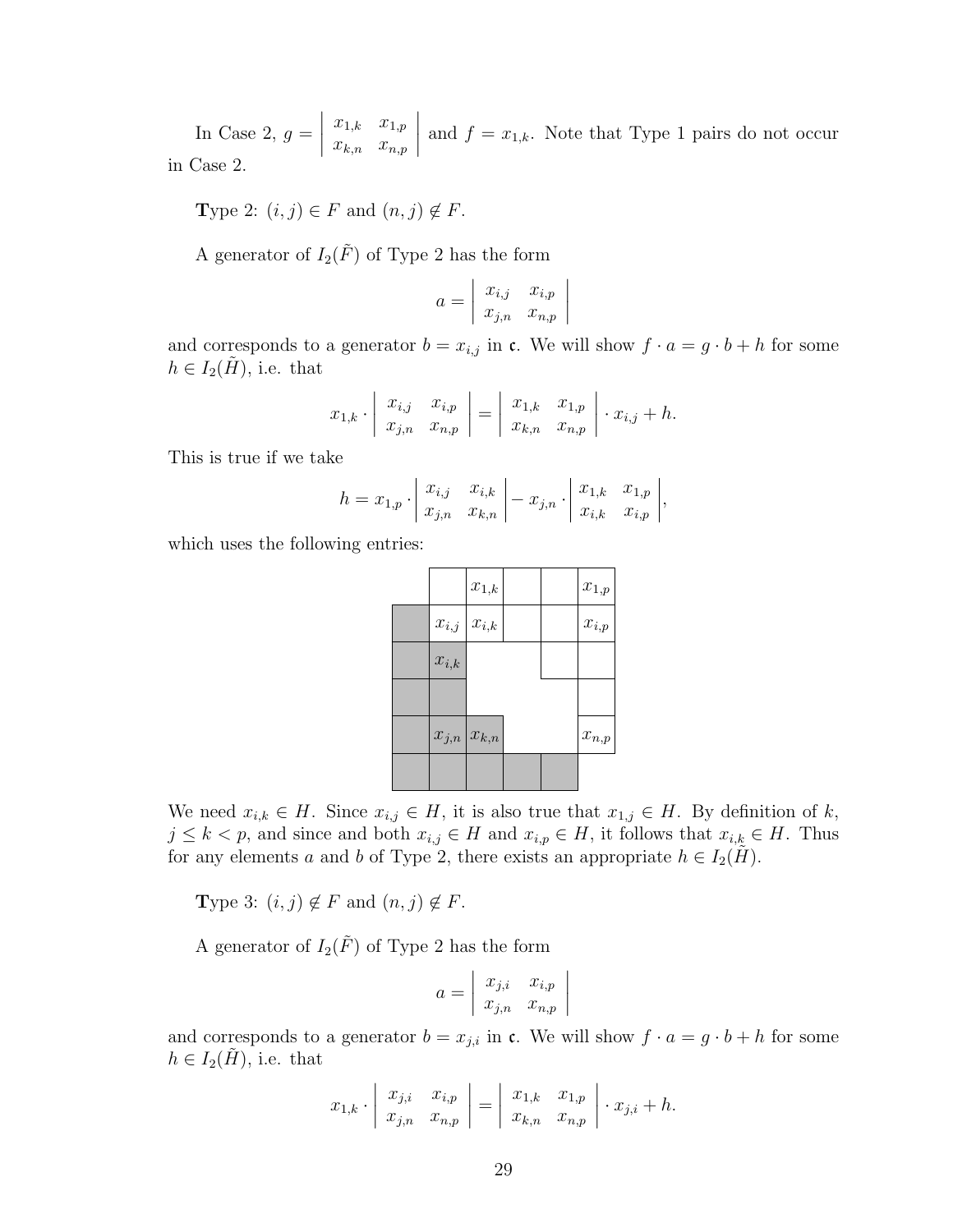This is true if we take

$$
h = x_{1,n} \cdot \begin{vmatrix} x_{j,i} & x_{i,p} \\ x_{j,k} & x_{k,p} \end{vmatrix} - x_{j,i} \cdot \begin{vmatrix} x_{1,n} & x_{1,p} \\ x_{k,n} & x_{k,p} \end{vmatrix} - x_{i,p} \cdot \begin{vmatrix} x_{1,k} & x_{1,n} \\ x_{j,k} & x_{j,n} \end{vmatrix},
$$

which uses the following entries:



We need  $x_{1,n}, x_{j,k}, x_{k,p} \in H$ . Since  $x_{k,n} \in H$ , it is also true that  $x_{1,n} \in H$ . Note that since  $x_{j,i} \in H$ , we also know that  $x_{1,i} \in H$ , so  $i \leq k < n$  by the definition of k. Since also  $x_{j,i}$  and  $x_{j,n}$  are both in H, it follows that  $x_{j,k} \in H$ . Finally, since  $k < n$  and  $x_{n,p} \in H$ , it follows that  $x_{k,p} \in H$ . Thus for any corresponding pair of elements a and b of Type 3, there exists an appropriate  $h \in I_2(H)$ .

We have shown that for every choice of generator  $a \in I_2(\tilde{F})$ , there is a generator  $b \in I_2(G) + \mathfrak{c}$  such that

$$
f \cdot a - g \cdot b \in I_2(\tilde{H}).
$$

Given a variable  $b \in \mathfrak{c}$ , we take a to be any  $2 \times 2$  minor from a submatrix with lower corner at  $x_{a_1,d_1}$  and upper left corner b. Then the same argument as above works in the opposite direction to show the same conclusion. Thus we have determined that for our chosen  $f$  and  $g$ ,

$$
f \cdot I_2(\tilde{F}) + I_2(\tilde{H}) = g \cdot (I_2(G) + \mathfrak{c}) + I_2(\tilde{H}).
$$

By [Corollary 3.2.6,](#page-30-0) ht  $I_2(\tilde{F}) = ht(I_2(G)+c) = ht I_2(\tilde{H})+1$ , and by [Corollary 3.1.3](#page-27-4) and [Proposition 3.1.4](#page-27-5) from [\[4\]](#page-58-4), ideals of the form  $I_2(F)$  are Cohen-Macaulay and prime. Note that the minor g involves the variable  $x_{a_1,d_1}$ , which is not present in  $I_2(H)$ , so  $g \notin I_2(H)$ , and also that f is just a variable, so  $f \notin I_2(H)$ . Thus f and g are nonzero divisors modulo  $I_2(H)$  that define an isomorphism

$$
\frac{I_2(\tilde{F})}{I_2(\tilde{H})}\cong \frac{I_2(G)+\mathfrak{c}}{I_2(\tilde{H})}\ (-1).
$$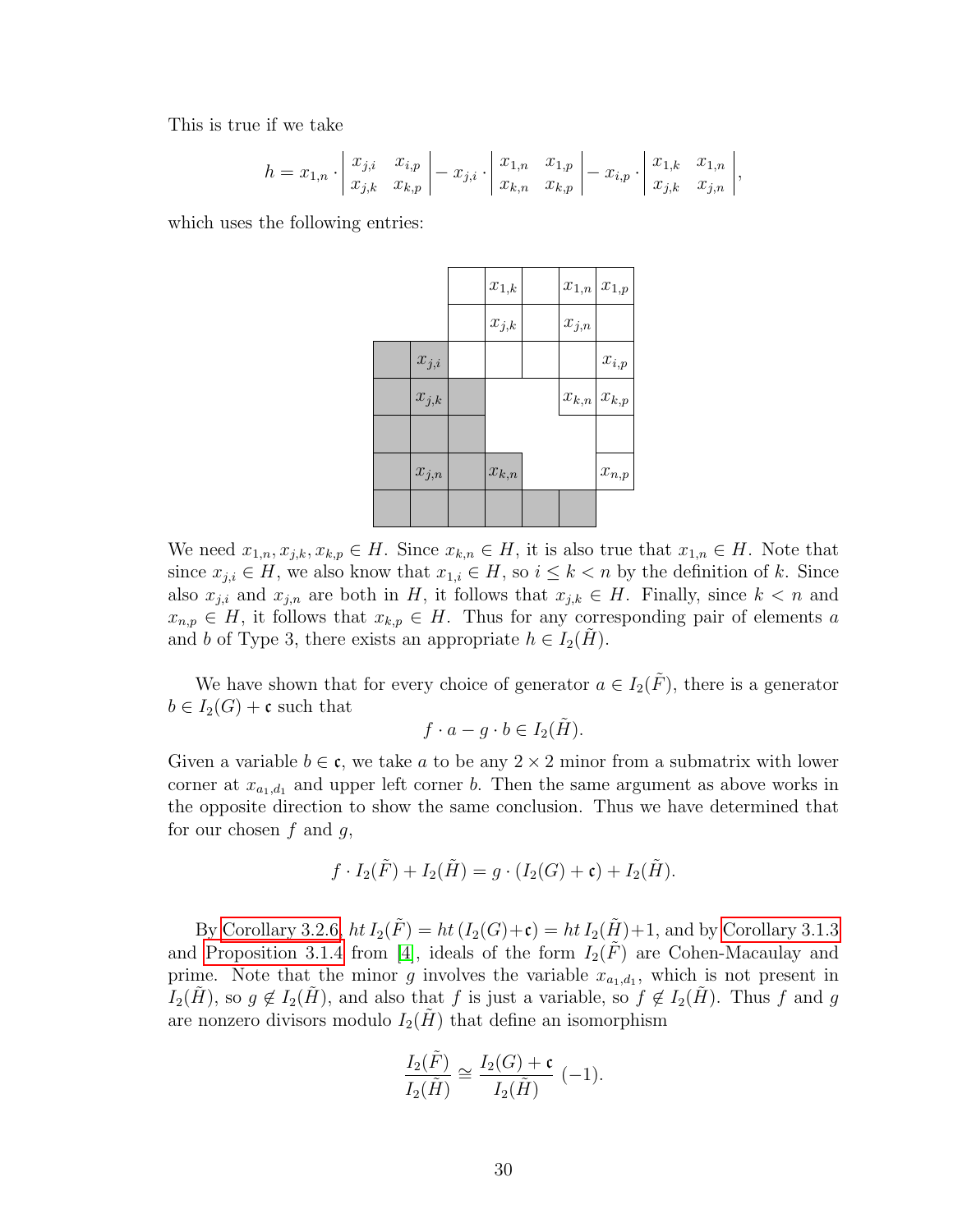By the above comments, this is an elementary biliaison between  $I_2(\tilde{F})$  and  $I_2(G) + \mathfrak{c}$ , and so by [Theorem 2.1.5,](#page-12-2) the two ideals may be G-linked in two steps.

The variables that generate c are not present in the tableau  $G$ , so we may continue the linkage from the ideal  $I_2(G)$  alone. Recall from [Remark 2.4.14](#page-25-0) that unsymmetrized ideals are a special case of symmetrized ideals, so we may define another tableau  $G_2$  and an ideal  $\mathfrak{c}_2$  such that  $I_2(G)$  is linked to  $I_2(G_2) + \mathfrak{c}_2$  in two steps by the same result. The tableau  $G_i$  is strictly smaller than the tableau  $G_{i-1}$ , so this process may be repeated a finite number of times N until the ideal  $I_2(G_N)$  is empty. This gives us a series of links from  $I_2(\tilde{F})$  to  $\mathfrak{c} + \mathfrak{c}_2 + \cdots + \mathfrak{c}_N$ , thus showing that reflected skew tableau ideals generated by  $2 \times 2$  minors are glicci.

 $\Box$ 

The choice of the element h for Type 3 minors in Case 2 of the preceding proof has three terms instead of two, which is different from the form of the expression in [Proposition 2.3.10.](#page-17-0) This happens because that formula would involve the entry at location  $(i, k)$ , and this need not be present in a skew tableau.

Copyright<sup> $©$ </sup> Bill Robinson, 2015.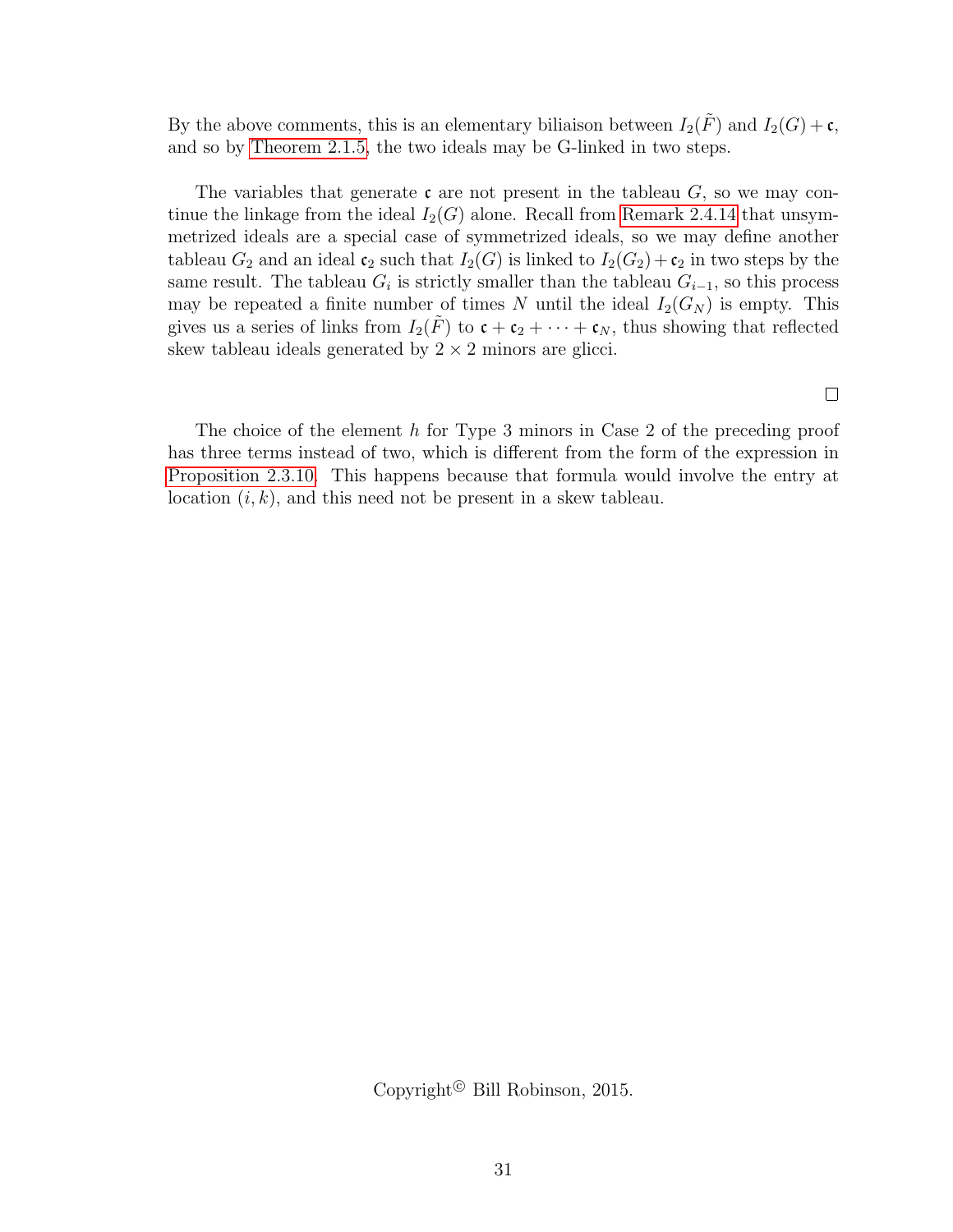#### <span id="page-39-0"></span>Chapter 4 Skew Tableau Ideals Generated by  $t \times t$  Minors

For  $t \geq 3$ , skew tableau ideals from  $t \times t$  minors lose some of the nice properties enjoyed by the other classes of determinantal ideals that we have mentioned. In particular, the set of minors generating the ideal do not necessarily form a Gröbner basis, and the ideals need not be prime. We give examples of ideals where these properties fail. On the other hand, there are special cases for which the ideals enjoy some of these nice properties, but for which the ideals are equivalent to other known classes of ideals. We discuss one such example in [section 4.1,](#page-39-1) where we give an original proof of the fact that skew tableau ideals from tableaux with no holes are glicci. Unsymmetrized skew tableau ideals are a distinct class of ideals from those studied previously, and for these we have shown that the set of minors forms a Gröbner basis. The proof of this fact involves a somewhat surprising application of [Theorem 2.3.9](#page-17-1) that describes the output of the division algorithm. We close the chapter with some plans for further study.

#### <span id="page-39-1"></span>4.1 Skew tableaux with no holes

**Definition 4.1.1.** A skew tableau with no holes is one which has a left corner at every location on the main diagonal and no left corners off it. In such a skew tableau  $F = T(a, b, c, d)$  with n rows, we will set  $b = (1, 2, \ldots, n)$  and  $c = (1, 2, \ldots, n)$ . Since the left corners are already determined, it is enough for us to specify a list of right corners  $(a_i, d_i)$  and consider  $F = T(a, d)$ .

Our goal is to show that skew tableau ideals with no holes can be G-linked to a complete intersection. From a given skew tableau ideal  $I_t(F)$ , we will define new skew tableaux  $\tilde{G}$  and  $\tilde{H}$ , and then define an elementary biliaison

$$
I_t(\tilde{F})/I_{\tau}(\tilde{H}) \cong I_{t'}(\tilde{G})/I_{\tau}(\tilde{H}) \; (-1).
$$

This will determine a pair of links from  $I_t(\tilde{F})$  to  $I_{t'}(\tilde{G})$ . The vector t' will agree with t except in a single entry, at which place it will be one less. Thus we may repeat this process a finite number of times to link to a skew tableau ideal with vector  $t' = (1, \ldots, 1)$ , which defines a complete intersection. Since skew tableau ideals are a special case of symmetrized skew tableau ideals (see [Remark 2.4.14](#page-25-0) ), we will only treat the symmetrized case in this section.

Remark 4.1.2. Ideals from skew tableaux with no holes are equivalent to ideals generated by minors of mixed sixed in a symmetric ladder of a symmetric matrix. Although a Gröbner basis calculation was given for these ideals in  $[12]$ , and it was shown in [\[9\]](#page-58-10) that ideals in this class are glicci. We provide an independent proof of both results and note some small omissions in the second proof. Our approach depends on the determinantal identity we have shown in [Proposition 2.3.10,](#page-17-0) and does not depend on the unproven [Lemma 2.3.6.](#page-15-1) For our purposes, these new proofs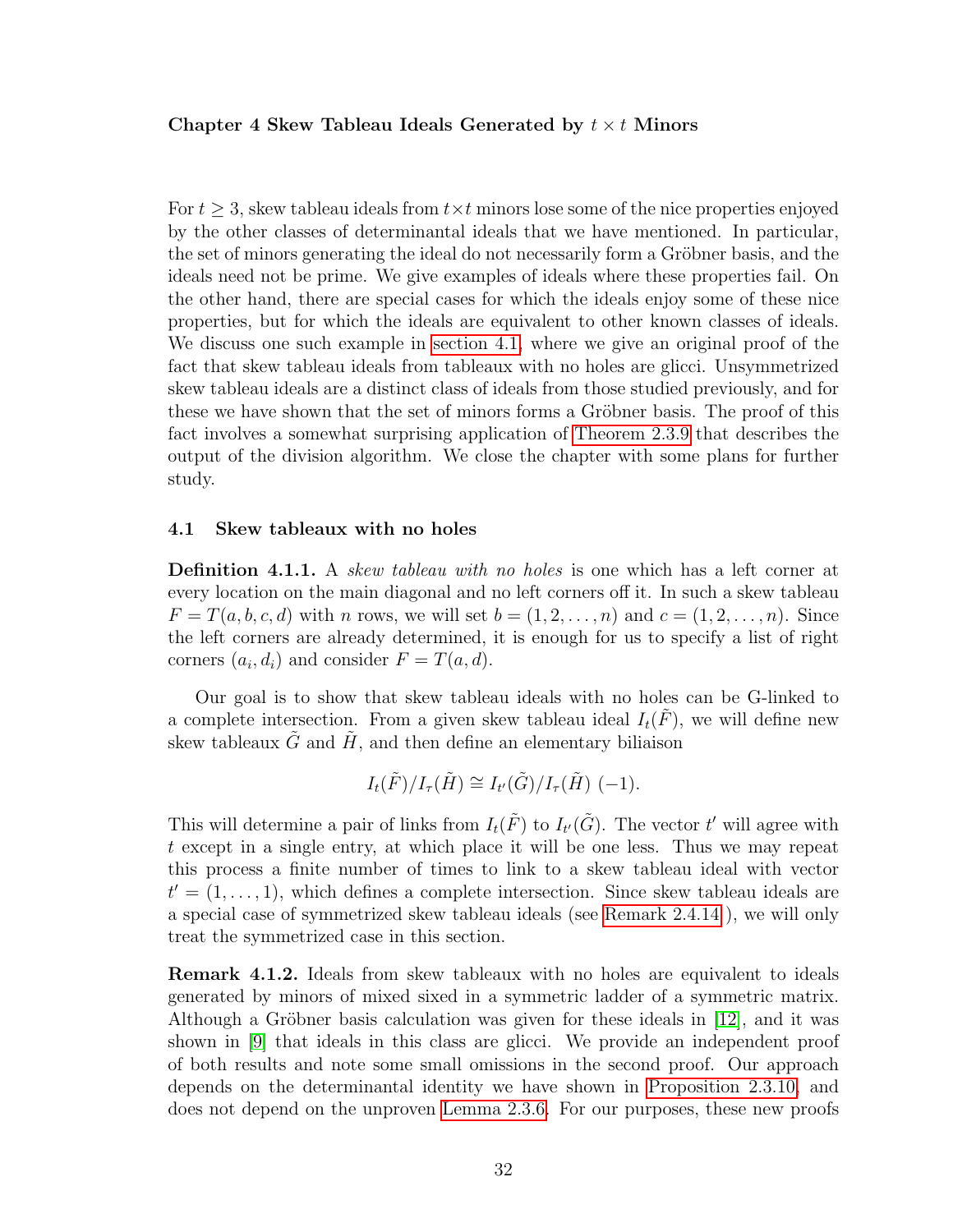also have the advantage that the arguments could generalize more easily to ideals generated in arbitrary skew tableaux.

First, we compute a Gröbner basis for a skew tableau ideal with no holes, and use this to show that the ideals are prime and to calculate the their heights. Our Gröbner basis calculation will refer to partially-symmetric matrices. These are matrices of the form

 $(S | X)$ 

in which  $S$  is a generic symmetric matrix and  $X$  is a generic matrix of indeterminates. For the following lemma, we specify a diagonal term order as defined in [Definition 2.2.1.](#page-12-3)

<span id="page-40-0"></span>**Lemma 4.1.3** (c.f. [\[12,](#page-58-3) Theorem 4.7]). Let F be a skew tableau with no holes. For any diagonal term order, the minors generating  $I_t(F)$  form a Gröbner basis.

*Proof.* Suppose  $\tilde{F}$  is defined by the subregions  $\tilde{F}_i$  for  $i = 1, ..., k$  as in [Definition 2.4.6.](#page-22-1) Recall from [Remark 2.4.12](#page-24-0) that if A is any  $t_i \times t_i$  submatrix of  $\tilde{F}_i$ , then either  $A \in \tilde{F}_i \cap X_i$  or  $A^{\text{tr}} \in \tilde{F}_i \cap X_i$ . So  $I_{t_i}(\tilde{F}_i) = I_{t_i}(\tilde{F}_i \cap X_i)$ . We will use this fact repeatedly. Let  $\mathfrak{G}_i$  be the set of generating minors in  $I_{t_i}(\tilde{F}_i)$ . We are trying to show that  $\mathfrak{G} = \bigcup_{i=1}^k \mathfrak{G}_i$  is a Gröbner basis of  $I_t(\tilde{F}) = \sum_{i=1}^k I_{t_i}(\tilde{F}_i) = \sum_{i=1}^k I_{t_i}(\tilde{F}_i \cap X_i)$ .

We argue by induction on  $k$ , the number of right corners that define  $F$ . If  $k = 1$ , then  $F_1 \cap X_1$  is a partially-symmetric matrix, and so  $\mathfrak{G}$  is a Gröbner basis of  $I_t(\tilde{F}_1 \cap X_1) = I_t(\tilde{F})$  by [\[2,](#page-58-9) Remark 4.1.6 and Theorem 4.3.2].

If  $k = 2$ , then  $\tilde{F} = \tilde{F}_1 \bigcup \tilde{F}_2$  is defined by the two right corners  $(a_1, d_1)$  and  $(a_2, d_2)$ , and  $(\tilde{F}_1 \cap X_1) \bigcup (\tilde{F}_2 \cap X_2)$  is contained in a partially-symmetric matrix X of size  $a_1 \times d_2$ . Then  $I_{t_1}(\tilde{F}_1 \cap X_1) + I_{t_2}(\tilde{F}_2 \cap X_2)$  is a symmetric ladder ideal by [\[2,](#page-58-9) Section 4.6], and so  $\mathfrak{H}$ , the set of generating minors, forms a Gröbner basis of the ideal by [\[2,](#page-58-9) Theorem 4.4.4. Clearly a skew tableau  $\tilde{F}$  satisfies the conditions of [Lemma 2.2.5,](#page-13-0) so  $\mathfrak{G} = \mathfrak{H} \cap K[F]$  is a Gröbner basis of  $I_t(\tilde{F})$ .

Assume the claim is true for  $k-1$ . Let  $\tilde{F}' = \bigcup_{i=1}^{k-1} \tilde{F}_i$ , and let  $t' = (t_1, \ldots, t_{k-1})$ . Then

$$
\tilde{F} = \tilde{F}' \cup \tilde{F}_k
$$
 and  $I_t(\tilde{F}) = I_{t'}(\tilde{F}') + I_{t_k}(\tilde{F}_k)$ .

Let  $\mathfrak{G}' = \bigcup_{i=1}^{k-1} \mathfrak{G}_i$ . Then  $\mathfrak{G}'$  is a Gröbner basis of  $I_{t'}(\tilde{F}')$  and  $\mathfrak{G}_k$  is a Gröbner basis of  $I_{t_k}(\tilde{F}_k)$  by the induction hypothesis, and  $\mathfrak{G} = \mathfrak{G}' \bigcup \mathfrak{G}_k$ . Let  $f \in \mathfrak{G}'$  and  $g \in \mathfrak{G}_k$ . Note that  $f \in \mathfrak{G}_j$  for some  $1 \leq j \leq k-1$ . By the argument above when  $k = 2$ ,  $\mathfrak{G}_j \bigcup \mathfrak{G}_k$  is a Gröbner basis of  $I_{t_j}(\tilde{F}_j) + I_{t_k}(\tilde{F}_k)$ . Then by [Lemma 2.2.6,](#page-13-1) there is an element

$$
h \in I_{t_j}(\tilde{F}_j) \cap I_{t_k}(\tilde{F}_k)
$$

such that

$$
in(h) = \operatorname{lcm}(in(f), in(g)).
$$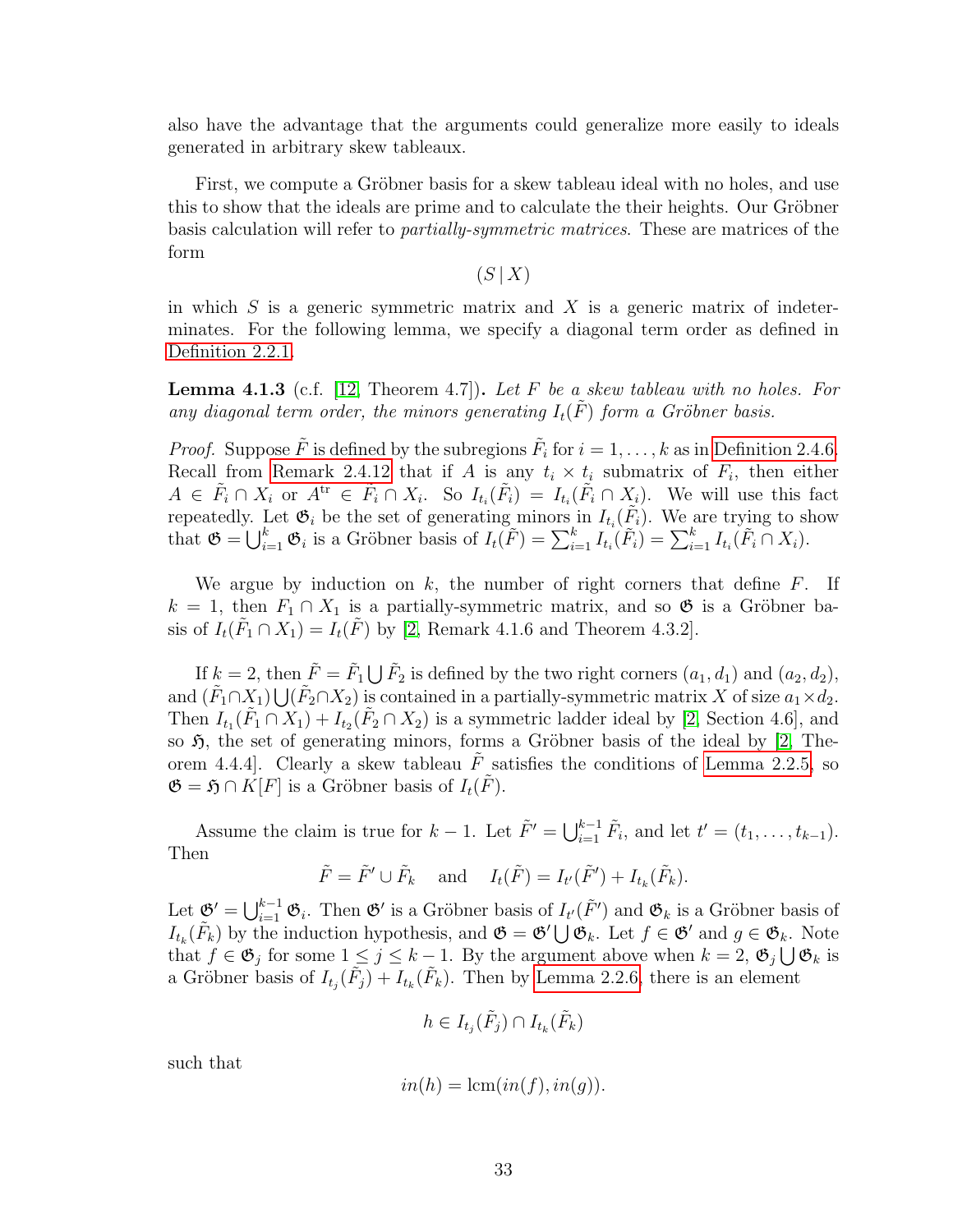But this means that

$$
h \in I_{t_j}(\tilde{F}_j) \cap I_{t_k}(\tilde{F}_k) \subset I_{t'}(\tilde{F}') \cap I_{t_k}(\tilde{F}_k),
$$

so  $\mathfrak{G}' \bigcup \mathfrak{G}_k$  is a Gröbner basis of  $I_t(\tilde{F}) = I_{t'}(\tilde{F}') + I_{t_k}(\tilde{F}_k)$ , again by [Lemma 2.2.6.](#page-13-1)

**Corollary 4.1.4.** Let  $I_t(\tilde{F})$  be as above. Then the initial ideal in( $I_t(\tilde{F})$ ) is squarefree.

 $\Box$ 

Since skew tableau ideals from tableaux with no holes are a special case of symmetric ladder determinantal ideals, we immediately get the following property.

<span id="page-41-1"></span>Proposition 4.1.5 (c.f. [\[9,](#page-58-10) Proposition 1.7]). Symmetrized skew tableau ideals from skew tableaux with no holes are prime.

We now describe how to define the skew tableau ideals  $I_{t'}(\tilde{G})$  and  $I_{\tau}(\tilde{H})$  from an arbitrary skew tableau ideal  $I_t(\tilde{F})$ , from which we will produce an elementary biliaison.

<span id="page-41-0"></span>**Definition 4.1.6.** Let  $F = T(a,d)$  be a skew tableau with no holes, with  $t =$  $(t_1, \ldots, t_k)$  its corresponding vector. Suppose F has n rows. Choose any r such that  $t_r > 1$ , and such that  $(a_r, d_r)$  is the farthest right corner in row  $a_r$  and the lowest corner in column  $d_r$ . Define the tableau  $G = T(a', d')$  by the vectors  $a', d' \in \mathbb{Z}^k$ , where

$$
a' = (a_1, \dots, a_{r-1}, a_r - 1, a_{r+1}, \dots, a_k)
$$
  

$$
d' = (d_1, \dots, d_{r-1}, d_r - 1, d_{r+1}, \dots, d_k)
$$

and let  $t' = (t_1, \ldots, t_{r-1}, t_r - 1, t_{r+1}, \ldots, t_k) \in \mathbb{Z}^k$ .

**Example 4.1.7.** Suppose F is the tableau with right corners  $(5, 7)$  and  $(3, 10)$  and vector  $t = (2, 2)$ . We choose  $r = 2$ , which corresponds to the corner  $(3, 8)$ . Then G has right corners  $(5, 7)$  and  $(2, 9)$  and vector  $t' = (2, 1)$ . The relevant parts of F and G are shown below.

| $F =$ |          | $ x_{1,5} x_{1,6} x_{1,7} x_{1,8} x_{1,9} x_{1,10} $           |  |  | $G =$ | $\ldots$ | $ x_{1,5} x_{1,6} x_{1,7} x_{1,8} x_{1,9}$ |                     |  |  |
|-------|----------|----------------------------------------------------------------|--|--|-------|----------|--------------------------------------------|---------------------|--|--|
|       | $\cdots$ | $ x_{2,5} x_{2,6} x_{2,7} x_{2,8} x_{2,9} x_{2,10} $           |  |  |       | $\cdots$ | $ x_{2,5} x_{2,6} x_{2,7} x_{2,8} x_{2,9}$ |                     |  |  |
|       |          | $ x_{3,5}  x_{3,6}   x_{3,7}   x_{3,8}   x_{3,9}   x_{3,10}  $ |  |  |       | $\ldots$ | $ x_{3,5} x_{3,6} x_{3,7}$                 |                     |  |  |
|       |          | $ x_{4,6} x_{4,7}$                                             |  |  |       |          |                                            | $x_{4,6}$ $x_{4,7}$ |  |  |
|       |          | $x_{5,6}$   $x_{5,7}$                                          |  |  |       |          |                                            | $x_{5,6}$ $x_{5,7}$ |  |  |

**Definition 4.1.8.** Let  $H = T(a'', d'')$  be the skew tableau obtained by removing the location  $(a_r, d_r)$  from F. There are two cases: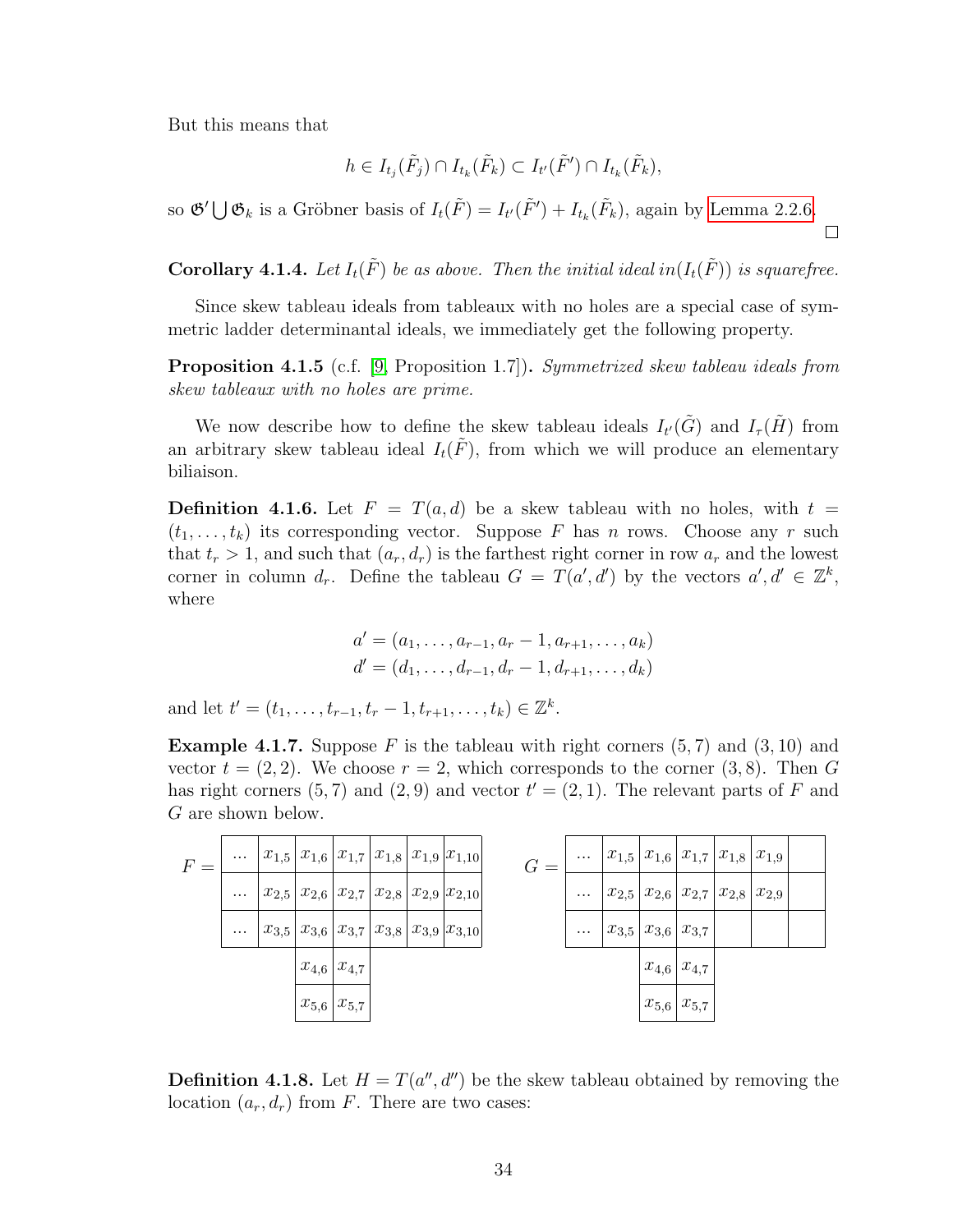• Case 1: Suppose  $r = 1$  and  $d_1 = n$ , so there is only one entry in the last row of F. Let H be defined by the vectors  $a'''$ ,  $d'' \in \mathbb{Z}^k$ , where

$$
a'' = (a_1 - 1, a_2, \dots, a_k) d'' = (d_1, \dots, d_k).
$$

Define the corresponding vector to be  $\tau = t$ .

• Case 2: Suppose that either  $r > 1$  or that  $r = 1$  and  $d_1 > c_1$ . Let H be defined by the vectors  $a'''$ ,  $d'' \in \mathbb{Z}^{k+1}$ , where

$$
a'' = (a_1, \dots, a_{r-1}, a_r, a_r - 1, a_{r+1}, \dots, a_k)
$$
  

$$
d'' = (d_1, \dots, d_{r-1}, d_r - 1, d_r, d_{r+1}, \dots, d_k)
$$

Define the corresponding vector to be  $\tau = (t_1, \ldots, t_r, t_r, \ldots, t_k) \in \mathbb{Z}^{k+1}$ , which is the same as t but with the  $r<sup>th</sup>$  entry repeated.

Example 4.1.9. We consider the same example as the previous one. Given the same skew tableau  $F$ , we define the skew tableau  $H$  according to the description in Case 2, with right corners  $(5, 7)$ ,  $(3, 9)$ , and  $(2, 10)$  and vector  $\tau = (2, 2, 2)$ . The relevant parts of  $F$  and  $H$  are shown below.

| $F =$ |          | $ x_{1,5}  x_{1,6}   x_{1,7}   x_{1,8}   x_{1,9}   x_{1,10}  $ |                                                                        |                     |  |  | $H =$ | $\cdots$ |                     |                     |                                            | $ x_{1,5} x_{1,6} x_{1,7} x_{1,8} x_{1,9} x_{1,10} $ |
|-------|----------|----------------------------------------------------------------|------------------------------------------------------------------------|---------------------|--|--|-------|----------|---------------------|---------------------|--------------------------------------------|------------------------------------------------------|
|       | $\cdots$ | $ x_{2,5} x_{2,6} x_{2,7} x_{2,8} x_{2,9} x_{2,10} $           |                                                                        |                     |  |  |       | $\cdots$ |                     |                     |                                            | $ x_{2,5} x_{2,6} x_{2,7} x_{2,8} x_{2,9} x_{2,10} $ |
|       | $\cdots$ |                                                                | $x_{3,5}$   $x_{3,6}$   $x_{3,7}$   $x_{3,8}$   $x_{3,9}$   $x_{3,10}$ |                     |  |  |       | $\cdots$ |                     |                     | $ x_{3,5} x_{3,6} x_{3,7} x_{3,8} x_{3,9}$ |                                                      |
|       |          |                                                                | $x_{4,6}$ $x_{4,7}$                                                    |                     |  |  |       |          | $x_{4,6}$ $x_{4,7}$ |                     |                                            |                                                      |
|       |          |                                                                |                                                                        | $x_{5,6}$ $x_{5,7}$ |  |  |       |          |                     | $x_{5,6}$ $x_{5,7}$ |                                            |                                                      |

We will calculate the height of a skew tableau ideal by specifying a *target region* in  $F$ , which reflects the fact that we will eventually link to the ideal generated by the variables in that region. The number of distinct variables in the target region is the height of the corresponding skew tableau ideal.

<span id="page-42-0"></span>**Definition 4.1.10.** Let  $F$  be a skew tableau defined by  $k$  pairs of corners and with associated vector t. We adopt the convention that  $t_0 = t_1$  and  $a_0 = d_0 = a_1$ , which may be thought of as adding a redundant  $0<sup>th</sup>$  right corner at the lowest entry on the main diagonal of  $F$ . Define the following ideals:

- $f_0 = \langle x_{i,j} | i \leq j, 1 \leq i \leq a_0 t_0 + 1 \text{ and } 1 \leq j \leq d_0 t_0 + 1 \rangle$
- for  $r \geq 1$ ,  $f_r = \langle x_{i,j} | 1 \leq i \leq a_r t_r + 1$  and  $d_{r-1} t_{r-1} + 2 \leq j \leq d_r t_r + 1$ .

Let  $\tilde{T}$  be the subset of indeterminates in F which generate the  $f_i$ 's. We will refer to  $\tilde{T}$  as the target region, and the ideal  $\tilde{\mathfrak{f}} = \mathfrak{f}_0 + \cdots + \mathfrak{f}_k$  as the target ideal.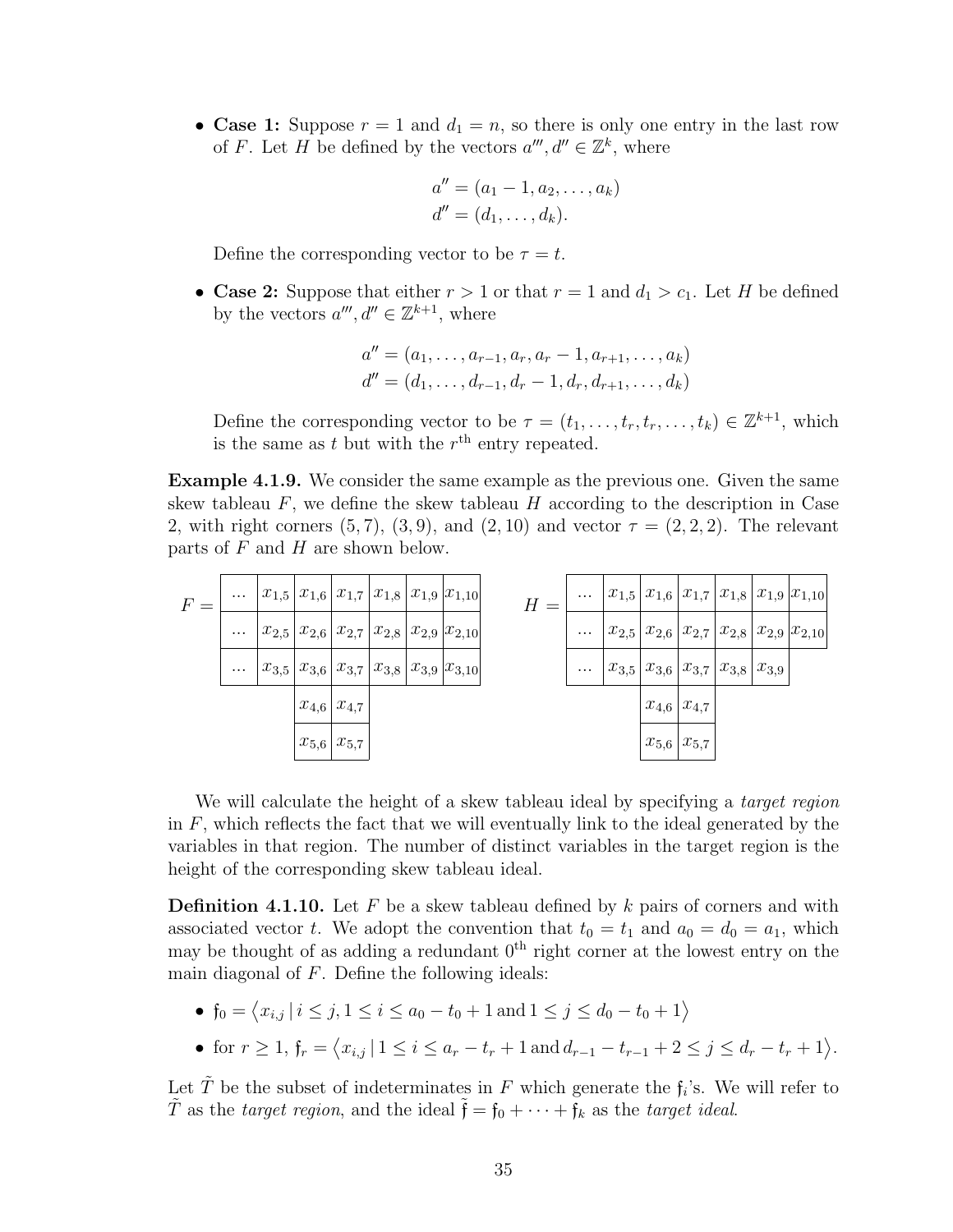Example 4.1.11. Let  $\tilde{F}$  be the symmetrized skew tableau with right corners at  $(a_1, d_1) = (5, 7)$  and  $(a_2, d_2) = (3, 10)$  and vector  $t = (3, 2)$ . In this example,  $a_0 =$  $d_0 = 5$ . The first five rows of  $\tilde{F}$  are shown below, with the target region  $\tilde{T}$  shaded in gray. The entries corresponding to  $f_0$  are dark gray and the entries corresponding to  $f_1$  and  $f_2$  are light gray.

| $F =$ |  |                                                                       |  |                          |  | $x_{1,1}   x_{1,2}   x_{1,3}   x_{1,4}   x_{1,5}   x_{1,6}   x_{1,7}   x_{1,8}   x_{1,9}   x_{1,10}$                   |
|-------|--|-----------------------------------------------------------------------|--|--------------------------|--|------------------------------------------------------------------------------------------------------------------------|
|       |  |                                                                       |  |                          |  | $x_{1,2}$   $x_{2,2}$   $x_{2,3}$   $x_{2,4}$   $x_{2,5}$   $x_{2,6}$   $x_{2,7}$   $x_{2,8}$   $x_{2,9}$   $x_{2,10}$ |
|       |  |                                                                       |  |                          |  | $x_{1,3}$   $x_{2,3}$   $x_{3,3}$   $x_{3,4}$   $x_{3,5}$   $x_{3,6}$   $x_{3,7}$   $x_{3,8}$   $x_{3,9}$   $x_{3,10}$ |
|       |  | $x_{1,4} x_{2,4} x_{3,4} x_{4,4} x_{4,5} x_{4,6} x_{4,7}$             |  |                          |  |                                                                                                                        |
|       |  | $x_{1,5}$   $x_{2,5}$   $x_{3,5}$   $x_{4,5}$   $x_{5,5}$   $x_{5,6}$ |  | $\lfloor x_{5,7}\rfloor$ |  |                                                                                                                        |

Here  $\mathfrak{f}_1 = \langle x_{i,j} | 1 \le i \le 3 \text{ and } 4 \le j \le 5 \rangle$  and  $\mathfrak{f}_2 = \langle x_{i,j} | 1 \le i \le 2 \text{ and } 6 \le j \le 9 \rangle$ .

<span id="page-43-0"></span>**Proposition 4.1.12.** Let  $t_0 = t_1$  and  $a_0 = c_0 = d_0 = a_1$ , as in the previous definition. Define  $q_0 = \binom{a_0 - t_0 + 2}{2}$  $\binom{t_0+2}{2}$ , and for  $r \geq 1$ , let  $q_r = \max\{0, (a_r-t_r+1)(d_r-t_r-d_{r-1}+t_{r-1})\}.$ Then

$$
ht I_t(\tilde{F}) = q_0 + q_1 + \cdots + q_r.
$$

*Proof.* First, we note that  $|\tilde{T}| = q_0 + q_1 + \cdots + q_r$ . In particular,  $f_i$  has  $q_i$  generators, and the generating sets of the  $f_i$ 's are disjoint. The variables generating  $f_0$  come from a symmetric submatrix of  $\tilde{F}$  of size  $(a_0 - t_0 + 1) \times (d_0 - t_0 + 1)$ , and since  $a_0 = d_0$ , this is generated by

$$
q_0 = (a_0 - t_0 + 1) \cdot (d_0 - t_0 + 1) = \begin{pmatrix} a_0 - t_0 + 2 \\ 2 \end{pmatrix}
$$

distinct variables. For  $r > 1$ , it follows from [Lemma 2.4.13](#page-25-1) that the variables generating  $f_r$  come from a rectangular submatrix of  $\tilde{F}$  which (if it is nonempty) has size  $(a_r - t_r + 1) \times (d_r - t_r - d_{r-1} + t_{r-1}),$  and this region is completely contained in the part of F above the diagonal, so that all  $q_r$  variables in it are distinct. Thus  $f_r$  is generated by

$$
q_r = \max\{0, (a_r - t_r + 1)(d_r - t_r - d_{r-1} + t_{r-1})\}
$$

distinct variables.

Choose any diagonal term order. By [Lemma 4.1.3,](#page-40-0) the set of minors generating  $I_t(\tilde{F})$  form a Gröbner basis. Using the fact that  $ht$   $in(I_t(\tilde{F})) = ht I_t(\tilde{F})$ , we only need to show that  $ht\,in(I_t(F)) = |T|$ .

First, we observe that  $ht\,in(I_t(\tilde{F}))$  is equal to the minimal height of an associated prime of  $I_t(\tilde{F})$ , which is the minimal cardinality among subsets S of indeterminates in  $\tilde{F}$  with the property that each monomial in a set of generators of  $in(I_t(\tilde{F}))$  contains a variable from S. Now, it is clear that every monomial in a set of generators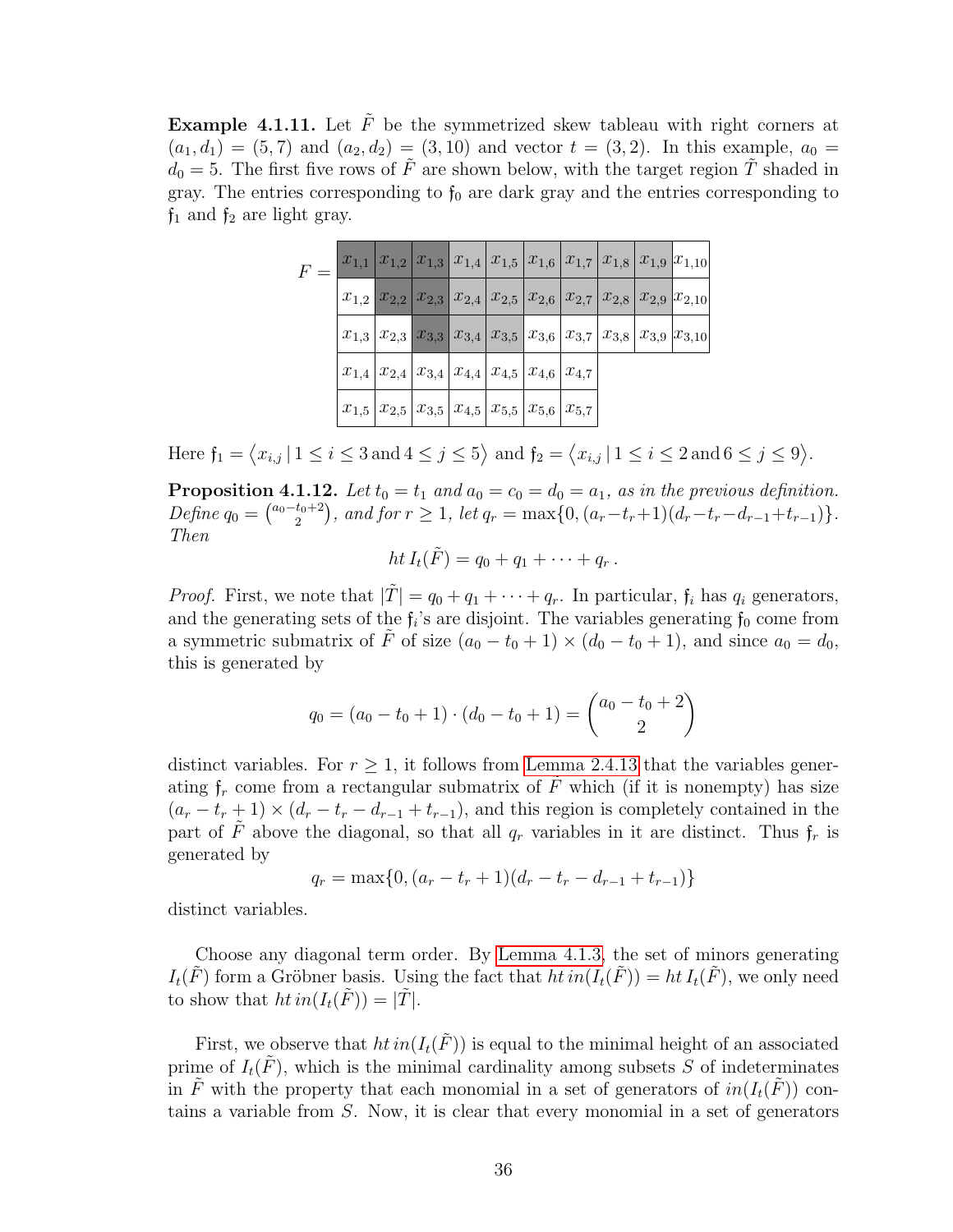of  $in(I_t(\tilde{F}))$  contains a variable from the target region  $\tilde{T}$ , since the upper left corner from every minor generating  $I_t(\tilde{F})$  is an element of  $\tilde{T}$ . We claim that no smaller cardinality subset of indeterminates of  $\ddot{F}$  satisfies this condition.

Suppose there is a subset  $S$  such that each monomial in a set of generators of  $in(I_t(F))$  contains a variable from S, but that  $|S| < |T|$ . For each integer u that makes the set nonempty, define  $\delta_u$  to be the set of variables that are u spaces off the main diagonal of  $F$ , i.e.

$$
\delta_u = \{ x_{i,j} \in \tilde{F} \text{ at a location of the form } (a, a + u) \}.
$$

Note that every variable along one of these diagonals is distinct. Now, since  $|S| < |\tilde{T}|$ , for some u it must be true that  $|S \cap \delta_u| < |\tilde{T} \cap \delta_u|$ . The farthest down entry in  $\tilde{T} \cap \delta_u$ comes from  $f_r$  for some r, as in [Definition 4.1.10.](#page-42-0) There are  $t_r - 1$  variables in  $\delta_u \backslash T$ , and thus there are at least  $t_r$  variables in  $\delta_u \backslash S$ . The product of these  $t_r$  variables is a minimal generator of  $in(I_t(\tilde{F}))$  involving no elements of S, which contradicts our choice of S. Therefore no such S exists, and  $|T|$  is indeed minimal. It thus follows that

$$
ht I_t(\tilde{F}) = ht in(I_t(\tilde{F})) = |\tilde{T}| = q_0 + q_1 + \cdots + q_r
$$

as claimed.

**Corollary 4.1.13.** Let  $I_t(\tilde{F})$ ,  $I_{t'}(\tilde{G})$ , and  $I_{\tau}(\tilde{H})$  be defined as in [Definition 4.1.6.](#page-41-0) Then

$$
ht I_t(\tilde{F}) = ht I_{t'}(\tilde{G}) = ht I_{\tau}(\tilde{H}) + 1.
$$

*Proof.* Recall the convention that  $t_0 = t_1$  and  $a_0 = d_0 = a_1$ . Let r be the index of the corner that is adjusted. In the height formula of [Proposition 4.1.12](#page-43-0) , we will use the notation  $ht I_{t'}(\tilde{G}) = q_0' + q_1' + \cdots + q_k'$  and  $ht I_{\tau}(\tilde{H}) = q_0'' + q_1'' + \cdots + q_k'' + \cdots + q_k''$ where  $q''_r = q''_{r_1} + q''_{r_2}$  corresponds to the corners in H that replace the  $r<sup>th</sup>$  corner of F. We consider two cases, which correspond to the two cases in the definition of  $H$ .

**Case 1:** Suppose  $r = 1$  and  $d_1 = n$ , where n is the number of rows in F, so that the adjusted corner is the last entry on the diagonal and is the only entry of that row. Then in the formula for the height of  $I_t(F)$  we have that

$$
q_0 = \binom{a_0 - t_0 + 2}{2}
$$

and

$$
q_1 = \max\{0, (a_1 - t_1 + 1)(d_1 - t_1 - d_0 + t_0)\}.
$$

For  $I_{t'}(\tilde{G})$  we have that

$$
q'_0 = \binom{(a_0 - 1) - (t_0 - 1) + 2}{2} = \binom{a_0 - t_0 + 2}{2} = q_0
$$

 $\Box$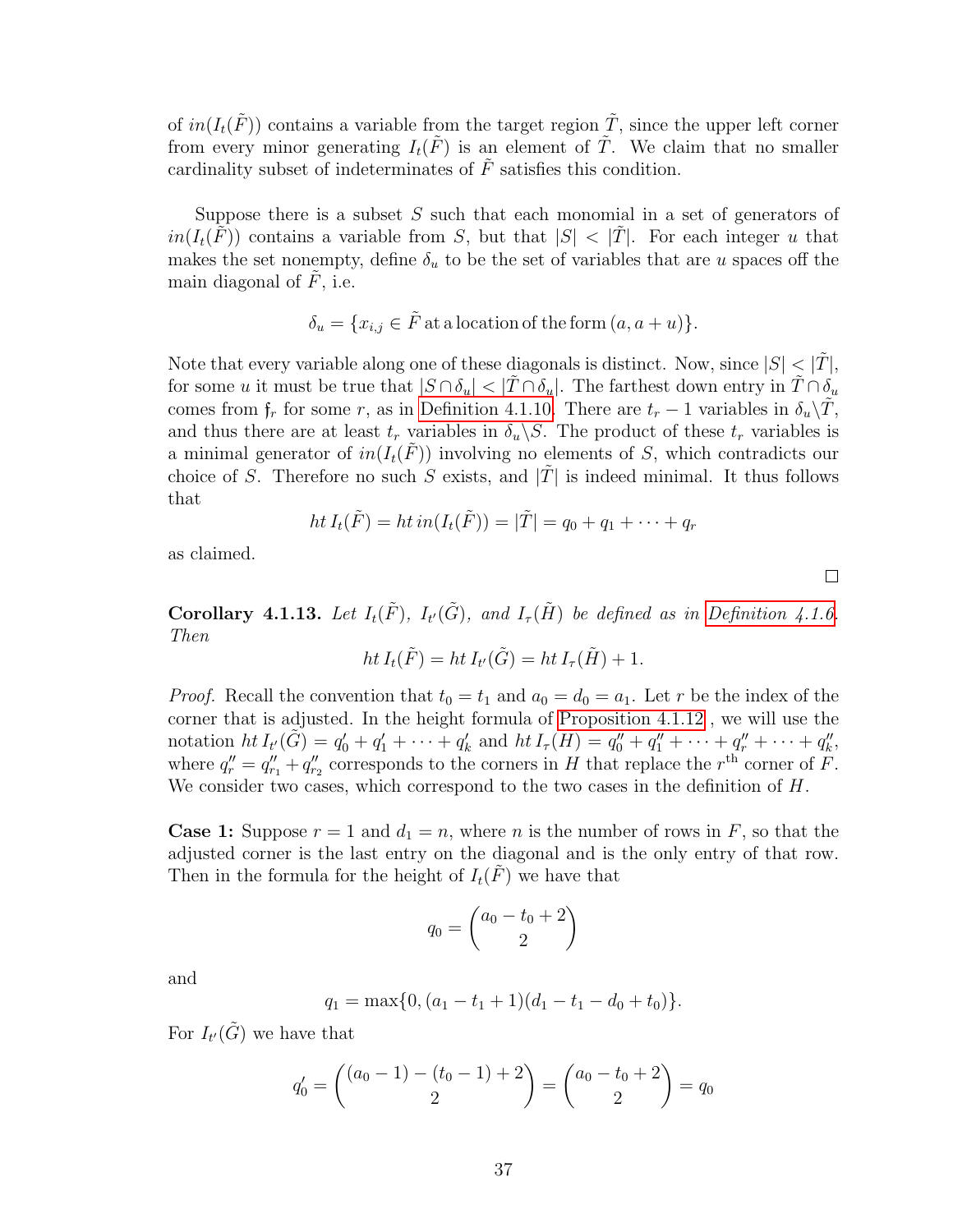and

$$
q'_1 = \max\{0, ((a_1 - 1) - (t_1 - 1) + 1)((d_1 - 1) - (t_1 - 1) - (d_0 - 1) + (t_0 - 1))\}
$$
  
=  $\max\{0, (a_1 - t_1 + 1)(d_1 - t_1 - d_0 + t_0)\}$   
=  $q_1$ .

Since  $q_i' = q_i$  for  $i > 1$ , it follows that  $ht I_t(\tilde{F}) = ht I_{t'}(\tilde{G})$ .

For  $ht I_{\tau}(\tilde{H})$ , there are still only k corners, so  $ht I_{\tau}(\tilde{H}) = q''_0 + q''_1 + \cdots + q''_k$ . Recall that  $\tau = t$ . We have that

$$
q_0'' = \binom{(a_0 - 1) - t_0 + 2}{2}
$$

and

$$
q_1'' = \max\{0, (a_1'' - t_1'' + 1)(d_1'' - t_1'' - d_0'' + t_0'')\}
$$
  
=  $((a_1 - 1) - t_1 + 1)(d_0 - t_0 - (d_0 - 1) + t_0)$   
=  $(a_1 - t_1)(d_1 - t_1 - (a_1 - 1) + t_0)$   
=  $(a_1 - t_1)$ 

The height formula for  $I_t(\tilde{F})$  begins:

$$
q_0 + q_1 = \binom{a_0 - t_0 + 2}{2} + \max\{0, (a_1 - t_1 + 1)(d_1 - t_1 - d_0 + t_0)\}
$$
  
= 
$$
\binom{a_0 - t_0 + 2}{2}
$$
  
= 
$$
\binom{a_0 - t_0 + 1}{2} + (a_0 - t_0 + 1)
$$

The height formula for  $I_{\tau}(\tilde{H})$  begins:

$$
q_0'' + q_1'' = \binom{(a_0 - 1) - t_0 + 2}{2} + (a_1 - t_1)
$$
  
= 
$$
\binom{a_0 - t_0 + 1}{2} + (a_0 - t_0 + 1) - 1
$$
  
= 
$$
q_0 + q_1 - 1.
$$

Since  $q''_i = q_i$  for  $i > 1$ , it follows that  $ht I_t(\tilde{F}) = ht I_{\tau}(\tilde{H}) + 1$ .

**Case 2:** Suppose that either  $r > 1$  or that  $r = 1$  and  $d_1 > n$ . Then the formula for the  $r<sup>th</sup>$  summand in the height formula for  $I_t(\tilde{F})$  is

$$
q_r = (a_r - t_r + 1)(d_r - t_r - d_{r-1} + t_{r-1}).
$$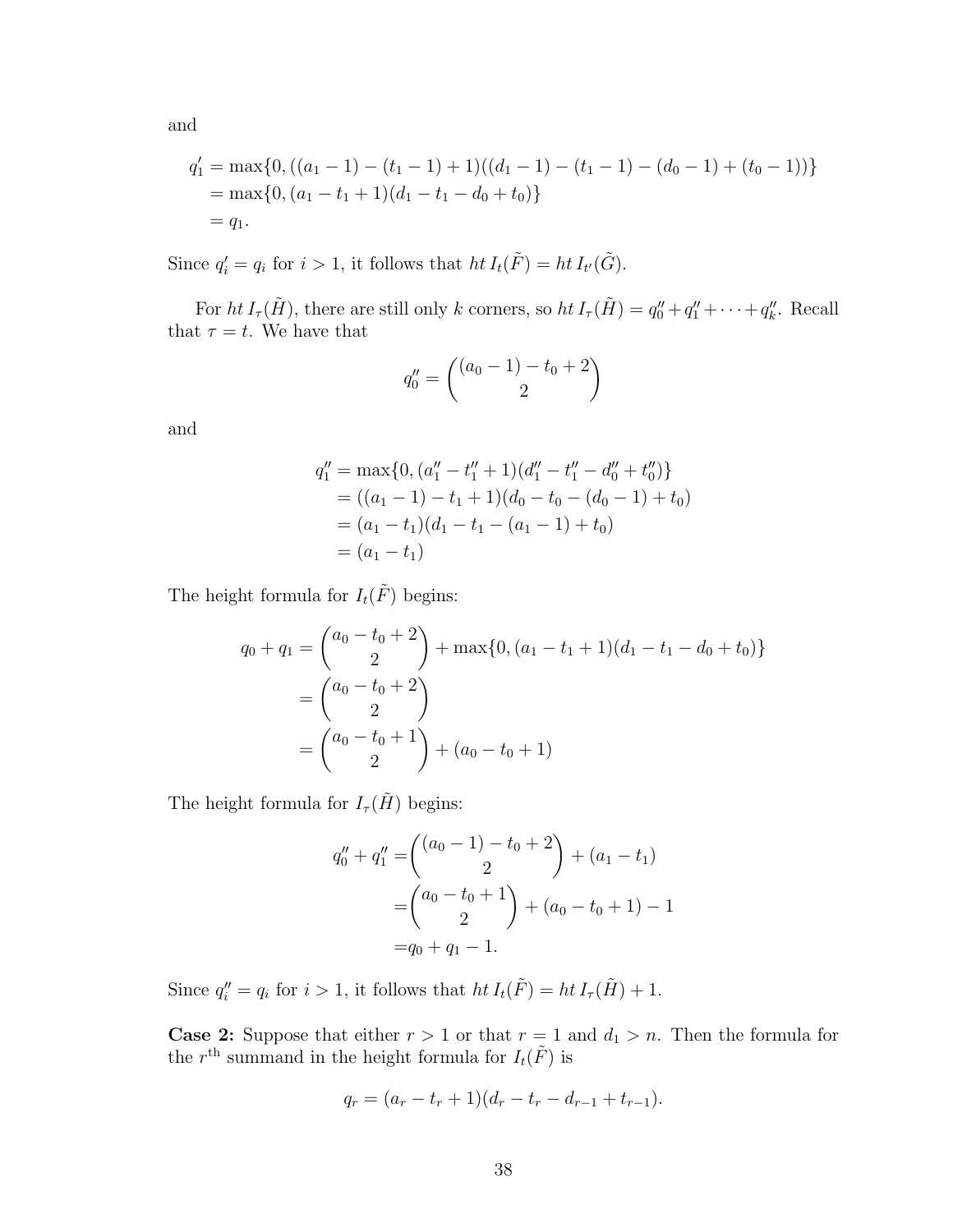The formula for the  $r<sup>th</sup>$  summand in the height formula of  $I_{t'}(\tilde{G})$  is

$$
q'_r = (a_r - 1) - (t_r - 1) + 1)((d_r - 1) - (t_r - 1) - d_{r-1} + t_{r-1})
$$
  
= ((a\_r - t\_r + 1)(d\_r - t\_r - d\_{r-1} + t\_{r-1})  
= q\_r

Since  $q_i' = q_i$  for  $i \neq r$ , it follows that  $ht I_t(\tilde{F}) = ht I_{t'}(\tilde{G})$ .

In the height formula for  $I_{\tau}(\tilde{H})$ , we have that

$$
q_{r_1}'' = (a_r - t_r + 1)((d_r - 1) - t_r - d_{r-1} + t_{r-1})
$$

and

$$
q_{r_2}'' = ((a_r - 1) - t_r + 1)(d_r - t_r - (d_r - 1) + t_r) = (a_r - t_r).
$$

The sum of these is

$$
q''_r = q''_{r_1} + q''_{r_2} = (a_r - t_r + 1)(d_r - t_r - d_{r-1} + t_{r-1}) - 1
$$
  
=  $q_r - 1$ .

Since  $q''_i = q_i$  for  $i \neq r$ , it follows that  $ht I_t(\tilde{F}) = ht I_{\tau}(\tilde{H}) + 1$ , as desired.

 $\Box$ 

#### Liaison classification of reflected skew tableau ideals with no holes

Our goal now is to show that  $I_t(\tilde{F})$  is linked to the target ideal  $\tilde{f}$  generated by the indeterminates in the target region  $\tilde{T}$ . First, we recall that the initial ideal  $in(I_t(\tilde{F}))$ is glicci, and thus that skew tableau ideals with no holes are Cohen-Macaulay. Then we show that the full ideals are glicci by producing an elementary biliaison between  $I_t(\tilde{F})$  and  $I_{t'}(\tilde{G})$  on  $I_{\tau}(\tilde{H})$ . This technique depends on the fact that the ideals are Cohen-Macaulay, and we re-prove this fact using an inductive approach that does not depend on knowing the initial ideals.

**Theorem 4.1.14** ([\[12,](#page-58-3) Theorem 4.7]). Let  $\tilde{F}$  be a skew tableau with no holes. Then the initial ideal in $(I_t(\tilde{F}))$  is glicci.

<span id="page-46-0"></span>**Corollary 4.1.15** ([\[12,](#page-58-3) Theorem 4.7]). The ideal in( $I_t(\tilde{F})$ ) is Cohen-Macaulay, and the associated simplicial complex is vertex-decomposable.

We now provide a new proof that skew tableau ideals from tableaux with no holes are glicci.

<span id="page-46-1"></span>**Theorem 4.1.16** (c.f. [\[9,](#page-58-10) Theorem 2.4]). Let F be a skew tableau with no holes. Then the ideal  $I_t(\tilde{F})$  is glicci.

*Proof.* Let  $I_t(\tilde{F})$ ,  $I_{t'}(\tilde{G})$ , and  $I_{\tau}(\tilde{H})$  be defined as in [Definition 4.1.6,](#page-41-0) and let r be the index of the corner that is adjusted. We will show that

$$
I_t(\tilde{F})/I_{\tau}(\tilde{H}) \cong I_{t'}(\tilde{G})/I_{\tau}(\tilde{H}) (-1)
$$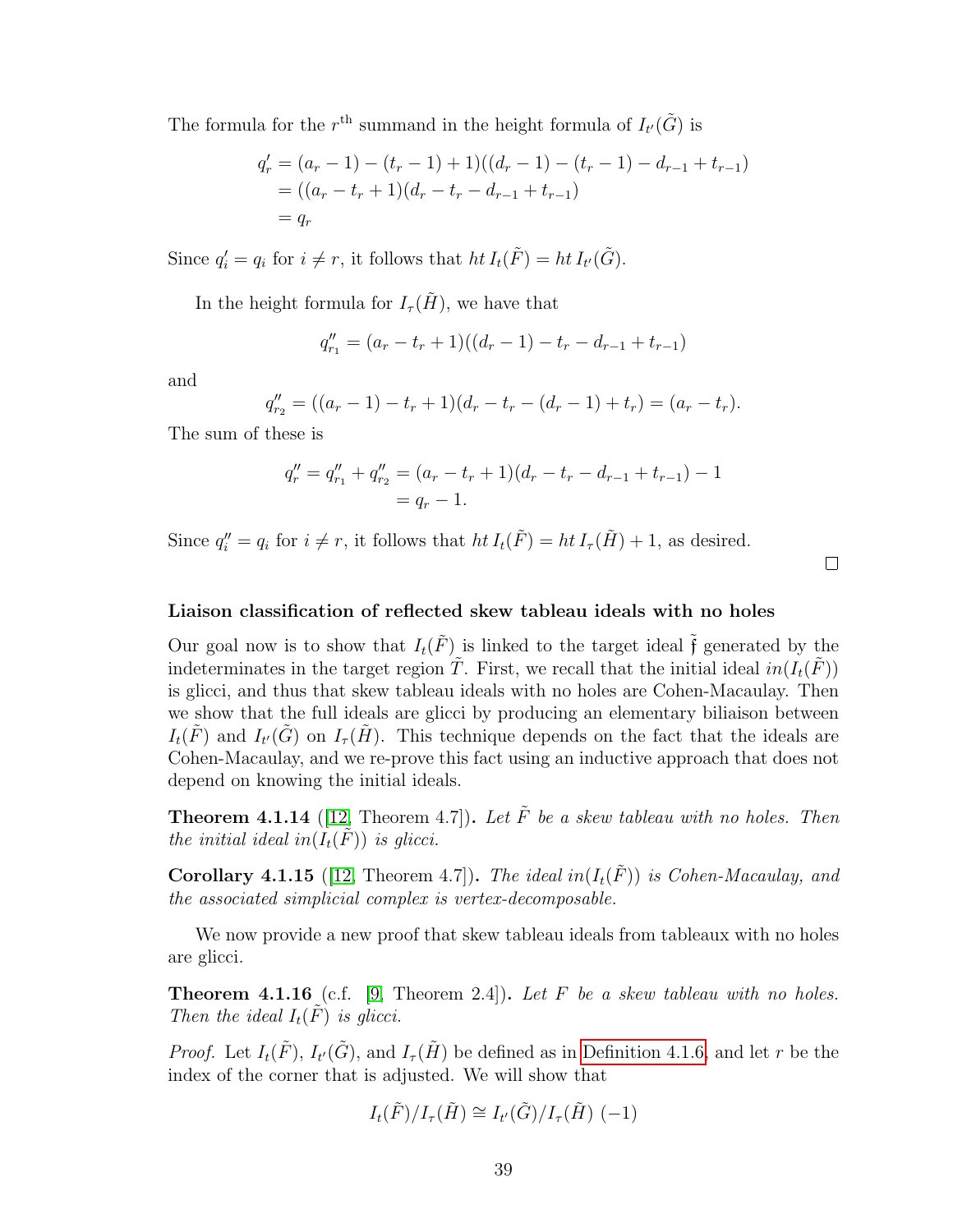is an elementary biliaison between  $I_t(\tilde{F})$  and  $I_{t'}(\tilde{G})$ . This graded ring isomorphism is given by elements  $f$  and  $g$  such that

$$
f \cdot I_t(\tilde{F}) + I_\tau(\tilde{H}) = g \cdot I_{t'}(\tilde{G}) + I_\tau(\tilde{H}). \tag{(*)}
$$

Let g be the minor from rows  $\{1, 2, \ldots, t_r - 1, a_r\}$  and columns  $\{d_r - t_r + 1, d_r - t_r +$ 2, ...,  $d_r$ . Let f be the minor from rows  $\{1, 2, \ldots, t_r - 1\}$  and columns  $\{d_r - t_r +$  $1, d_r - t_r + 2, \ldots, d_r - 1$ . Note that g is a  $t_r \times t_r$  minor and f is the  $(t_r - 1) \times (t_r - 1)$ minor using all but the last row and column of q, so that  $\deg(f) - \deg(q) = -1$ . As long as  $I_{t_r}(\tilde{F}_r)$  is nonempty, the submatrices which form the minors f and g are subsets of  $F$ .

We will show ( $\star$ ) at the level of generators. For each generator  $a \in I_t(\tilde{F})$ , we choose a generator  $b \in I_{t'}(\tilde{G})$  such that

$$
f \cdot a - g \cdot b \in I_{\tau}(\tilde{H}).
$$

The same argument will show that for any generator  $b \in I_{t'}(\tilde{G})$ , we can choose a generator  $a \in I_t(\tilde{F})$  with the same result.

First we note that if  $i \neq r$ , then  $I_{t_i}(\tilde{F}) = I_{t_i}(\tilde{G}) \subset I_{\tau}(\tilde{H})$ . Thus it is enough to show that

$$
f \cdot I_{t_r}(\tilde{F}_r) + I_{\tau}(\tilde{H}) = g \cdot I_{t'_r}(\tilde{G}_r) + I_{\tau}(\tilde{H}).
$$

Now, if a is any minor in  $I_{t_r}(\tilde{F})$  not involving the variable  $x_{a_r,d_r}$ , then  $a \in I_{\tau}(\tilde{H})$ . Using the notation defined in [Notation 2.3.1,](#page-14-2) let  $M = \tilde{F}_r$  and let  $a = M(I + a_r | J + d_r)$ be any minor in  $I_{t_r}(\tilde{F}_r)$  involving  $x_{a_r,d_r}$ . This corresponds to  $b = M(I|J) \in I_{t'_r}(\tilde{G}_r)$ . With  $g = M(K + a_r)L + d_r$  and  $f = M(K)L$  defined as above, it follows from [Corollary 2.3.11](#page-18-0) that

$$
f \cdot a - g \cdot b \in I_{\tau}(\tilde{H}).
$$

In the reverse direction, any minor  $b = M(I|J) \in I_{t_r}(\tilde{G}_r)$  corresponds to a minor  $a = M(I + a_r | J + d_r) \in I_{t_r}(\tilde{F}_r)$ , and the same argument applies. This establishes the equality  $(\star)$ .

Skew tableau ideals with no holes are prime by [Proposition 4.1.5,](#page-41-1) and so in partic-ular, f and g are non zero-divisors of H. By [Proposition 4.1.12,](#page-43-0)  $ht I_t(\tilde{F}) = ht I_{t'}(\tilde{G}) =$  $ht I_{\tau}(H) + 1$ . By [Corollary 4.1.15,](#page-46-0) the ideals are Cohen-Macaulay; however, we offer the following inductive argument, which may be useful in other settings where the initial ideals are not known. We use induction on  $N$ , the number of entries in the skew tableau. The case  $N = 1$  is trivial. Assume that every skew tableau ideal generated from a tableau with N variables is Cohen Macaulay, and suppose  $\tilde{F}$  has  $N+1$ entries. Note that both  $\tilde{G}$  and  $\tilde{H}$  have fewer entries than  $\tilde{F}$ , and so by assumption they are Cohen Macaulay. Thus  $I_{t'}(\tilde{G})$  is obtained from  $I_t(\tilde{F})$  by an elementary biliaison, and since  $I_{t'}(\tilde{G})$  is Cohen-Macaulay by assumption, [Theorem 2.1.6](#page-12-1) gives that  $I_t(F)$  is Cohen-Macaulay also.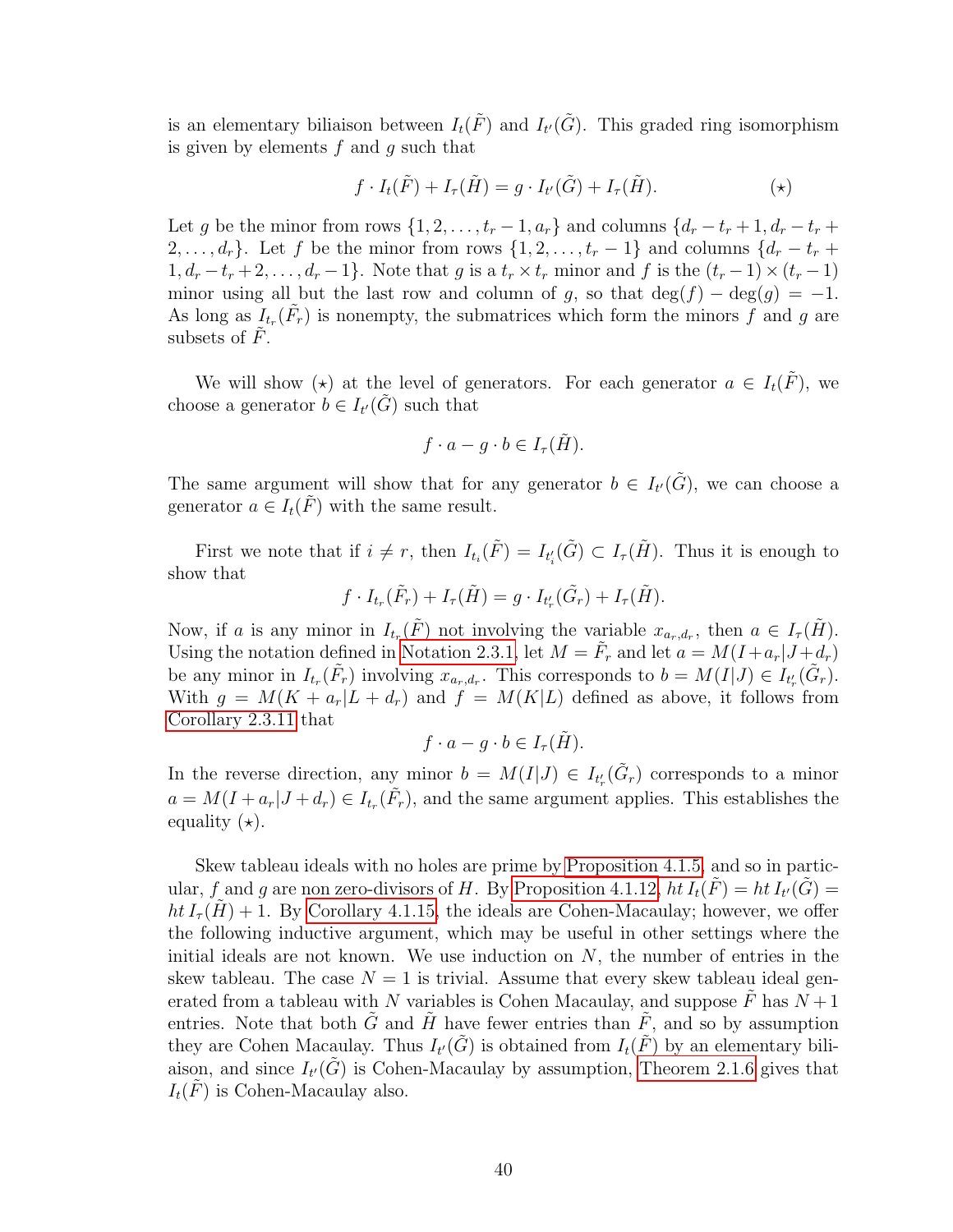From the arguments above, we conclude that  $(\star)$  is an elementary biliaison, and thus it follows from [Theorem 2.1.5](#page-12-2) that the ideals  $I_t(\tilde{F})$  and  $I_{t'}(\tilde{G})$  are G-linked in two steps. Since the vector  $t'$  is formed from t by decreasing the  $r<sup>th</sup>$  component  $t_r$  by 1, we may iterate this process  $\sum_{r=1}^{k} (t_r - 1)$  times until we reach the target ideal f, which is generated by variables and is thus a complete intersection.

 $\Box$ 

## <span id="page-48-0"></span>4.2 General skew tableaux

When a skew tableau F has holes, it may no longer be the case that the minors form a Gröbner basis, and we do not have a codimension formula for these ideals. It is also not always clear how to define the tableaux  $G$  and  $H$  for the linkage. We will give examples of ideals for which the Gröbner basis property fails, and show some partial results for the linkage of skew tableau ideals in nice cases.

Symmetrized skew tableaux ideals are doubly symmetrized in the sense that the shape F is reflected to give  $\tilde{F}$ , and the indeterminates are specialized so that  $\tilde{F}$  is a subset of a symmetric matrix. If we take  $F$  to be a subset of a generic matrix of indeterminates without specializing below the diagonal, then the ideal  $I_t(\tilde{F})$  is not generally even Cohen-Macaulay.

<span id="page-48-2"></span>**Example 4.2.1.** Let  $\tilde{F}$  be the "unspecialized" tableau

|                        |                       | $x_{1,1}   x_{1,2}   x_{1,3}   x_{1,4}   x_{1,5}$ |                                   |  |
|------------------------|-----------------------|---------------------------------------------------|-----------------------------------|--|
| $\boldsymbol{x}_{2,1}$ |                       |                                                   | $x_{2,3}$   $x_{2,4}$   $x_{2,5}$ |  |
|                        | $x_{3,1}$   $x_{3,2}$ |                                                   | $x_{3,4}$   $x_{3,5}$             |  |
|                        |                       | $x_{4,1}   x_{4,2}   x_{4,3}   x_{4,4}   x_{4,5}$ |                                   |  |
|                        |                       | $x_{5,1}$   $x_{5,2}$   $x_{5,3}$   $x_{5,4}$     |                                   |  |

The shape is reflected but the variables are all distinct. Macaulay2 computes that  $I_3(F)$  is not Cohen-Macaulay.

## Unsymmetrized skew tableau ideals

In this section, we discuss unsymmetrized skew tableau ideals from minors of mixed size. First, we observe that these ideals are equivalent in some cases to ladder determinantal ideals (which are known to be glicci), but in general the two classes of ideals are distinct. We then apply [Theorem 2.3.9](#page-17-1) to show that the set of minors generating the ideal forms a Gröbner basis.

<span id="page-48-1"></span>Remark 4.2.2. Unsymmetrized skew tableau ideals generated by minors of a fixed size are equivalent to one-sided ladder determinantal ideals. However, if the ideals are generated by minors of mixed size, then these are a distinct class of ideals. To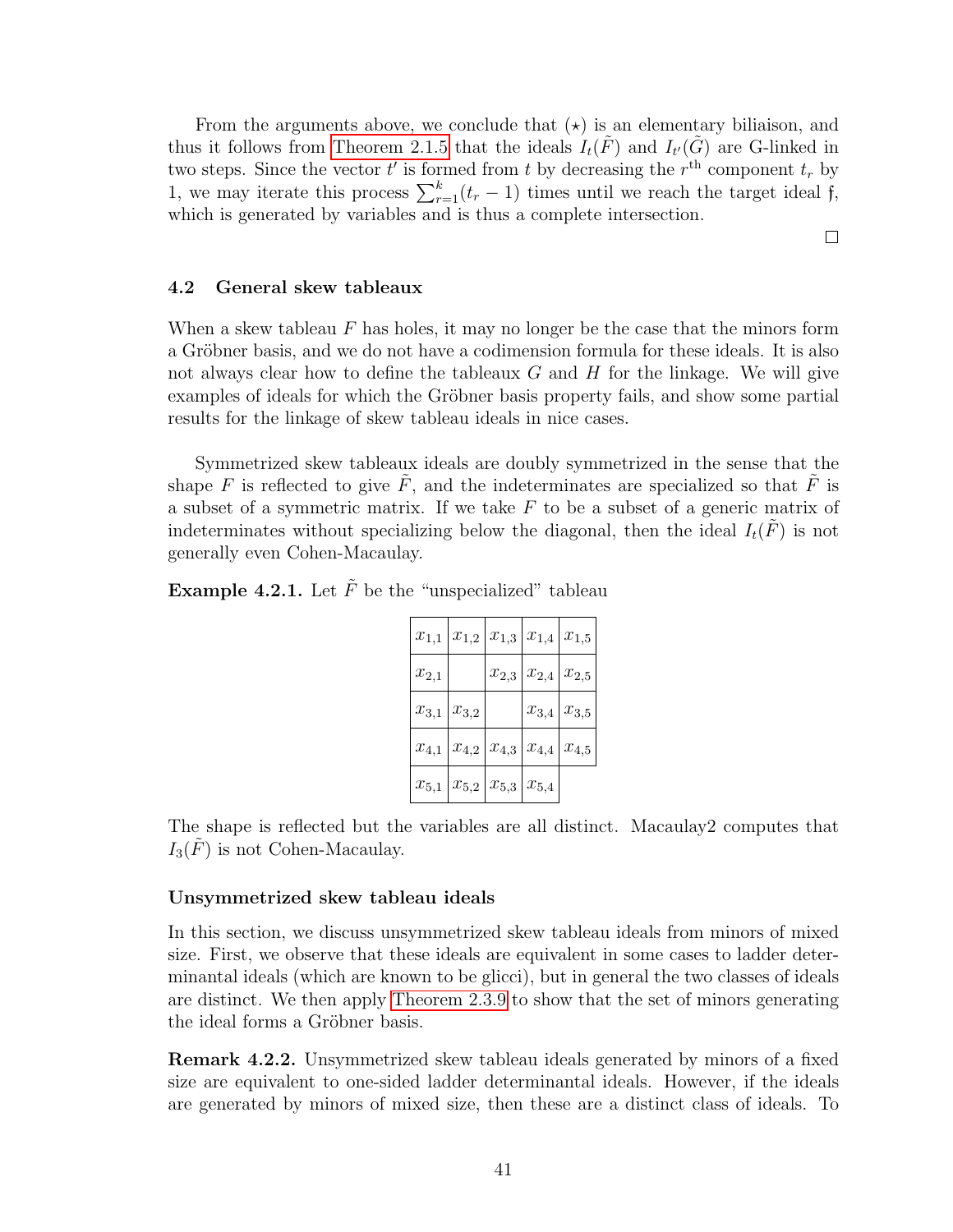see this, let  $F \subset M = (x_{i,j})$  be a skew tableau with r columns. For convenience we label these columns  $1, \ldots, r$ . For this example, we drop the assumption that entries of  $F$  are on or above the main diagonal, and assume  $M$  is a generic matrix with exactly r columns. Define  $n_j$  to be the number of boxes in column j, and let  $\sigma$  be the permutation on  $[r]$  such that

- $\sigma(p) < \sigma(q)$  if  $n_p < n_q$ , and
- $\sigma(p) < \sigma(q)$  if  $n_p = n_q$  and  $p < q$ .

Then the column indices  $\sigma(1), \ldots, \sigma(r)$  are arranged in order of increasing number of boxes, and the order of columns with the same number of boxes is preserved. Let  $P_{\sigma}$ be the permutation matrix that arranges the columns of M in the order  $\sigma(1), \ldots, \sigma(r)$ via multiplication on the right. Let  $\sigma(F)$  be the subset of  $MP_{\sigma}$  with contains the same entries as F. Then  $\sigma(F)$  is a one-sided ladder. For instance, the columns of a tableau  $F$  would be rearranged as follows:

| $x_{1,3}$   | $x_{1,4}$ $x_{1,5}$ $x_{1,6}$ $x_{1,7}$ $x_{1,8}$ |                     |                                               | $\stackrel{\sigma}{\longrightarrow}$ |             |  | $x_{1,3}   x_{1,4}   x_{1,7}   x_{1,8}   x_{1,5}  $ | $,  x_{1,6} $        |
|-------------|---------------------------------------------------|---------------------|-----------------------------------------------|--------------------------------------|-------------|--|-----------------------------------------------------|----------------------|
| $(x_{2,3})$ | $\ x_{2,4}\ x_{2,5}\ x_{2,6}\ x_{2,7}\ x_{2,8}\ $ |                     |                                               |                                      | $(x_{2,3})$ |  | $\ x_{2,4}\ x_{2,7}\ x_{2,8}\ x_{2,5}\ $            | , $\mid x_{2,6}\mid$ |
| $x_{3,3}$   | $x_{3,4}$ $x_{3,5}$ $x_{3,6}$ $x_{3,7}$ $x_{3,8}$ |                     |                                               |                                      |             |  | $x_{3,3}   x_{3,4}   x_{3,7}   x_{3,8}   x_{3,5}  $ | $x_{3,6}$            |
|             |                                                   |                     | $x_{4,5}$   $x_{4,6}$   $x_{4,7}$   $x_{4,8}$ |                                      |             |  | $x_{4,7}$ $x_{4,8}$ $x_{4,5}$                       | $,  x_{4,6} $        |
|             |                                                   | $x_{5,5}$ $x_{5,6}$ |                                               |                                      |             |  | $x_{5,5}$ $x_{5,6}$                                 |                      |

The ideal generated by minors of fixed size in  $F$  is the same as the ideal generated by minors of the same size in  $\sigma(F)$ . However, our class of ideals differs from one-sided ladder ideals in two ways. First, we specify a diagonal term-order when studying the initial ideals, whereas one-sided ladder ideals have been studied previously using anti-diagonal term orders. Second we allow minors of mixed size, where the size of the minors is determined by right corners (shaded in gray above). It may happen that  $\sigma$  takes a right corner of F to a non-corner of  $\sigma(F)$ . When this happens, the ideal does not satisfy the conditions to be a mixed ladder determinantal ideal. See, for example, [\[7\]](#page-58-12) and [\[8\]](#page-58-7) for results about the linkage of mixed ladder determinantal ideals.

**Theorem 4.2.3.** Fix the lexicographic term order. Let  $F = \bigcup_{i=1}^{k} F_i$  be a skew tableau with associated vector  $t = (t_1, \ldots, t_k)$  and let  $\mathfrak{G}_i$  be the set of  $t_i \times t_i$  minors in  $F_i$ . Then  $\mathfrak{G} = \bigcup \mathfrak{G}_i$  is a Gröbner basis of  $I_t(F)$ .

*Proof.* We will show that the S-polynomial of a pair of minors in  $\mathfrak{G}$  reduces to zero with respect to  $\mathfrak{G}$ . By [Remark 4.2.2](#page-48-1) and [\[8\]](#page-58-7),  $\mathfrak{G}_i$  is a Gröbner basis of  $I_{t_i}(F_i)$ , so if  $f, g \in \mathfrak{G}_i$ ,  $S(f, g)$  reduces to zero with respect to  $\mathfrak{G}_i$ . Suppose that  $f \in \mathfrak{G}_i$  and  $g \in \mathfrak{G}_j$ . To avoid unnecessary indices, we will write r for  $t_i$  and s for  $t_j$ . We assume without loss of generality that  $r \leq s$ . We also assume that  $i > j$ , since otherwise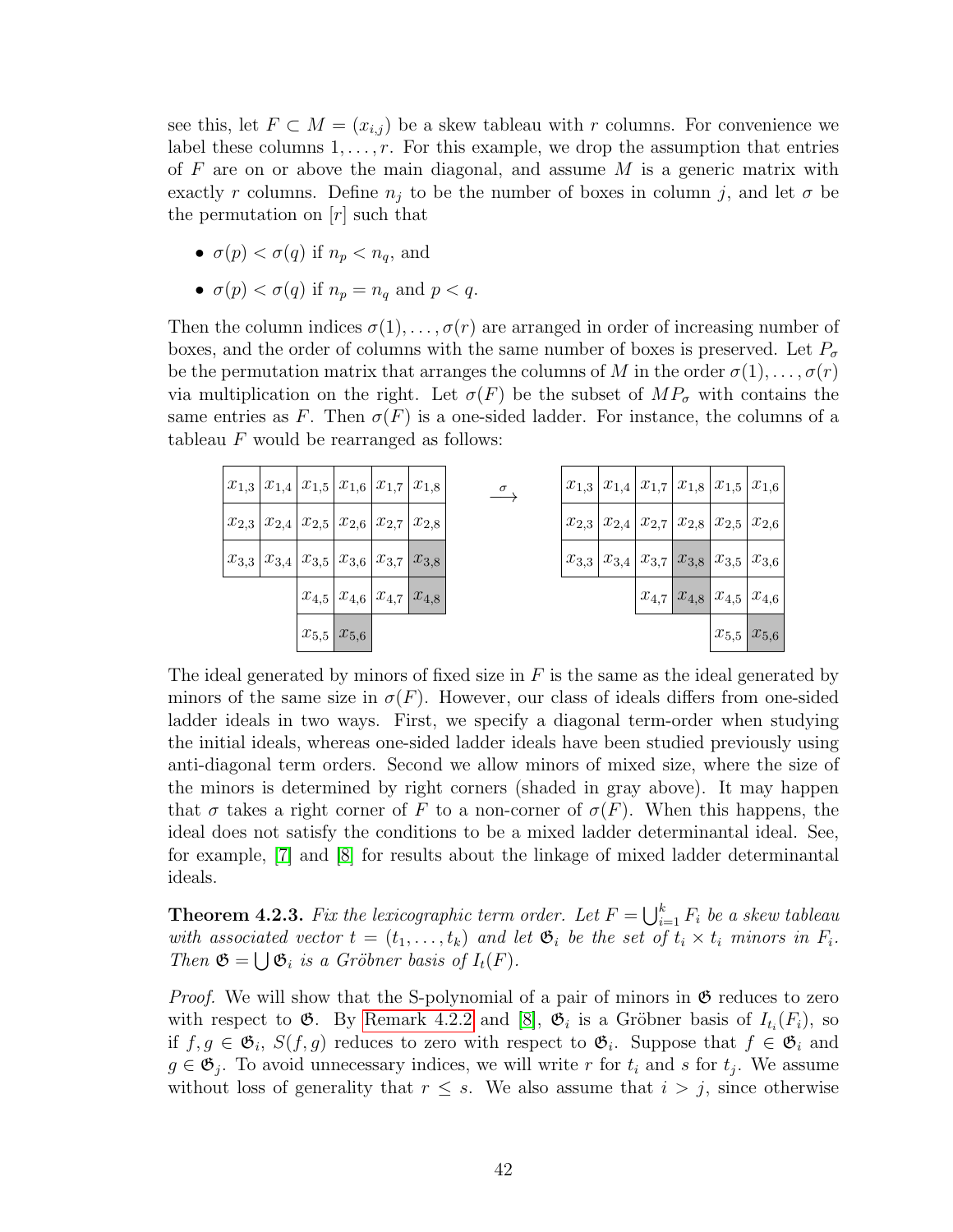$g \in I_r(F_i)$  and so g is redundant.

Let  $p \in \{0, 1, \ldots, r\}$  be the number of entries that f and g have in common on the main diagonals of the submatrices they come from. We consider these as submatrices of a matrix M of size  $n \times n$  with  $n = (r + s - p)$ , where f comes from the upper left  $r \times r$  submatrix of M and g comes from the lower right  $s \times s$  submatrix of M. For example, if  $r = 3$ ,  $s = 4$ , and  $p = 2$ , the matrix M is:

|  | $x_{1,3}$   $x_{1,4}$   $x_{1,5}$   $x_{1,6}$   $x_{1,7}$ |  |
|--|-----------------------------------------------------------|--|
|  | $x_{2,3}$ $x_{2,4}$ $x_{2,5}$ $x_{2,6}$ $x_{2,7}$         |  |
|  | $x_{3,3}$   $x_{3,4}$   $x_{3,5}$   $x_{3,6}$   $x_{3,7}$ |  |
|  | $x_{4,4} x_{4,5} x_{4,6} x_{4,7}$                         |  |
|  | $x_{5,4}$ $x_{5,5}$ $x_{5,6}$ $x_{5,7}$                   |  |

We have omitted the entries which will not be used in our calculations, and shaded in gray the entries that f and g share on their main diagonals. Here  $f = M(1, 2, 3|1, 2, 3)$ and  $g = M(2, 3, 4, 5|2, 3, 4, 5)$ , and in general  $f = M(1, 2, \ldots, r|1, 2, \ldots, r)$  and  $g = M(r - p + 1, r - p + 2, \ldots, n|r - p + 1, r - p + 2, \ldots, n).$ 

If  $p = 0$ , then the leading terms of f and g are relatively prime, and so it is well-known (see, for example, [\[14,](#page-58-13) Lemma 2.3.1]) that their S-polynomial reduces to zero with respect to  $\{f, g\}$ . Suppose that  $1 \leq p \leq r$ . Then

$$
S(f,g) = \frac{\operatorname{lcm}(in(f), in(g))}{in(f)} \cdot f - \frac{\operatorname{lcm}(in(f), in(g))}{in(g)} \cdot g
$$
  
=  $x_{r+1,r+1}x_{r+2,r+2} \dots x_{n,n} \cdot f - x_{1,1}x_{2,2} \dots x_{r-1,r-1} \cdot g.$ 

We wish to show that  $S(f, g)$  reduces to zero with respect to  $\mathfrak{G}$ .

Fix  $A = \{1, 2, ..., r - p\}$  and  $B = \{1, 2, ..., r\}$ . We apply [Theorem 2.3.9](#page-17-1) to the transpose of M to get

$$
\sum_{V \subseteq B} M\{V|A\} = \sum_{U \supseteq A} M\{B|U\} \tag{\star}
$$

where U and V are subsets of [n]. If we label the minors  $M(\tilde{V}|\tilde{A})$  as  $f_p$  for  $p =$  $1, \ldots, \binom{|B|}{|V|}$  $\binom{|B|}{|V|}$ , then there are coefficients  $\alpha_p$  such that

$$
\sum_{V \subseteq B} M\{V|A\} = x_{r+1,r+1}x_{r+2,r+2}\dots x_{n,n} \cdot f + \sum \alpha_p \cdot f_p.
$$

Note  $f_p = f$  for some p. Similarly, if we label the minors  $M(B|U)$  as  $g_q$ , where  $q=1,\ldots, \binom{|U|}{|A|}$  $\begin{bmatrix} |U| \\ |A| \end{bmatrix}$ , then there are coefficients  $\beta_q$  such that

$$
\sum_{U \supseteq A} M\{B|U\} = x_{1,1}x_{2,2}\dots x_{r-1,r-1} \cdot g + \sum \beta_q \cdot g_q.
$$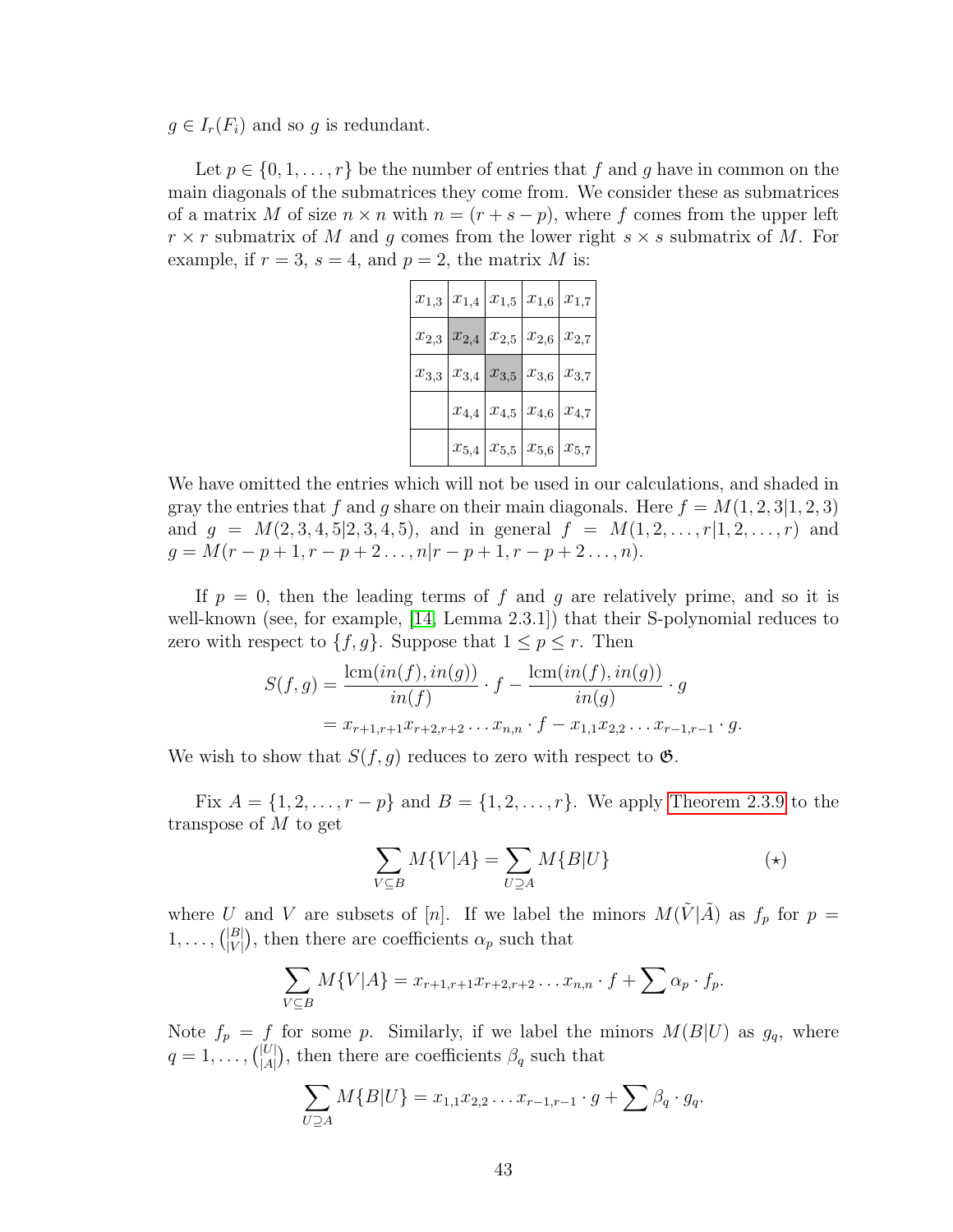Note  $g_q = g$  for some q. Then the equation  $(\star)$  becomes

$$
x_{r+1,r+1}x_{r+2,r+2}\dots x_{n,n} \cdot f + \sum \alpha_p \cdot f_p = x_{1,1}x_{2,2}\dots x_{r-1,r-1} \cdot g + \sum \beta_q \cdot g_q
$$
  
\n
$$
\implies x_{r+1,r+1}x_{r+2,r+2}\dots x_{n,n} \cdot f - x_{1,1}x_{2,2}\dots x_{r-1,r-1} \cdot g = \sum \beta_q \cdot g_q - \sum \alpha_p \cdot f_p
$$
  
\n
$$
\implies S(f,g) = \sum \beta_q \cdot g_q - \sum \alpha_p \cdot f_p
$$

We claim that this gives a reduction of  $S(f, g)$  to zero with respect to  $\mathfrak{G}$ .

Note that the leading term of a minor  $M(a_1, \ldots, a_t | b_1, \ldots, b_t)$  is the monomial  $x_{a_1,b_1} \cdot x_{a_2,b_2} \cdot \cdots \cdot x_{a_t,b_t}$ . To find the leading term of  $S(f,g)$ , we observe that

$$
\frac{\operatorname{lcm}(in(f), in(g))}{in(f)} \cdot f = x_{1,1}x_{2,2} \dots x_{n,n}
$$
  
-  $x_{1,1}x_{2,2} \dots x_{r-p,r-p}x_{r-p+1}x_{r-p+1,r-p}x_{r-p+2,r-p+2}, \dots, x_{n,n}$   
+ ...

and

$$
\frac{\text{lcm}(in(f), in(g))}{in(g)} \cdot g = x_{1,1}x_{2,2} \dots x_{n,n} - x_{1,1}x_{2,2} \dots x_{n-2,n-2}x_{n-1,n}x_{n,n-1} + \dots
$$

The terms are written in decreasing order, and so it follows that

$$
in(S(f,g)) = x_{1,1}x_{2,2}\ldots x_{n-2,n-2}x_{n-1,n}x_{n,n-1}.
$$

The largest monomials that appear in the equation  $(\star)$  are  $x_{1,1}x_{2,2} \ldots x_{n,n}$  and  $x_{1,1}x_{2,2} \ldots x_{n-2,n-2}x_{n-1,n}x_{n,n-1}$ . The former appears on the left hand side when  $V =$  $\{1, 2, \ldots, r - p\}$  as the leading term of

$$
M(1,\ldots,r-p|1,\ldots,r-p)\cdot M(r-p+1,\ldots,n|r-p+1,\ldots,n)
$$

and on the right hand side when  $U = \{1, 2, \ldots, r\}$  as the leading term of

$$
M(1, 2, \ldots, r | 1, 2, \ldots, r) \cdot M(r + 1, r + 2, \ldots, n | r + 1, r + 2, \ldots, n).
$$

The latter term appears only on the left hand side, as the second term of the summand with  $V = \{1, 2, \ldots, r - p\}$ . From this it follows that the largest leading term of any  $\alpha_i \cdot f_i$  or  $\beta_j \cdot g_j$  is

 $x_{1,1}x_{2,2} \ldots x_{n-2,n-2}x_{n-1,n}x_{n,n-1},$ 

which is exactly the leading term of  $S(f, g)$ .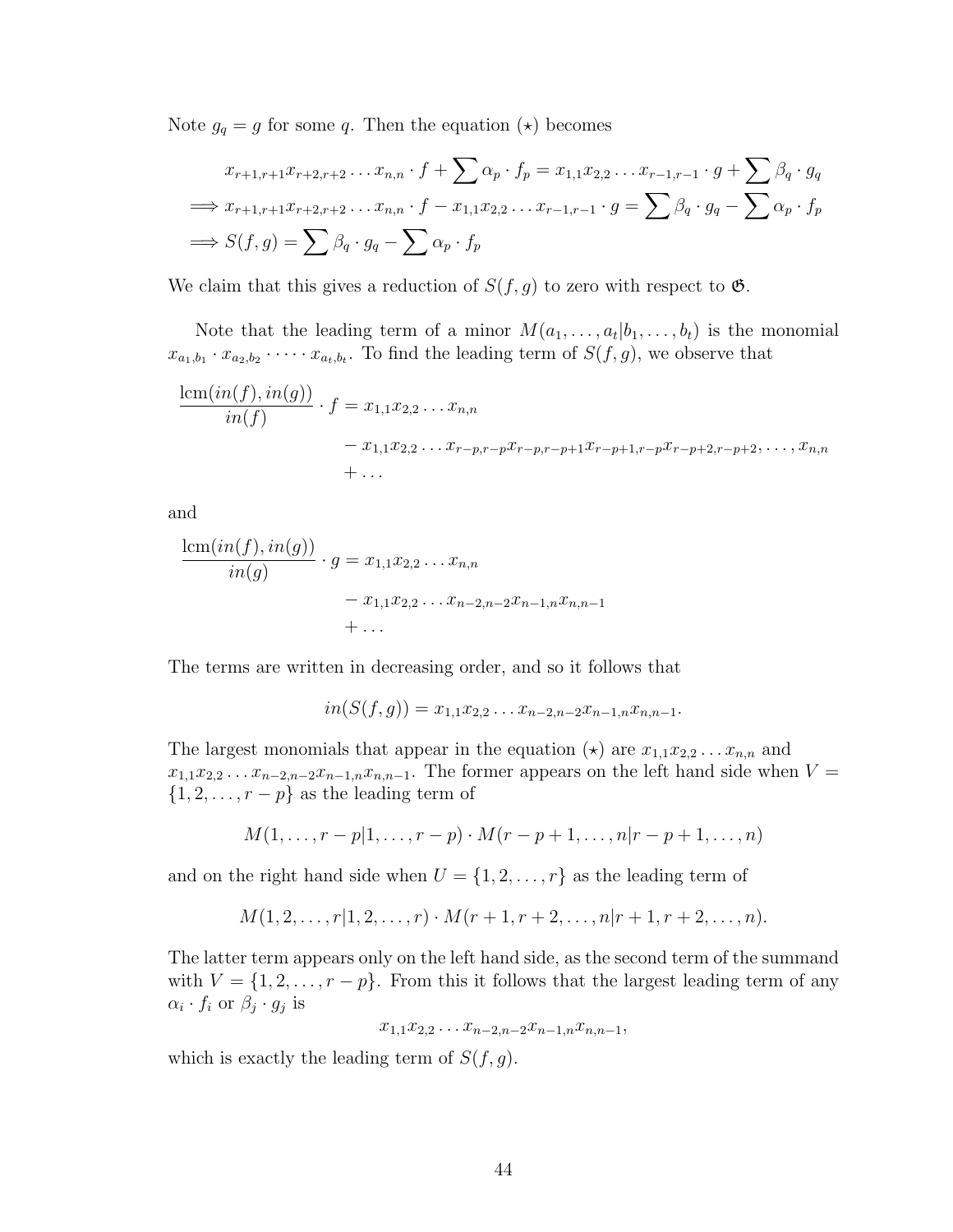By our choice of A and B and the definition of the matrix  $M$ , all terms in equation ( $\star$ ) are present in K[F] by the definition of a skew tableau. Since  $|A| = s$ , it follows that  $f_p \in \mathfrak{G}_i$  for each p, and since  $|B| = r$ , it follows that  $g_q \in \mathfrak{G}_j$  for each q. Thus

$$
S(f,g) = \sum \alpha_p \cdot f_p - \sum \beta_q \cdot g_q
$$

is a reduction of  $S(f, g)$  to zero with respect to  $\mathfrak{G}$ . By [Theorem 2.2.4,](#page-13-2)  $\mathfrak{G}$  is therefore a Gröbner basis of  $I_t(F)$ .

 $\Box$ 

Example 4.2.4. For unsymmetrized skew tableau ideals generated by minors of size  $3 \times 3$  or smaller, we consider the S-polynomial of f and g in three cases. Let  $\mathfrak{G}$  be the set of minors generating  $I_t(F)$ .

**Case 1:** Suppose f and g are the determinants of  $3 \times 3$  matrices which overlap in  $a \sim 2 \times 2$  submatrix on the main diagonal of both matrices. We may assume, without loss of generality, that these come from a subregion of  $F$  of the following form:

|             |  | $x_{1,1} x_{1,2} x_{1,3} x_{1,4}$ |                           |                               |     |  |
|-------------|--|-----------------------------------|---------------------------|-------------------------------|-----|--|
|             |  | $x_{2,1} x_{2,2} x_{2,3} x_{2,4}$ |                           |                               |     |  |
|             |  | $x_{3,1} x_{3,2} x_{3,3} x_{3,4}$ |                           |                               |     |  |
|             |  |                                   | $x_{4,2} x_{4,3} x_{4,4}$ |                               |     |  |
| 2 $x_{1,3}$ |  |                                   |                           | $x_{2,2}$ $x_{2,3}$ $x_{2,4}$ | --- |  |

where  $f =$  $x_{1,1}$   $x_{1,2}$   $x_{1,3}$  $x_{2,1}$   $x_{2,2}$   $x_{2,3}$  $x_{3,1}$   $x_{3,2}$   $x_{3,3}$ and  $g =$  $x_{3,2}$   $x_{3,3}$   $x_{3,4}$  $x_{4,2}$   $x_{4,3}$   $x_{4,4}$ . Their S-polynomial is

 $S(f, g) = x_{4,4} \cdot f - x_{1,1} \cdot g.$ 

Division of  $S(f, g)$  by  $\mathfrak G$  yields the expression

$$
S(f,g) = -x_{2,1} \cdot \begin{vmatrix} x_{1,2} & x_{1,3} & x_{1,4} \\ x_{3,2} & x_{3,3} & x_{3,4} \\ x_{4,2} & x_{4,3} & x_{4,4} \end{vmatrix} + x_{3,2} \cdot \begin{vmatrix} x_{1,2} & x_{1,3} & x_{1,4} \\ x_{2,2} & x_{2,3} & x_{2,4} \\ x_{4,2} & x_{4,3} & x_{4,4} \end{vmatrix} + x_{4,2} \cdot \begin{vmatrix} x_{1,3} & x_{1,4} \\ x_{2,2} & x_{2,3} & x_{2,4} \\ x_{4,2} & x_{4,3} & x_{4,4} \\ x_{5,1} & x_{5,2} & x_{5,4} \end{vmatrix} + x_{4,3} \cdot \begin{vmatrix} x_{1,1} & x_{1,2} & x_{1,4} \\ x_{2,1} & x_{2,2} & x_{2,4} \\ x_{3,1} & x_{3,2} & x_{3,4} \end{vmatrix}.
$$

gives the division of  $S(f, g)$  by  $\mathfrak{G}$  with remainder zero.

**Case 2:** Suppose f and g are the determinants of  $3 \times 3$  matrices which overlap in a single entry on the main diagonal of both matrices. We may assume, without loss of generality, that these come from a subregion of  $F$  of the following form: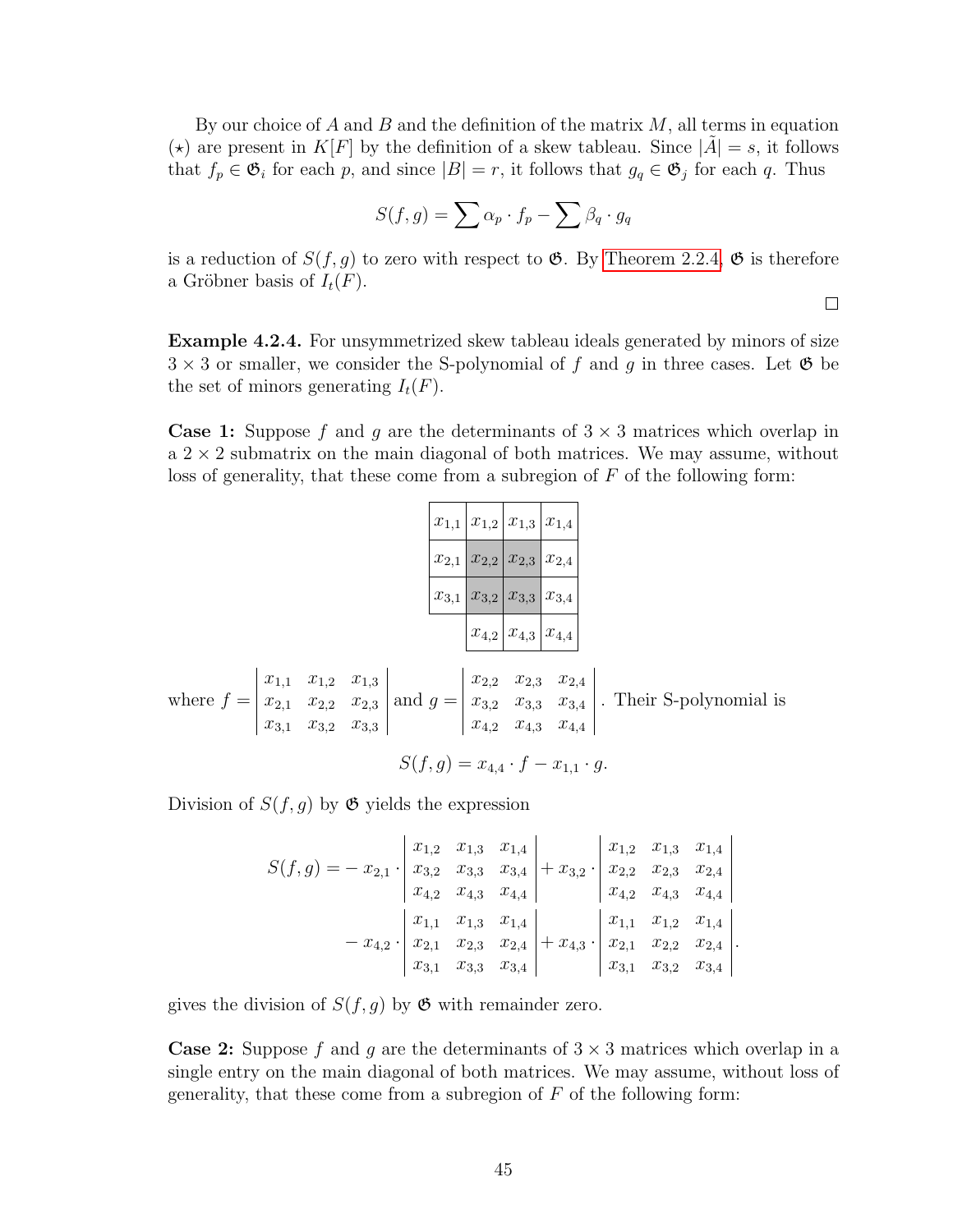|  |                                                                                     |                           | $x_{1,1}\left\lfloor x_{1,2}\left\lfloor x_{1,3}\left\lfloor x_{1,4}\right\rfloor x_{1,5}\right\rfloor\right.$ |
|--|-------------------------------------------------------------------------------------|---------------------------|----------------------------------------------------------------------------------------------------------------|
|  | $x_{2,1} x_{2,2} x_{2,3} x_{2,4} x_{2,5}$                                           |                           |                                                                                                                |
|  | $x_{3,1}\left\vert x_{3,2}\right\vert x_{3,3}\left\vert x_{3,4}\right\vert x_{3,5}$ |                           |                                                                                                                |
|  |                                                                                     | $x_{4,3} x_{4,4} x_{4,5}$ |                                                                                                                |
|  |                                                                                     |                           | $x_{5,3}$ $x_{5,4}$ $x_{5,5}$                                                                                  |

 $\mathbf{r}$ 

where 
$$
f = \begin{vmatrix} x_{1,1} & x_{1,2} & x_{1,3} \ x_{2,1} & x_{2,2} & x_{2,3} \ x_{3,1} & x_{3,2} & x_{3,3} \end{vmatrix}
$$
 and  $g = \begin{vmatrix} x_{3,3} & x_{3,4} & x_{3,5} \ x_{4,3} & x_{4,4} & x_{4,5} \ x_{5,3} & x_{5,4} & x_{5,5} \end{vmatrix}$ . Their S-polynomial is

$$
S(f,g) = x_{4,4}x_{5,5} \cdot f - x_{1,1}x_{2,2} \cdot g.
$$

Division of  $S(f, g)$  by  $\mathfrak G$  yields the expression

$$
S(f,g) = -x_{1,2}x_{2,1} \cdot \begin{vmatrix} x_{3,3} & x_{3,4} & x_{3,5} \ x_{4,3} & x_{4,4} & x_{4,5} \ x_{5,3} & x_{5,4} & x_{5,5} \ x_{5,3} & x_{5,4} & x_{5,5} \ x_{5,3} & x_{5,4} & x_{5,5} \ x_{5,3} & x_{5,4} & x_{5,5} \ x_{5,3} & x_{5,4} & x_{5,5} \ x_{5,3} & x_{5,4} & x_{5,5} \ x_{5,3} & x_{5,4} & x_{5,5} \ x_{5,3} & x_{5,4} & x_{5,5} \ x_{5,3} & x_{5,4} & x_{5,5} \ x_{5,3} & x_{5,4} & x_{5,5} \ x_{5,3} & x_{5,4} & x_{5,5} \ x_{5,3} & x_{5,4} & x_{5,5} \ x_{5,3} & x_{5,4} & x_{5,5} \ x_{5,3} & x_{5,4} & x_{5,5} \ x_{5,3} & x_{5,4} & x_{5,5} \ x_{5,3} & x_{5,4} & x_{5,5} \ x_{5,3} & x_{5,5} \ x_{5,3} & x_{5,5} \ x_{5,3} & x_{5,5} \ x_{5,3} & x_{5,5} \ x_{5,3} & x_{5,5} \ x_{5,3} & x_{5,5} \ x_{5,3} & x_{5,5} \ x_{5,3} & x_{5,5} \ x_{5,3} & x_{5,5} \ x_{5,3} & x_{5,5} \ x_{5,3} & x_{5,5} \ x_{5,3} & x_{5,5} \ x_{5,3} & x_{5,5} \ x_{5,3} & x_{5,5} \ x_{5,3} & x_{5,5} \end{vmatrix}.
$$

This gives the division of  $S(f, g)$  by  $\mathfrak G$  with remainder zero.

**Case 3:** Suppose f is the determinants of a  $2 \times 2$  submatrix and g is the determinant of a  $3 \times 3$  matrix, and that they overlap in a single entry on the main diagonal of both matrices. We may assume, without loss of generality, that these come from a subregion of  $F$  of the following form:

| $x_{1,1}$ | $x_{1,2}$ $x_{1,3}$ $x_{1,4}$ |           |
|-----------|-------------------------------|-----------|
| $x_{2,1}$ | $x_{2,2}$ $x_{2,3}$           | $x_{2,4}$ |
|           | $x_{3,2}$ $x_{3,3}$ $x_{3,4}$ |           |
|           | $x_{4,2}$ $x_{4,3}$           | $x_{4,4}$ |

where 
$$
f = \begin{vmatrix} x_{1,1} & x_{1,2} \\ x_{2,1} & x_{2,2} \end{vmatrix}
$$
 and  $g = \begin{vmatrix} x_{2,2} & x_{2,3} & x_{2,4} \\ x_{3,2} & x_{3,3} & x_{3,4} \\ x_{4,2} & x_{4,3} & x_{4,4} \end{vmatrix}$ . Their S-polynomial is  
\n
$$
x_{3,3} \cdot f - x_{1,1} \cdot g.
$$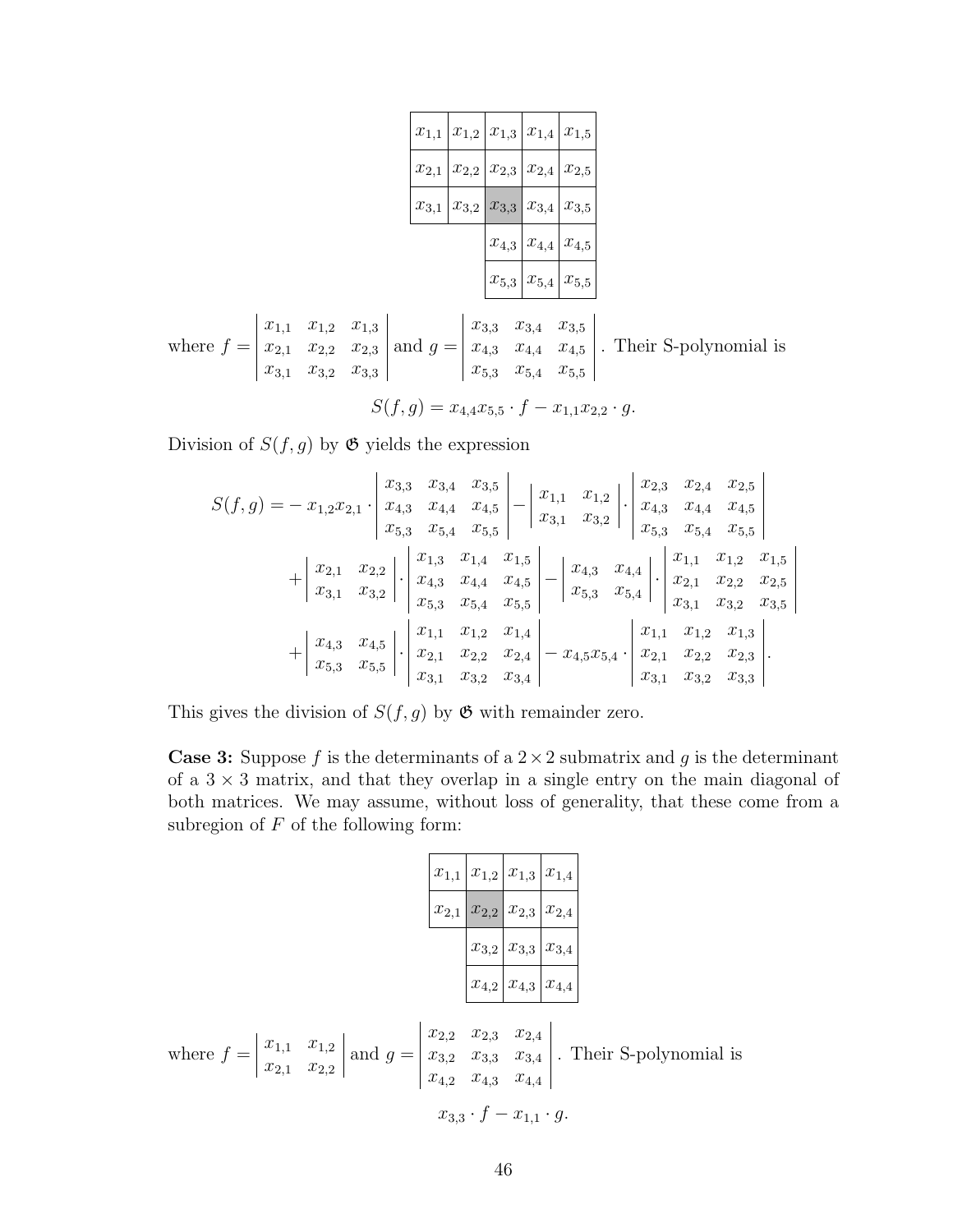Division of  $S(f, g)$  by  $\mathfrak G$  yields the expression

$$
S(f,g) = -\begin{vmatrix} x_{3,2} & x_{3,3} \\ x_{4,2} & x_{4,3} \end{vmatrix} \cdot \begin{vmatrix} x_{1,1} & x_{1,4} \\ x_{2,1} & x_{2,4} \end{vmatrix} + \begin{vmatrix} x_{3,2} & x_{3,4} \\ x_{4,2} & x_{4,4} \end{vmatrix} \cdot \begin{vmatrix} x_{1,1} & x_{1,3} \\ x_{2,1} & x_{2,3} \end{vmatrix}
$$
  
+  $x_{3,4}x_{4,3} \cdot \begin{vmatrix} x_{1,1} & x_{1,2} \\ x_{2,1} & x_{2,2} \end{vmatrix} - x_{2,1} \cdot \begin{vmatrix} x_{1,2} & x_{1,3} & x_{1,4} \\ x_{3,2} & x_{3,3} & x_{3,4} \\ x_{4,2} & x_{4,3} & x_{4,4} \end{vmatrix}.$ 

Again, this gives the division of  $S(f, g)$  by  $\mathfrak{G}$  with remainder zero.

**Remark 4.2.5.** We hope to use this Gröbner basis to show that the initial ideals of unsymmetrized skew tableau ideals are glicci. The Gröbner basis should also facilitate codimension computations, primality testing, and showing that the full ideals are glicci.

## Skew tableaux with "nice holes"

**Definition 4.2.6.** Let  $F = T(a, b, c, d)$  be a skew tableau such that

$$
\{(i,j) \mid 1 \le i \le a_r \text{ and } d_r - t_r + 1 \le j \le d_r\} \subset \tilde{F}.
$$

We call  $\tilde{F}$  a symmetrized skew tableau with nice holes.

**Proposition 4.2.7.** Let F be a nice skew tableau ideal with G and H defined as in [Definition 4.1.6.](#page-41-0) Then there exist homogeneous polynomials f and g such that

$$
f\cdot I_t(\tilde{F})+I_{\tau}(\tilde{H})=g\cdot I_{t'}(\tilde{G})+I_{\tau}(\tilde{H}).
$$

*Proof.* Let g be the minor from rows  $\{1, 2, \ldots, t_r - 1, a_r\}$  and columns  $\{d_r - t_r +$  $1, d_r - t_r + 2, \ldots, d_r$ . Let f be the minor from rows  $\{1, 2, \ldots, t_r - 1\}$  and columns  ${d_r-t_r+1, d_r-t_r+2,..., d_r-1}.$  Using the notation defined in [Notation 2.3.1,](#page-14-2) let  $M = X_r$  and let  $a = M(I + a_r | J + d_r)$  be any minor in  $I_{t_r}(\tilde{F}_r)$  involving  $x_{a_r,d_r}$ . This corresponds to  $b = M(I|J) \in I_{t_r}(\tilde{G}_r)$ . We use  $g = M(K+a_r|L+d_r)$  and  $f = M(K|L)$ defined as above, and note that these minors are in  $I_t(\tilde{F})$  by the definition of a skew tableau with nice holes. We wish to show that

$$
f \cdot a - g \cdot b \in I_{\tau}(\tilde{H})
$$

for the corresponding elements a and b as in the proof of [Theorem 4.1.16.](#page-46-1) Although this expression fits the pattern of [Corollary 2.3.11,](#page-18-0) we must verify that all of the submatrices of M that are used in the proof are present in  $\tilde{F}$ . Once we have done this, we note as before that any minor  $b = M(I|J) \in I_{t_r}(\tilde{G}_r)$  corresponds to a minor  $a = M(I + a_r | J + d_r) \in I_{t_r}(\tilde{F}_r)$ , and the same argument will applies in the reverse direction.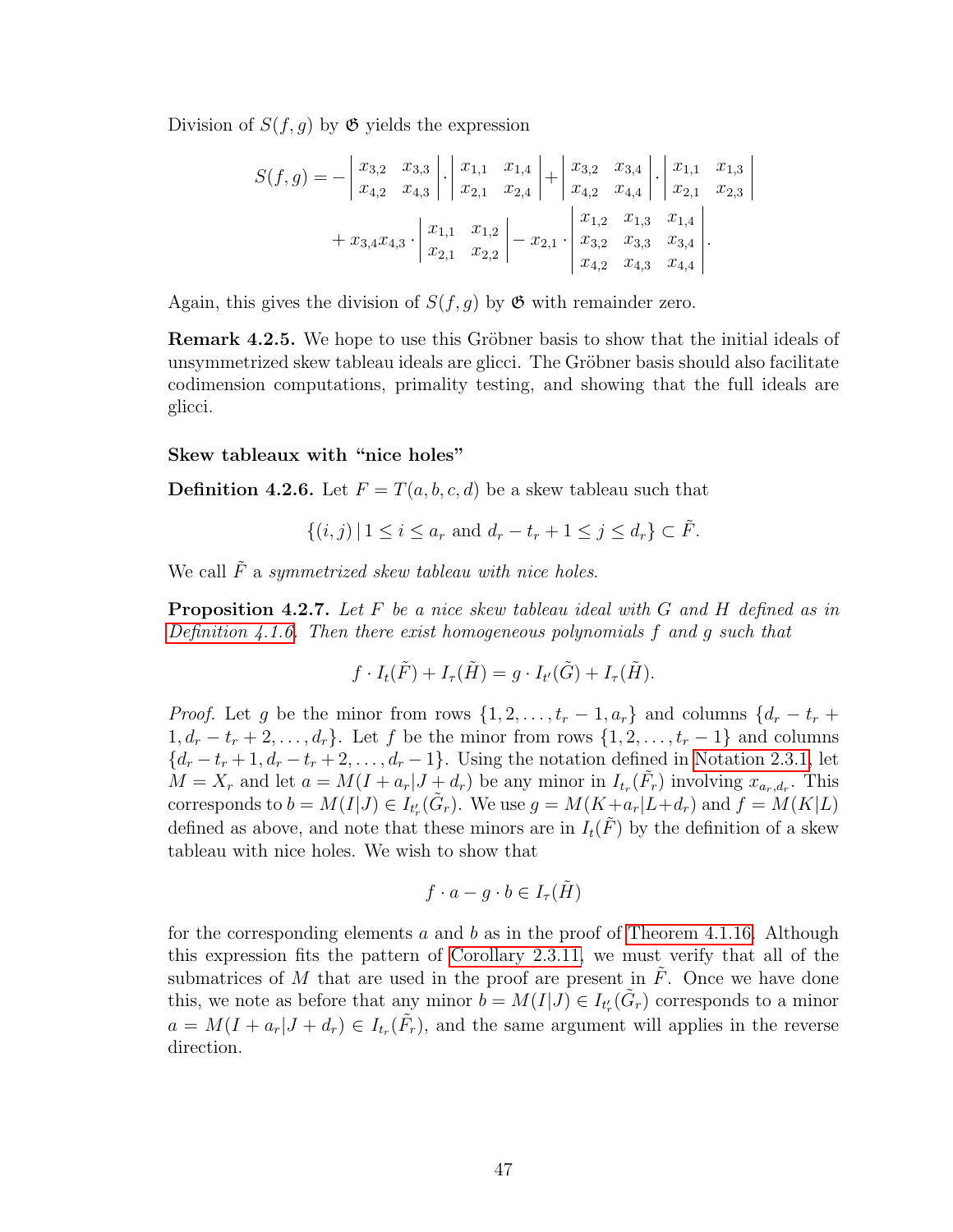Recall from [Proposition 2.3.10](#page-17-0) that

$$
M(I+m|J+n) \cdot M(K|L) - M(I|J) \cdot M(K+m|L+n)
$$
  
= 
$$
\sum_{i \in I} (-1)^{n+i} M(I-i+m|J) \cdot M(K+i|L+n)
$$
  
- 
$$
\sum_{l \in L} (-1)^{n-l} M(I+m|J+l) \cdot M(K|(L-l+n),
$$

The left-hand side of the equation corresponds to the expression  $f \cdot a - g \cdot b$ . In the summations on the right-hand side, we need to verify that  $M_{(K+i|L+n)}$  and  $M_{(I+m|J+l)}$ are subsets of  $\tilde{F}$ . To do this, we only need to check that  $(i, l) \in \tilde{F}$  for any  $i \in I$ and  $l \in L$ . In this case, by the choice of I we know that  $1 \leq i \leq a_r$ , and by the choice of L we know that  $d_r - t_r + 1 \leq j \leq d_r$ . By definition of a tableau with nice holes, it follows that  $(i, l) \in \mathring{F}$ , and since  $(i, l) \neq (a_r, d_r)$ , in fact  $(i, l) \in \mathring{H}$ . Thus the conclusion of [Corollary 2.3.11](#page-18-0) applies, and so

$$
f \cdot I_t(\tilde{F}) + I_\tau(\tilde{H}) = g \cdot I_{t'}(\tilde{G}) + I_\tau(\tilde{H}).
$$

 $\Box$ 

- Remark 4.2.8. (1.) In order to have basic double links in the preceding proposition, it remains to show that the chosen elements  $f$  and  $g$  are nonzero-divisors of  $I_{\tau}(H)$ .
- (2.) In order to give an elementary biliaison in the preceding proposition, we would further need to show that  $I_{\tau}(H)$  is Cohen-Macaulay and generically Gorenstein.

Our argument in Section [4.1](#page-39-1) uses an inductive argument based on the fact that if  $\tilde{F}$  does not have holes, then neither does  $\tilde{G}$  or  $\tilde{H}$ . If  $\tilde{F}$  is a skew tableau with nice holes, then it still follows that  $\tilde{G}$  has nice holes. However, it does not necessarily follow that  $\tilde{H}$  has nice holes, and in fact if there is even a single hole in  $\tilde{F}$ , then any inductive argument we use depends on linking ideals from tableaux that do not have nice holes.

## Skew tableaux with arbitrary holes

Symmetrized skew tableau ideals in general do not have the nice properties we have observed in special cases. For example, the minors do not usually form a Gröbner basis, and the ideals may not be prime. On the other hand, we have not been able to construct an example which fails to be Cohen-Macaulay. This offers a ray of hope that the ideals may still have nice structure from the perspective of liaison theory.

Example 4.2.9. For arbitrary symmetrized skew tableau ideals, the set of minors may not be a Gröbner basis. Let  $F$  be the tableau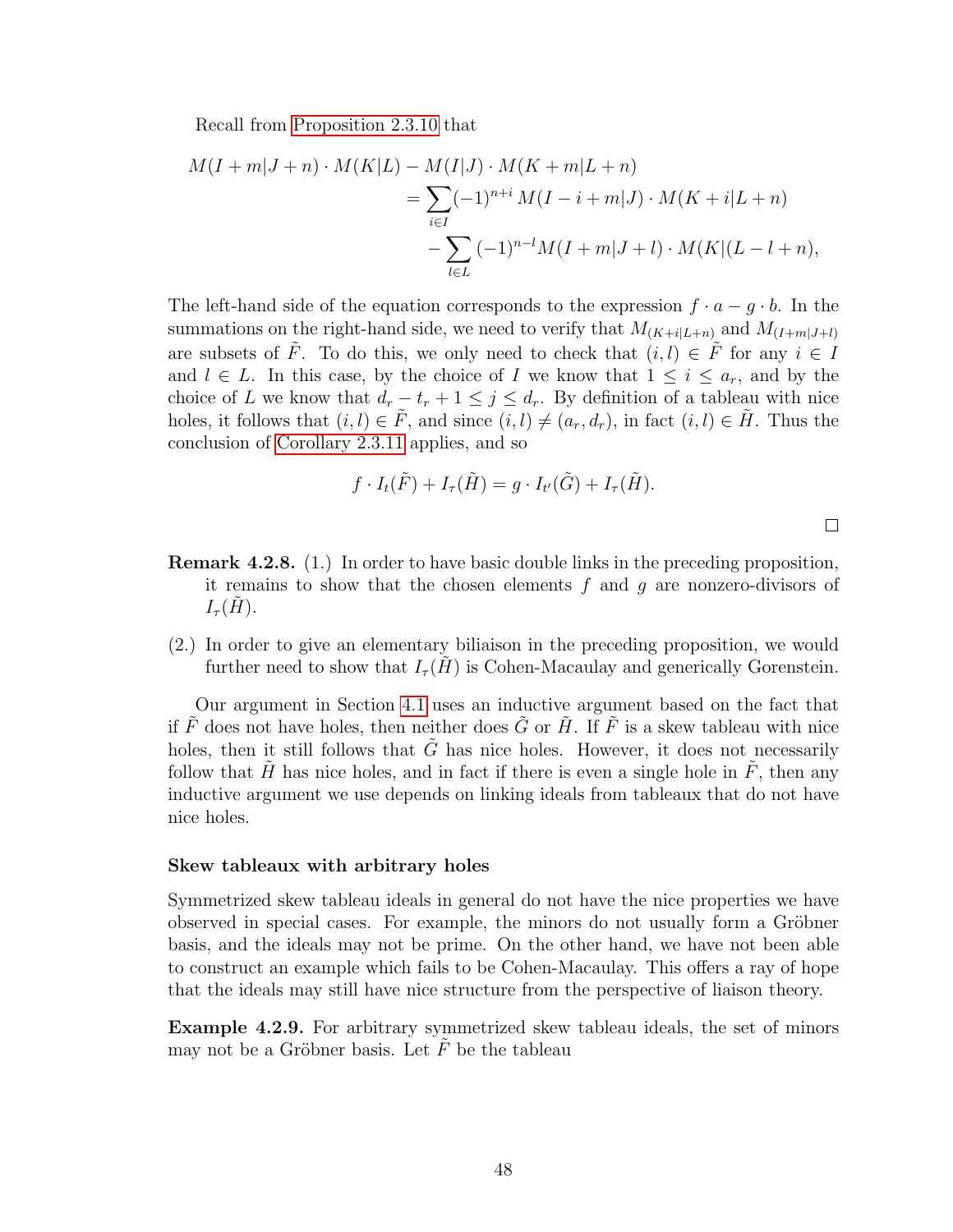|                        |                                   | $x_{1,1}   x_{1,2}   x_{1,3}   x_{1,4}   x_{1,5}$ |                               |  |
|------------------------|-----------------------------------|---------------------------------------------------|-------------------------------|--|
| $\boldsymbol{x}_{1,2}$ |                                   |                                                   | $x_{2,3}$ $x_{2,4}$ $x_{2,5}$ |  |
| $x_{1,3}$   $x_{2,3}$  |                                   |                                                   | $x_{3,4}$   $x_{3,5}$         |  |
|                        |                                   | $x_{1,4} x_{2,4} x_{3,4} x_{4,4}$                 |                               |  |
|                        | $x_{1,5}$   $x_{2,5}$   $x_{3,5}$ |                                                   |                               |  |

The two minors generating  $I_3(\tilde{F})$  are

|  |  |  | $\begin{vmatrix} x_{1,1} & x_{1,4} & x_{1,5} \\ x_{1,2} & x_{2,4} & x_{2,5} \\ x_{1,3} & x_{3,4} & x_{3,5} \end{vmatrix}, \begin{vmatrix} x_{1,1} & x_{1,3} & x_{1,4} \\ x_{1,2} & x_{2,3} & x_{2,4} \\ x_{1,4} & x_{3,4} & x_{4,4} \end{vmatrix}$ |
|--|--|--|----------------------------------------------------------------------------------------------------------------------------------------------------------------------------------------------------------------------------------------------------|
|  |  |  |                                                                                                                                                                                                                                                    |
|  |  |  |                                                                                                                                                                                                                                                    |

However, the initial ideal  $in(I_3(\tilde{F}))$  is generated by the three terms

$$
\begin{array}{l} x_{1,1} x_{2,4} x_{3,5} \\ x_{1,1} x_{2,3} x_{4,4} \\ x_{1,2} x_{1,3} x_{2,4} x_{3,5} x_{4,4} \end{array}
$$

The degree five term comes, for example, as the leading term of

$$
\begin{vmatrix} x_{1,1} & x_{1,4} & x_{1,5} \ x_{1,2} & x_{2,4} & x_{2,5} \ x_{1,3} & x_{3,4} & x_{3,5} \end{vmatrix} \cdot \begin{vmatrix} x_{2,3} & x_{2,4} \ x_{3,4} & x_{4,4} \end{vmatrix} = \begin{vmatrix} x_{1,1} & x_{1,3} & x_{1,4} \ x_{1,2} & x_{2,3} & x_{2,4} \ x_{1,4} & x_{3,4} & x_{4,4} \end{vmatrix} \cdot \begin{vmatrix} x_{2,4} & x_{2,5} \ x_{3,4} & x_{3,5} \end{vmatrix}.
$$

Example 4.2.10. Even for symmetrized skew tableau ideals from tableaux with nice holes, the set of minors may not be a Gröbner basis. Let  $\tilde{F}$  be the tableau

|           |                       | $x_{1,1} x_{1,2} x_{1,3} x_{1,4} x_{1,5}$         |                               |                       |
|-----------|-----------------------|---------------------------------------------------|-------------------------------|-----------------------|
| $x_{1,2}$ |                       |                                                   | $x_{2,3}$ $x_{2,4}$ $x_{2,5}$ |                       |
|           | $x_{1,3}$   $x_{2,3}$ |                                                   |                               | $x_{3,4}$   $x_{3,5}$ |
|           |                       | $x_{1,4}$ $x_{2,4}$ $x_{3,4}$ $x_{4,4}$ $x_{4,5}$ |                               |                       |
|           |                       | $x_{1,5}$ $x_{2,5}$ $x_{3,5}$ $x_{4,5}$ $x_{5,5}$ |                               |                       |

Macaulay2 gives 16 minimal generators of  $I_3(\tilde{F})$ . It gives the 16 main diagonals of these minors as minimal generators for  $in(I_3(\tilde{F}))$ , along with the degree 5 term  $x_{1,2}x_{1,3}x_{2,4}x_{3,5}x_{4,4}$ . This is the same degree 5 term as in the previous example.

Example 4.2.11. Arbitrary symmetrized skew tableau ideals may not be prime. Consider the following skew tableau: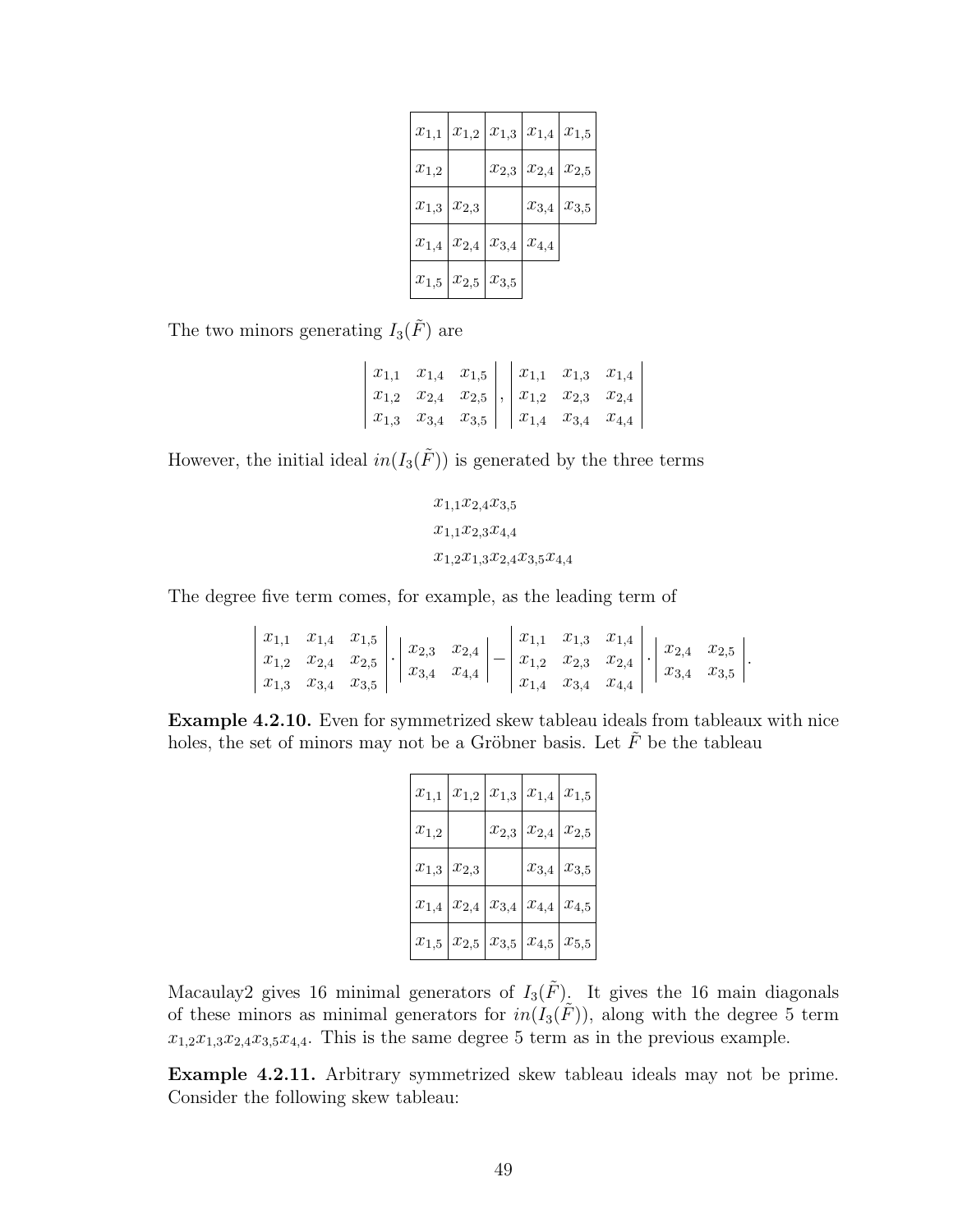|           |                       | $x_{1,2} x_{1,3} x_{1,4} x_{1,5} x_{1,6}$          |                                         |                                   |  |
|-----------|-----------------------|----------------------------------------------------|-----------------------------------------|-----------------------------------|--|
| $x_{1,2}$ |                       |                                                    | $x_{2,3}$ $x_{2,4}$ $x_{2,5}$ $x_{2,6}$ |                                   |  |
|           | $x_{1,3}$   $x_{2,3}$ |                                                    |                                         | $x_{3,4}$   $x_{3,5}$   $x_{3,6}$ |  |
|           |                       | $x_{1,4} x_{2,4} x_{3,4} x_{4,4} x_{4,5} x_{4,6} $ |                                         |                                   |  |
|           |                       | $x_{1,5}$ $x_{2,5}$ $x_{3,5}$ $x_{4,5}$            |                                         |                                   |  |
|           |                       | $x_{1,6}$   $x_{2,6}$   $x_{3,6}$   $x_{4,6}$      |                                         |                                   |  |

Macaulay2 calculates that the minor  $f = M(1, 3, 4|3, 4, 5)$  is a zero divisor modulo H, where H is the ideal generated by  $3 \times 3$  minors in the skew tableau which do not include the entry  $x_{4,6}$ .

## <span id="page-57-0"></span>4.3 Future work

There are still some open questions about symmetric skew tableau ideals that we would like to resolve. Our main project right now is to show that ideals generated by  $t \times t$  minors in a skew tableau are glicci for  $t \geq 3$ . We also hope to obtain a nice description of a Gröbner basis and use this to extend the linkage to the initial ideals. The first line of inquiry in this direction will be to discern the relationship between the presence of "holes" caused by reflection and the failure of the minors to be a Gröbner basis. In the unsymmetrized case, our computation of a Gröbner basis provides a nice tool to compute codimension, test for primality, and show that the initial ideals are glicci. It is hoped that these results would also lead to a similar result for the full ideals.

When generating ideals from minors in some subset of a matrix of indeterminates, an arbitary shape may not give rise to particularly nice ideals; for symmetric skewtableaux in which the entries are not symmetrized, the ideals are not even Cohen Macaulay, as we showed in [Example 4.2.1.](#page-48-2) It is natural to ask, for which shapes are the ideals generated by minors glicci? Following [\[13\]](#page-58-14), in which it was shown that  $2\times 2$ minors in a "simple polyomino" generate Cohen-Macaulay ideals, we would like to use liaison techniques to study these polyomino determinantal ideals and determine whether they are glicci.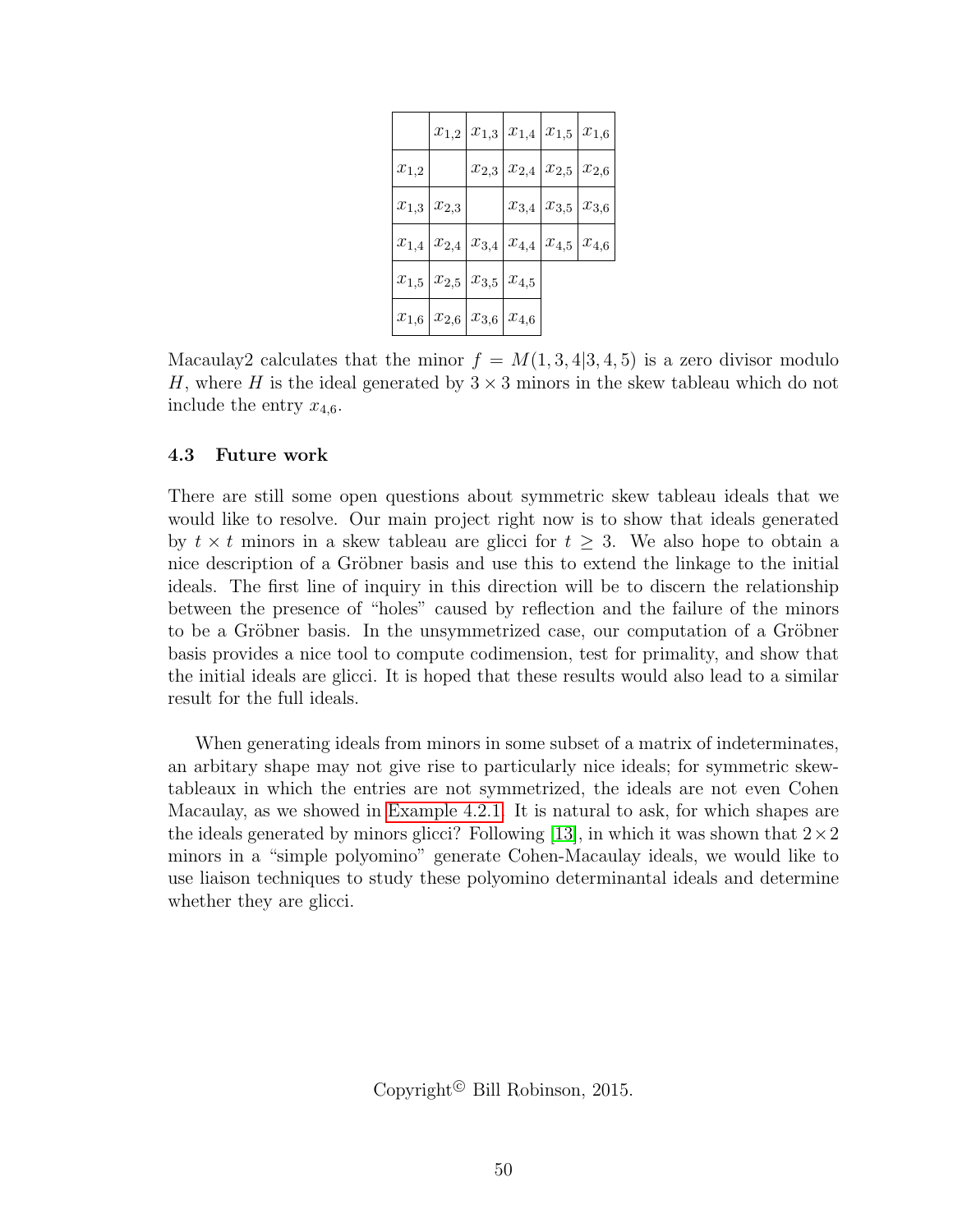## Bibliography

- <span id="page-58-11"></span><span id="page-58-0"></span>[1] R. Brualdi, H. Schneider, Determinantal identities: Gauss, Schur, Cauchy, Sylvester, Kronecker, Jacobi, Binet, Laplace, Muir, and Cayley, Linear Algebra and its Applications 52-53 (1983), 769-791.
- <span id="page-58-9"></span> $[2]$  A. Conca, *Gröbner bases and determinantal rings*, PhD thesis, Universität-Gesamthochschule Essen, 1993.
- <span id="page-58-5"></span>[3] A. Conca, *Gröbner bases of ideals of minors of a symmetric matrix*, J. Algebra 166 (1994), no. 2, 406-421.
- <span id="page-58-4"></span>[4] A. Corso, U. Nagel, S. Petrović, C. Yuen, *Blow-up algebras, determinantal ideals*, and Dedekind-Mertens-like formulas [preprint, arXiv:1502.03484 [math.AC]].
- <span id="page-58-6"></span>[5] E. De Negri, E. Gorla, G-biliaison of ladder Pfaffian varieties, J. Algebra 321 (2009), no. 9, 2637-2649.
- [6] W. Fulton, Flags, Schubert polynomials, degeneracy loci, and determinantal formulas, Duke Mathematical Journal, vol. 65, no. 3, March (1991), 381-420
- <span id="page-58-12"></span>[7] N. Gonciulea, C. Miller, Mixed ladder determinantal varieties, J. Algebra 231 (1) (2000) 104-137.
- <span id="page-58-7"></span>[8] E. Gorla, Mixed ladder determinantal varieties from two-sided ladders, J. Pure Appl. Algebra 211 (2) (2007), 433-444.
- <span id="page-58-10"></span>[9] E. Gorla, Symmetric ladders and G-biliaison, Progress in Mathematics, Vol. 280, Birkhauser Verlag, Basel, Switzerland, 49-62, (2010).
- <span id="page-58-8"></span>[10] E. Gorla, The G-biliaison class of symmetric determinantal schemes, J. Algebra 310 (2007), no. 2, 880-902.
- <span id="page-58-2"></span>[11] E. Gorla, A generalized Gaeta's Theorem, Compositio Math. 144 (2008), no. 3, 689-704.
- <span id="page-58-3"></span>[12] E. Gorla, J. Migliore, U. Nagel, *Gröbner bases via linkage*, J. Algebra 384 (2013), 110-134.
- <span id="page-58-14"></span>[13] J. Herzog, S. Madani, The coordinate ring of a simple polyomino, [preprint, arXiv:1408.4275 [math.AC]].
- <span id="page-58-13"></span>[14] J. Herzog, T. Hibi, Monomial Ideals, Graduate Texts in Mathematics, vol. 260, SpringerVerlag London Ltd., London, 2011. MR 2724673.
- <span id="page-58-1"></span>[15] J. Kleppe, J. Migliore, R.M Miró-Roig, U. Nagel, C. Peterson, *Gorenstein liaison*, complete intersection liaison invariants and unobstructedness, Mem. Amer. Math. Soc. 154 (2001), no.732.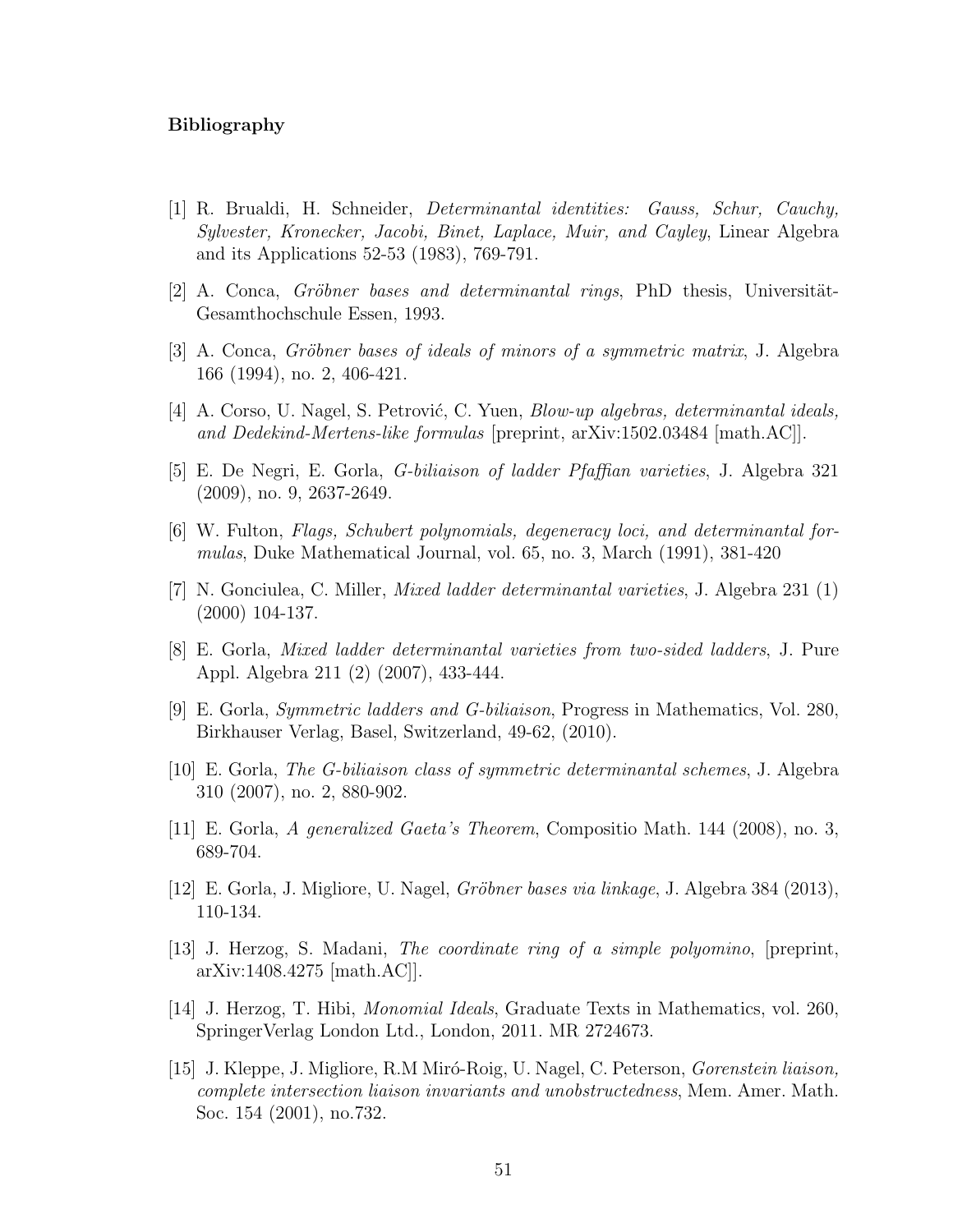- [16] A. Knutson, E. Miller, *Gröbner geometry of Schubert polynomials*, Ann. of Math. (2) 161 (2005), no. 3, 1245-1318.
- [17] J. Migliore, Introduction to liaison theory and deficiency modules, Progress in Mathematics, vol. 165, Birkhauser Boston, Inc., Boston, MA, (1998).
- [18] H. Narasimhan, The irreducibility of ladder determinantal varieties, J. Algebra 102 (1) (1986, 162-185.
- <span id="page-59-0"></span>[19] C. Peskine, L. Szpiro, *Liaison des variétés algébriques*, Inv. Math. 26 (1974).
- <span id="page-59-1"></span>[20] R. Swan, On the straightening law for minors of a matrix, Unpublished manuscript, Available: <http://www.math.uchicago.edu/~swan/>.